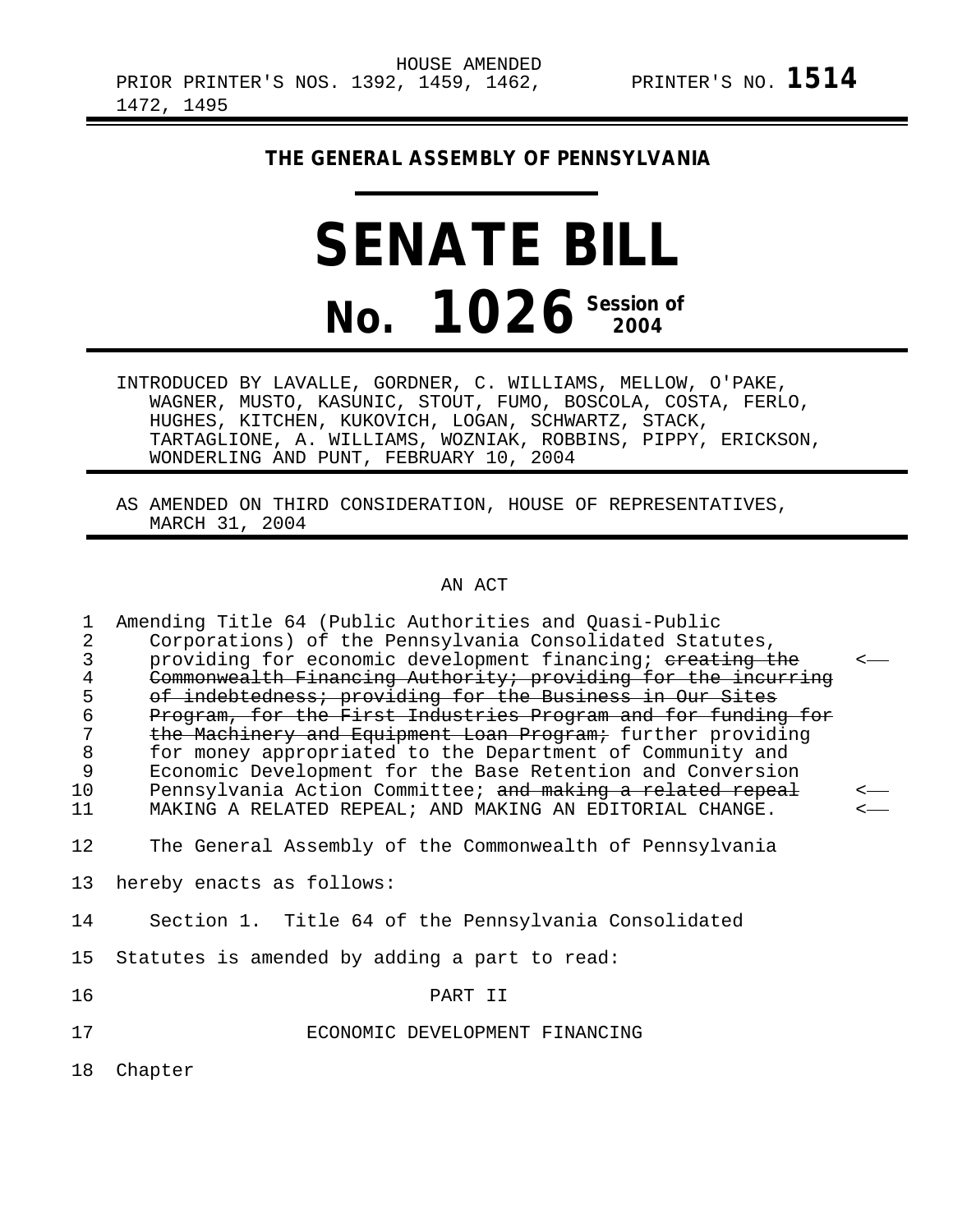| $\mathbf 1$ | 11.             | Pennsylvania Industrial Development Authority                 |   |
|-------------|-----------------|---------------------------------------------------------------|---|
| 2           |                 | (Reserved)                                                    |   |
| 3           | 13.             | Pennsylvania Economic Development Financing Authority         |   |
| 4           |                 | (Reserved)                                                    |   |
| 5           | 15.             | Commonwealth Financing Authority                              |   |
| 6           |                 | CHAPTER 11                                                    |   |
| 7           |                 | PENNSYLVANIA INDUSTRIAL INVESTMENT AUTHORITY                  |   |
| 8           |                 | (RESERVED)                                                    |   |
| 9           |                 | CHAPTER 13                                                    |   |
| 10          |                 | PENNSYLVANIA ECONOMIC DEVELOPMENT FINANCING AUTHORITY         |   |
| 11          |                 | (RESERVED)                                                    |   |
| 12          |                 | CHAPTER 15                                                    |   |
| 13          |                 | COMMONWEALTH FINANCING AUTHORITY                              |   |
| 14          | Subchapter      |                                                               |   |
| 15          | Α.              | General Provisions                                            |   |
| 16          | <b>B.</b>       | Structure and Powers                                          |   |
| 17          | $C_{\bullet}$   | Bonds                                                         |   |
| 18          | D.              | Funds, Accounts, Indebtedness and Use                         |   |
| 19          | Ε.              | Programs                                                      |   |
| 20          |                 | SUBCHAPTER A                                                  |   |
| 21          |                 | GENERAL PROVISIONS                                            |   |
| 22          | Sec.            |                                                               |   |
| 23          | 1501.           | Scope.                                                        |   |
| 24          |                 | 1502. Construction.                                           |   |
| 25          |                 | $1503.$ (Reserved).                                           | < |
| 26          | 1503.           | FINDINGS AND DECLARATION OF POLICY.                           | < |
| 27          |                 | 1504. Definitions.                                            |   |
| 28          | \$1501.         | Scope.                                                        |   |
| 29          |                 | This chapter relates to the Commonwealth Financing Authority. |   |
| 30          |                 | § 1502. Construction.                                         |   |
|             | 20040S1026B1514 | $-2-$                                                         |   |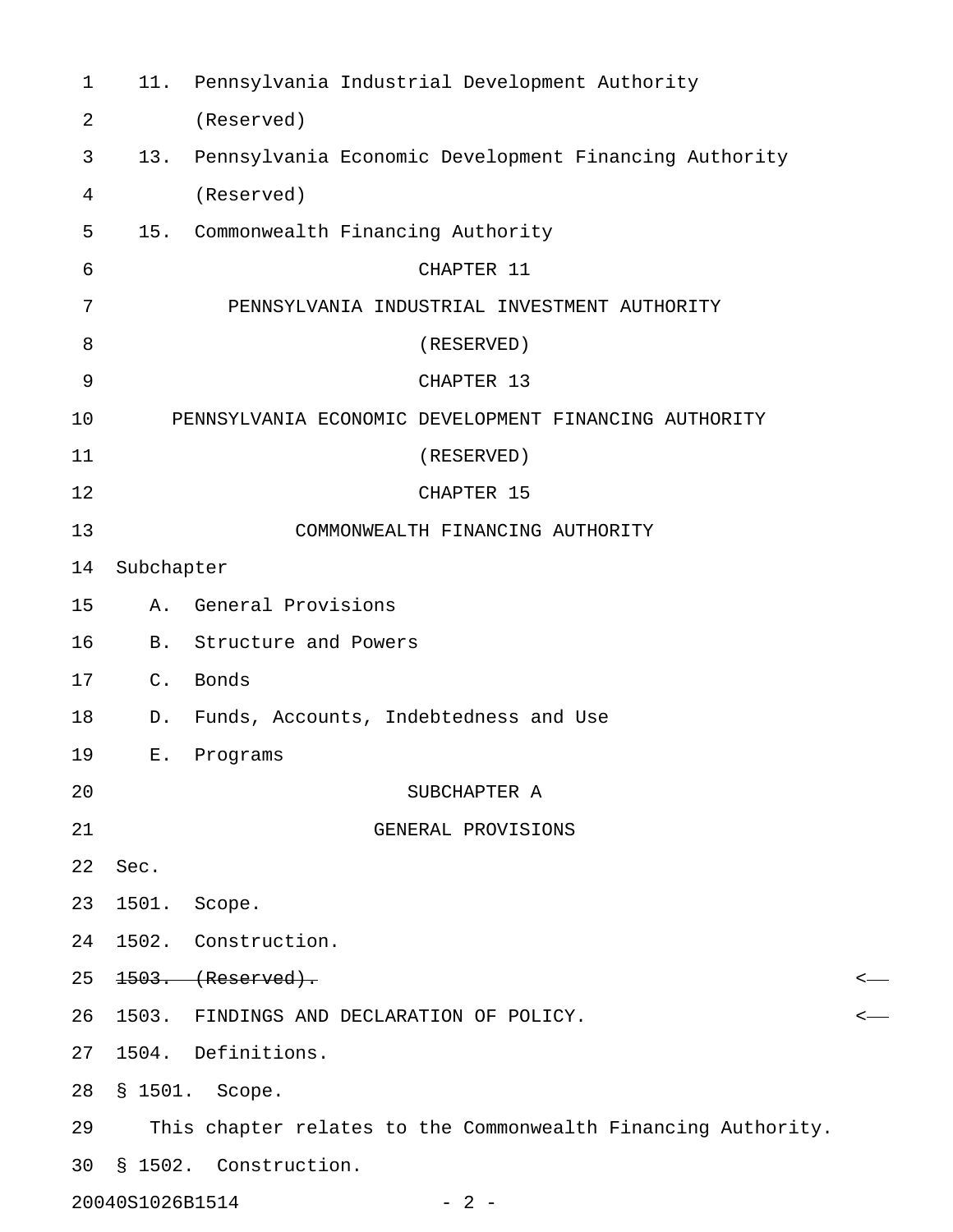1 (A) GENERAL RULE.--This chapter shall be liberally construed < 2 in order to effect the legislative and public purposes as set 3 forth in this subchapter.

4 (B) RIGHTS OF OBLIGEES.--THE PROVISIONS OF THIS CHAPTER < 5 PROVIDING FOR SECURITY, RIGHTS AND REMEDIES OF OBLIGEES OF THE 6 AUTHORITY SHALL BE LIBERALLY CONSTRUED TO ACHIEVE THE 7 LEGISLATIVE AND PUBLIC PURPOSES AS SET FORTH IN THIS SUBCHAPTER. 8 (C) LIMITATION.--IF ANY PROVISION OF THIS CHAPTER IS JUDGED 9 TO BE INVALID BY A COURT OF COMPETENT JURISDICTION, THE ORDER OR 10 JUDGMENT SHALL BE CONFINED IN ITS OPERATION TO THE CONTROVERSY 11 IN WHICH IT WAS RENDERED AND SHALL NOT AFFECT OR INVALIDATE ANY 12 REMAINING PROVISION OF THIS CHAPTER.

13 § 1503. (Reserved). <

14 § 1503. FINDINGS AND DECLARATION OF POLICY. <

15 THE GENERAL ASSEMBLY FINDS AND DECLARES AS FOLLOWS:

16 (1) ACTIVITIES WHICH LEAD TO THE CREATION AND RETENTION 17 OF JOBS WITHIN THIS COMMONWEALTH, THE ESTABLISHMENT OF 18 ECONOMICALLY VIABLE PENNSYLVANIA COMMUNITIES, THE DEVELOPMENT 19 OF A STABLE TAX BASE WITHIN PENNSYLVANIA COMMUNITIES, THE 20 REUSE OF ABANDONED INDUSTRIAL, COMMERCIAL AND OTHER 21 PREVIOUSLY UTILIZED SITES, THE PROMOTION AND 22 COMMERCIALIZATION OF PENNSYLVANIA PRODUCTS AND SERVICES AND 23 THE INVESTMENT OF PRIVATE CAPITAL IN PENNSYLVANIA ENTERPRISES 24 AND PENNSYLVANIA COMMUNITIES WILL IMPROVE THE HEALTH, SAFETY 25 AND GENERAL WELFARE OF THE PEOPLE OF THIS COMMONWEALTH BY 26 INCREASING EMPLOYMENT OF PENNSYLVANIA WORKERS; BY DEVELOPING 27 A STABLE STATE ECONOMY; BY REVITALIZING COMMUNITIES; BY 28 REDUCING, ELIMINATING AND PREVENTING BLIGHT; AND ELIMINATING 29 CERTAIN ENVIRONMENTAL HAZARDS.

30 (2) MANY EXISTING INDUSTRIAL, COMMERCIAL AND OTHER 20040S1026B1514 - 3 -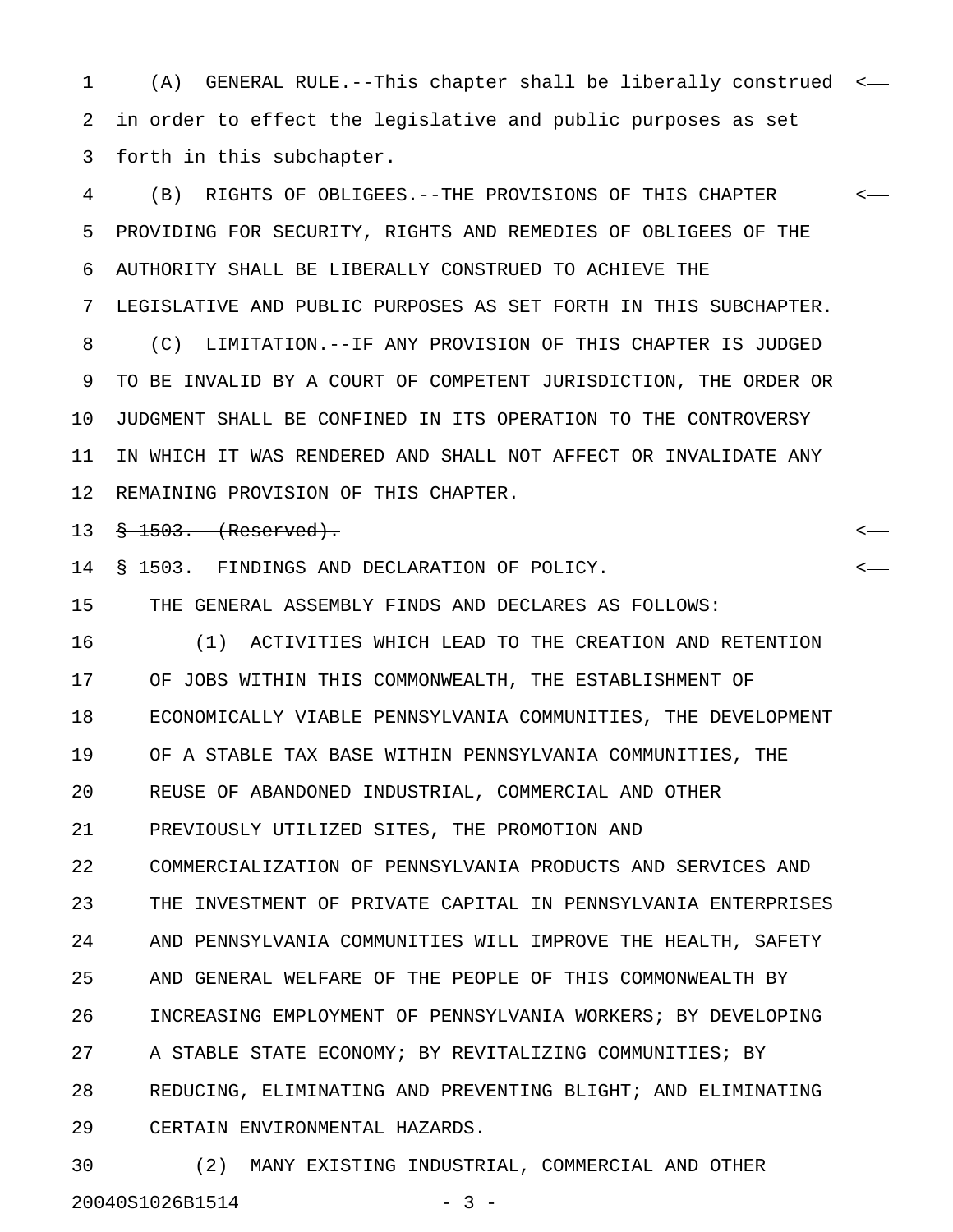1 ECONOMIC ACTIVITIES THROUGHOUT THIS COMMONWEALTH COULD BECOME 2 MORE COMPETITIVE AND COULD EXPAND MORE RAPIDLY IF ADDITIONAL 3 MEANS OF FINANCING WERE AVAILABLE FOR MODERN BUILDINGS, PLANT 4 FACILITIES, MODERN MACHINERY AND EQUIPMENT AND OTHER CAPITAL 5 NEEDS. ADDITIONAL ACTIVITIES COULD BE ATTRACTED TO THIS 6 COMMONWEALTH IF ADDITIONAL MEANS OF FINANCING WERE AVAILABLE 7 TO ACQUIRE, CONSTRUCT, REHABILITATE AND EXPAND FACILITIES. 8 FINANCING FOR COST-SAVING ACTIVITIES RELATED TO BUILDINGS, 9 PLANTS, MACHINERY AND EQUIPMENT AND OTHER FACILITIES WOULD 10 FURTHER THE PURPOSES OF THIS PARAGRAPH.

11 (3) A MINIMUM LEVEL OF UNEMPLOYMENT AND A MAXIMUM LEVEL 12 OF BUSINESS OPPORTUNITY CAN BEST BE PROVIDED BY THE 13 PROMOTION, ATTRACTION, STIMULATION, REHABILITATION AND 14 REVITALIZATION OF INDUSTRIAL, COMMERCIAL, TECHNOLOGICAL, 15 TOURIST, AGRICULTURAL AND OTHER ECONOMIC ACTIVITIES IN THIS 16 COMMONWEALTH. THE PROMOTION OF THESE ACTIVITIES WILL ALSO 17 ENHANCE PENNSYLVANIA'S COMPETITIVENESS IN THE GLOBAL ECONOMY.

18 (4) THE PROVISIONS OF THE CONSTITUTION OF PENNSYLVANIA 19 GUARANTEEING THE RESIDENTS OF THIS COMMONWEALTH CLEAN AIR AND 20 WATER AND THE PRESERVATION OF THE ENVIRONMENT AND THE 21 IMPLEMENTATION OF THOSE PROVISIONS THROUGH THE ESTABLISHMENT 22 OF QUALITY STANDARDS RELATING TO ABATEMENT OR ELIMINATION OF 23 POLLUTION HAVE RESULTED IN THE NEED FOR ADDITIONAL MEANS OF 24 FINANCING TO ASSIST AND ENCOURAGE COMPLIANCE WITH STANDARDS 25 ON AIR, WATER, SOLID AND LIQUID WASTE DISPOSAL, SEWAGE 26 DISPOSAL AND POLLUTION CONTROL.

27 (5) INDUSTRIAL AND COMMERCIAL FACILITIES SHOULD BE 28 PROMOTED, WHETHER BY THE FINANCING OF THESE FACILITIES OR BY 29 THE ENCOURAGEMENT OF OTHER ACTIVITIES DEEMED APPROPRIATE 30 WHICH WILL ELIMINATE BLIGHT OR OTHERWISE IMPROVE AN AREA FOR 20040S1026B1514 - 4 -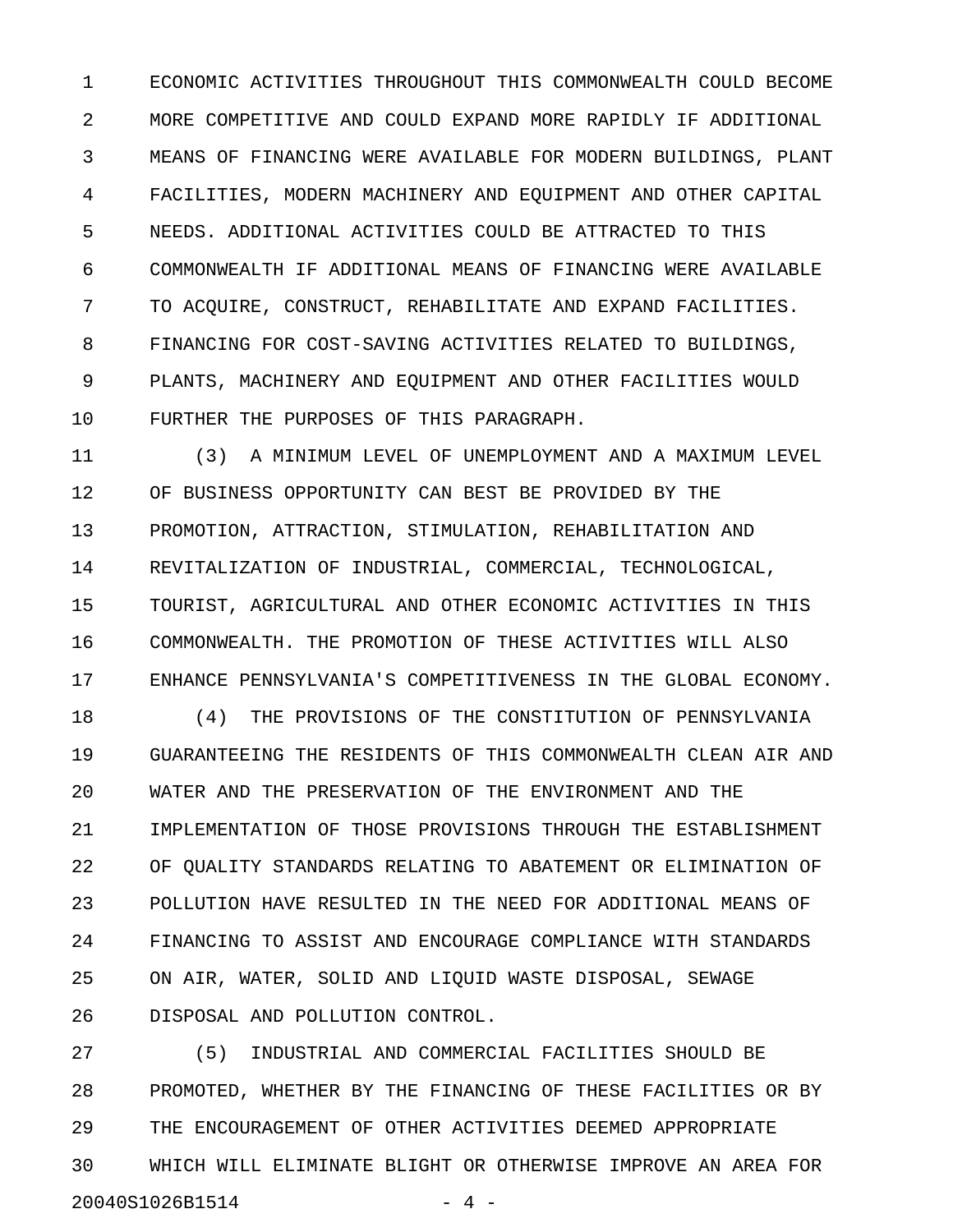1 INDUSTRIAL, COMMERCIAL OR OTHER ECONOMIC ACTIVITY.

2 (6) TO PROTECT THE HEALTH, SAFETY AND GENERAL WELFARE OF 3 THE PEOPLE OF THIS COMMONWEALTH AND TO FURTHER ENCOURAGE 4 ECONOMIC DEVELOPMENT AND EFFICIENCY WITHIN THIS COMMONWEALTH 5 BY PROVIDING BASIC SERVICES AND FACILITIES, IT IS NECESSARY 6 TO PROVIDE ADDITIONAL OR ALTERNATIVE MEANS OF FINANCING 7 INFRASTRUCTURE FACILITIES; TRANSPORTATION SYSTEMS; INDUSTRIAL 8 PARKS; ENERGY CONVERSION FACILITIES; FACILITIES FOR THE 9 FURNISHING OF ENERGY, WATER AND TELECOMMUNICATIONS; 10 FACILITIES FOR THE COLLECTION OR TREATMENT OF WASTEWATER AND 11 STORM WATER; TOURISM; PARKING FACILITIES; HEALTH CARE 12 FACILITIES; AND OTHER BASIC SERVICE AND RELATED FACILITIES 13 WHICH ARE CONDUCIVE TO ECONOMIC ACTIVITY WITHIN THIS 14 COMMONWEALTH AND WHICH ARE CONSISTENT WITH THE PURPOSES OF 15 THIS CHAPTER.

16 (7) TO PROTECT THE HEALTH, SAFETY AND GENERAL WELFARE OF 17 THE PEOPLE OF THIS COMMONWEALTH IT IS DESIRABLE TO BUILD, 18 IMPROVE AND FINANCE FACILITIES OWNED BY MUNICIPALITIES, 19 MUNICIPAL AUTHORITIES AND OTHER AUTHORITIES AND 20 INSTRUMENTALITIES OF THE COMMONWEALTH, INCLUDING PUBLICLY 21 OWNED ROADS AND OTHER TRANSPORTATION SYSTEMS AND WASTE 22 TREATMENT AND DISPOSAL FACILITIES.

23 (8) INDUSTRIAL, COMMERCIAL, TECHNOLOGICAL, TOURIST, 24 AGRICULTURAL AND OTHER ECONOMIC ACTIVITY SHOULD BE PROMOTED 25 THROUGH THE DEVELOPMENT OF NEW BUSINESSES AND THE EXPANSION 26 OF EXISTING BUSINESSES, THE REVITALIZATION OF REAL ESTATE 27 ASSETS, THE ACQUISITION AND PREPARATION OF SITES FOR FUTURE 28 USE AND THE SUPPORT OF TAX INCREMENT FINANCING.

29 (9) IT IS THE POLICY OF THIS COMMONWEALTH TO PROMOTE THE 30 HEALTH, SAFETY, EMPLOYMENT, BUSINESS OPPORTUNITIES, ECONOMIC 20040S1026B1514 - 5 -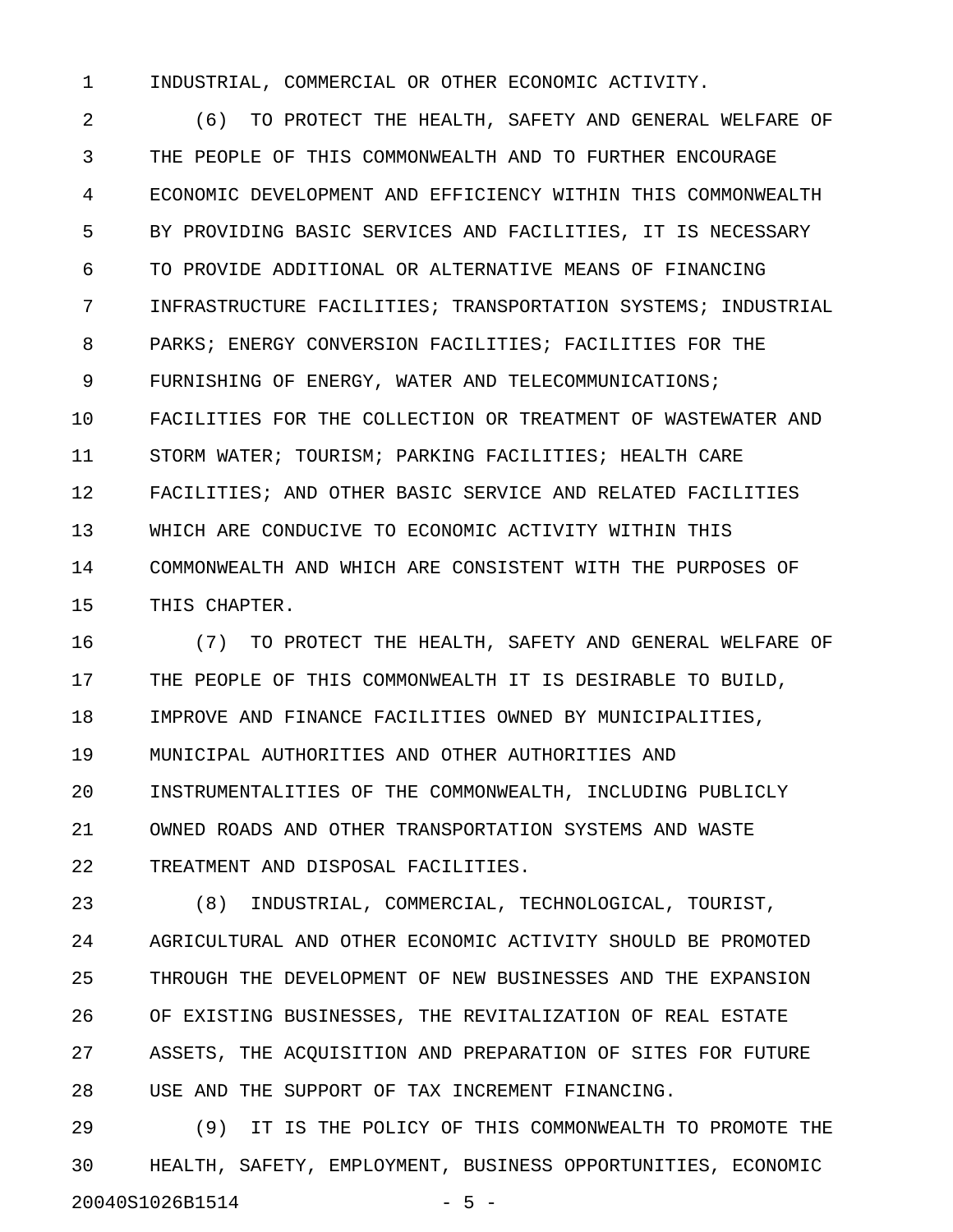1 ACTIVITY AND GENERAL WELFARE OF THE PEOPLE BY: 2 (I) ESTABLISHING AN AUTHORITY TO EXIST AND OPERATE 3 AS A PUBLIC INSTRUMENTALITY OF THE COMMONWEALTH; AND 4 (II) ESTABLISHING THE PROGRAMS UNDER THIS CHAPTER 5 AND AUTHORIZING FINANCIAL ASSISTANCE, REGARDLESS OF 6 WHETHER THE APPLICANT OR THE PROJECT USER IS PUBLIC OR 7 PRIVATE OR WHETHER THE PROJECT IS UNDERTAKEN WITH A 8 PROFIT OR NOT-FOR-PROFIT PURPOSE. 9 § 1504. Definitions. 10 The following words and phrases when used in this chapter 11 shall have the meaning given to them in this section unless the 12 context clearly INDICATES otherwise: < 13 "Agriculture." Any of the following: 14 (1) Production agriculture. 15 (2) Agribusiness. 16 (3) The sale of farm commodities at wholesale. 17 (4) The sale of farm commodities at retail by urban and 18 rural supermarkets located or to be located in underserved 19 areas. 20 (5) Farmers' markets. 21 (6) Energy-related activities impacting production 22 agriculture or agribusiness. 23 (7) Activities which implement best practices related to 24 waste, waste products, AGRICULTURAL WASTE, AGRICULTURAL WASTE <-25 PRODUCTS, AGRICULTURAL by-products or fertilizer. 26 (8) Any other activity deemed by the Commonwealth 27 Financing Authority to involve agriculture. 28 "Applicant." A person that submits an application in 29 accordance with Subchapter E (relating to programs).

30 "Authority." The Commonwealth Financing Authority

20040S1026B1514 - 6 -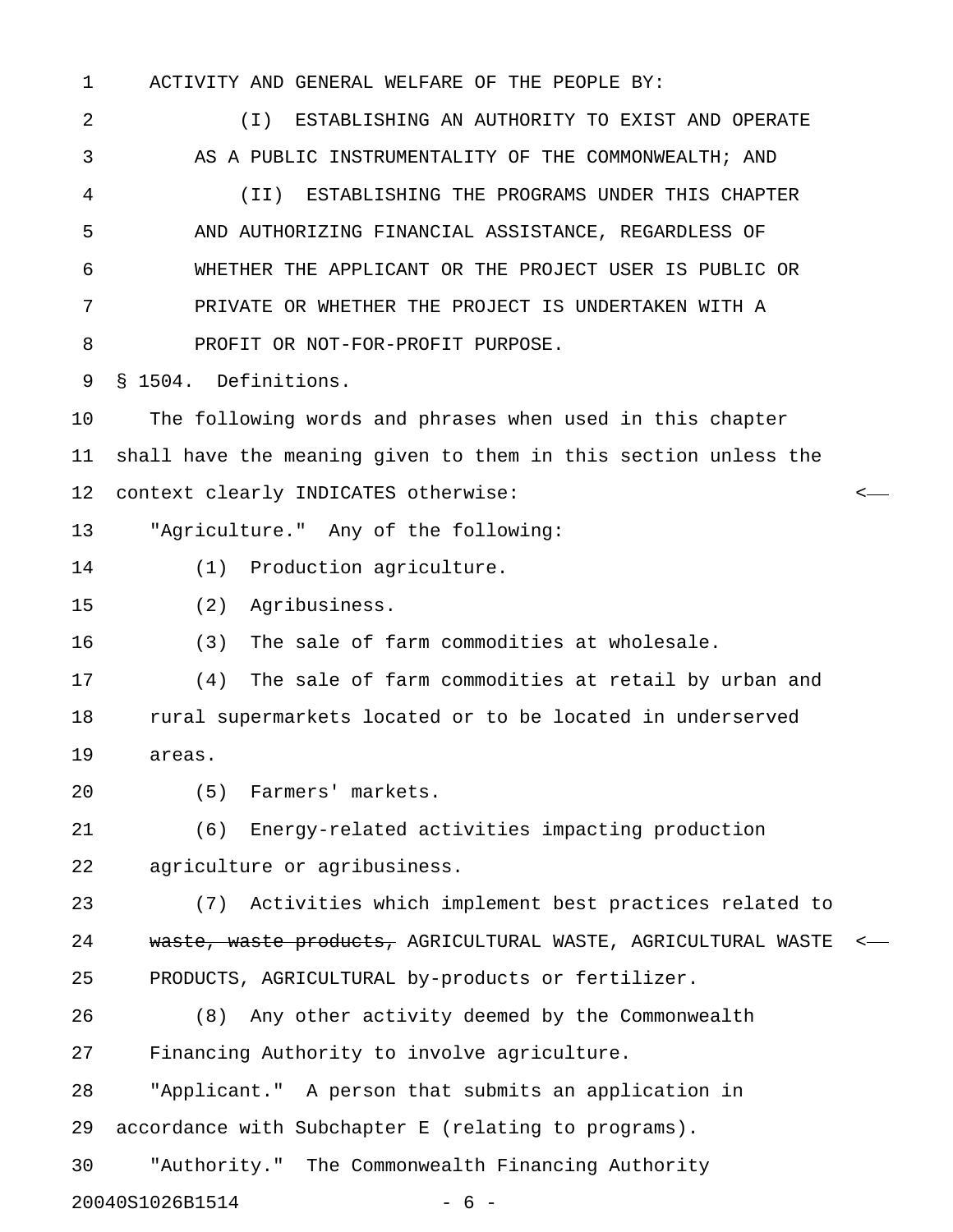1 established in section 1511 (relating to authority).

2 "Board." The board of the Commonwealth Financing Authority 3 established in section 1512 (relating to board).

4 "Bonds." Notes, BONDS, NOTES, instruments, refunding notes <-5 and bonds and other evidences of indebtedness or obligations 6 WHICH THE AUTHORITY IS AUTHORIZED TO ISSUE PURSUANT TO THIS < 7 CHAPTER.

8 "Commercial lending activities." The making of loans and the 9 provision of deposit services to business entities.

10 "Commercial lending institutions." A federally chartered or 11 state-chartered bank, savings bank or savings and loan 12 association which has a satisfactory rating from its primary 13 regulator and which is engaged in commercial lending activities. 14 The institution must operate at least one full-service branch 15 for deposit gathering and lending located within this 16 Commonwealth.

17 "Commonwealth agency." An agency, authority or other 18 instrumentality of the Commonwealth.

19 "Comprehensive county plan" or "comprehensive municipal 20 plan." The comprehensive plan adopted by a county or a 21 municipality, respectively, under the act of July 31, 1968 22 (P.L.805, No.247), known as the Pennsylvania Municipalities 23 <del>Planning Code.</del> PURSUANT TO APPLICABLE LAW BY: <-

24 (1) A COUNTY OR A MUNICIPALITY.

25 (2) A CITY OF THE FIRST CLASS.

26 (3) A CITY OF THE SECOND CLASS.

27 "Cost of the project" or "cost." Any of the following:

28 (1) Costs and expenses of acquisition of interests in 29 land, INFRASTRUCTURE, buildings, structures, equipment, < 30 furnishings, fixtures and other tangible or intangible 20040S1026B1514 - 7 -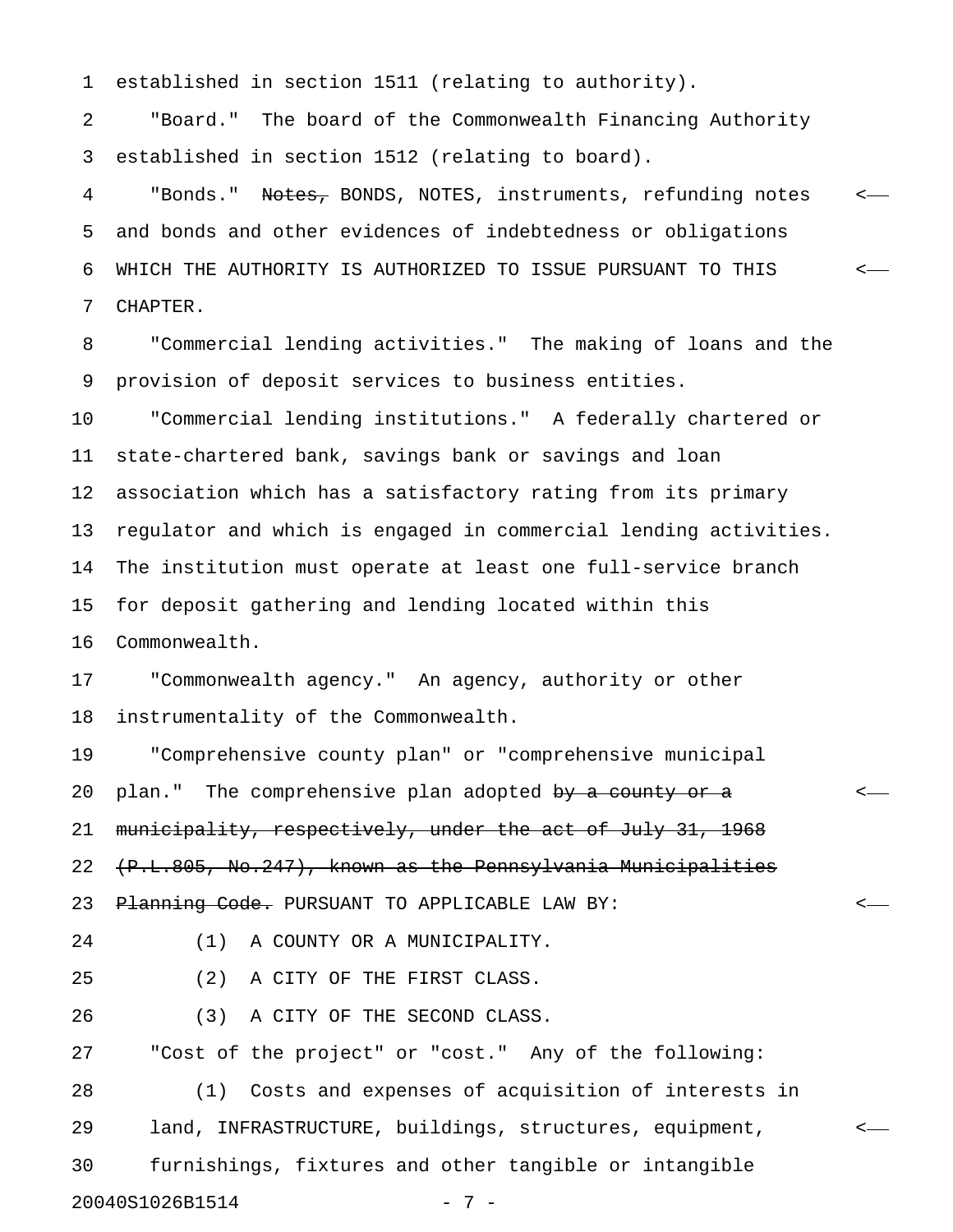1 property, which comprise the project.

2 (2) Costs and expenses of construction, reconstruction, 3 erection, equipping, expansion, extension, improvement, 4 installation, rehabilitation, renovation or repair of the 5 buildings, structures and equipment, which comprise the 6 project.

7 (3) Costs and expenses of demolishing, removing or 8 relocating buildings or structures on lands acquired or to be 9 acquired and the expense of acquiring land to which the 10 buildings or structures may be moved or relocated.

11 (4) Costs and expenses of preparing land for 12 development.

13 (5) Costs and expenses of engineering services, 14 financial services, accounting services and legal services, 15 plans, specifications, studies and surveys necessary or 16 incidental to determining the feasibility or practicability 17 of <del>constructing</del> the project.

18 (6) Working capital or other capital needs related to 19 the project.

20 (7) Other costs and expenses deemed necessary by the 21 Commonwealth Financing Authority.

22 "Department." The Department of Community and Economic 23 Development of the Commonwealth.

24 "Executive agency." The Governor and the departments, 25 boards, commissions, authorities and other officers and agencies 26 of the Commonwealth. The term does not include any court or 27 other officer or agency of the Unified Judicial System, the 28 General Assembly and its officers and agencies, an independent 29 agency or a State-affiliated entity.

30 "Farm commodities." Agricultural, horticultural,

20040S1026B1514 - 8 -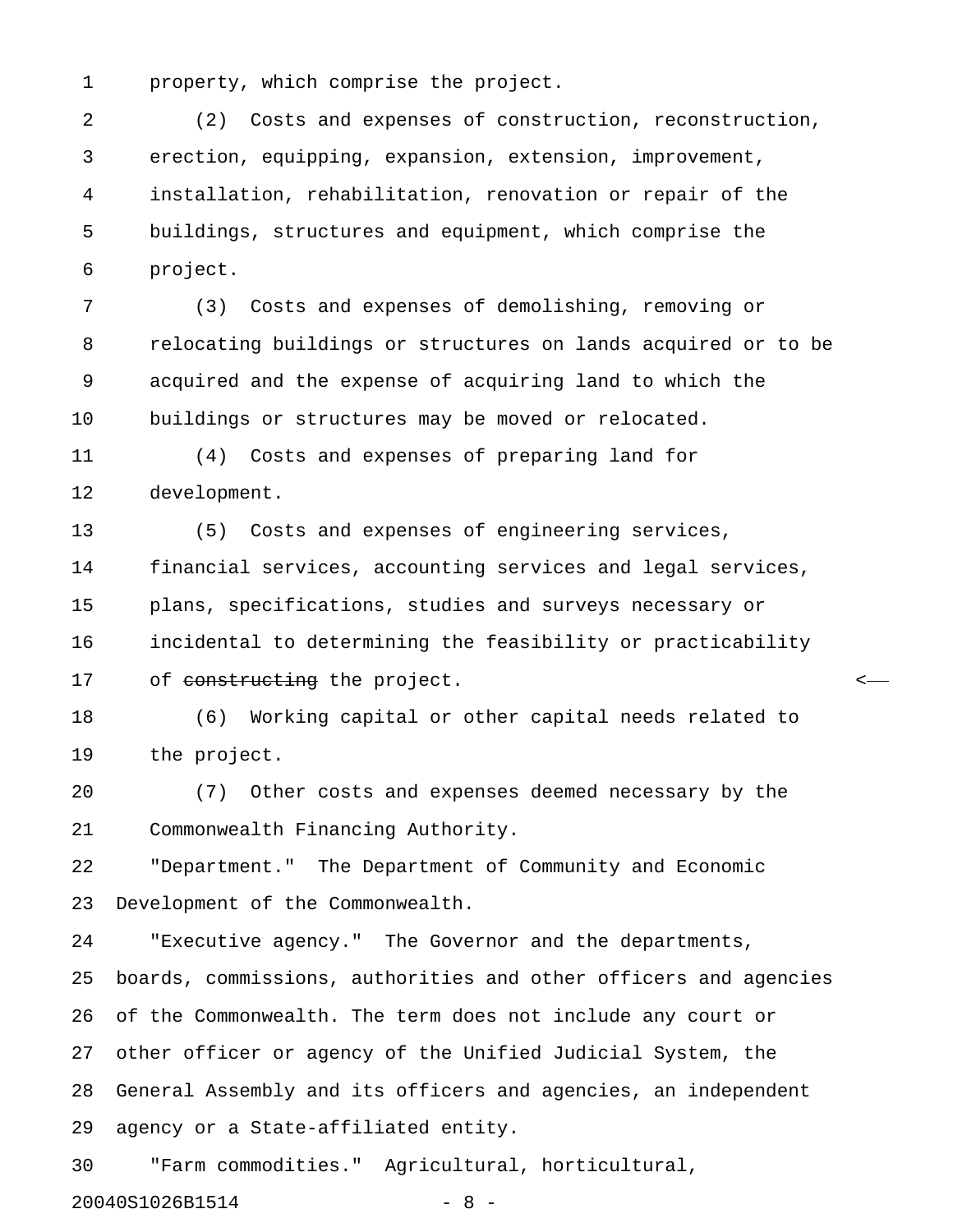1 aquacultural, vegetable, fruit and floricultural products of the 2 soil; livestock and meats; wools; hides; furs; poultry, eggs, 3 dairy products, nuts, mushrooms, honey products and forest 4 products.

5 "Farmer." A person engaged in the business of production 6 agriculture.

7 "Federal agency." The United States of America; the 8 President of the United States of America; the Congress; and any 9 department, corporation, agency or instrumentality designated or 10 established by the United States of America.

11 "Finance." The term shall have the broadest possible 12 meaning. The term includes refinance.

13 "Financial assistance." Loans, grants, guarantees, sales, 14 leases, investments authorized in Subchapter E (relating to 15 programs), lines of credit, letters of credit and other 16 financial arrangements which the Commonwealth Financing 17 Authority is authorized to undertake under Subchapter E 18 (relating to programs).

19 "Financing." The term shall have the broadest possible 20 meaning. The term includes refinancing.

21 The Commonwealth Fund established in section 1541 <-22 (relating to fund).

23 "Fund manager." An organization which has as its primary 24 purpose the managing of capital for real estate investments. 25 "Government agency." A Commonwealth agency; the Unified 26 Judicial System and its courts, officers and agencies; the 27 General Assembly and its officers and agencies; a political 28 subdivision; a municipal authority or other local authority; a 29 local, regional or metropolitan transportation authority; or a 30 board, commission or other agency or instrumentality of a 20040S1026B1514 - 9 -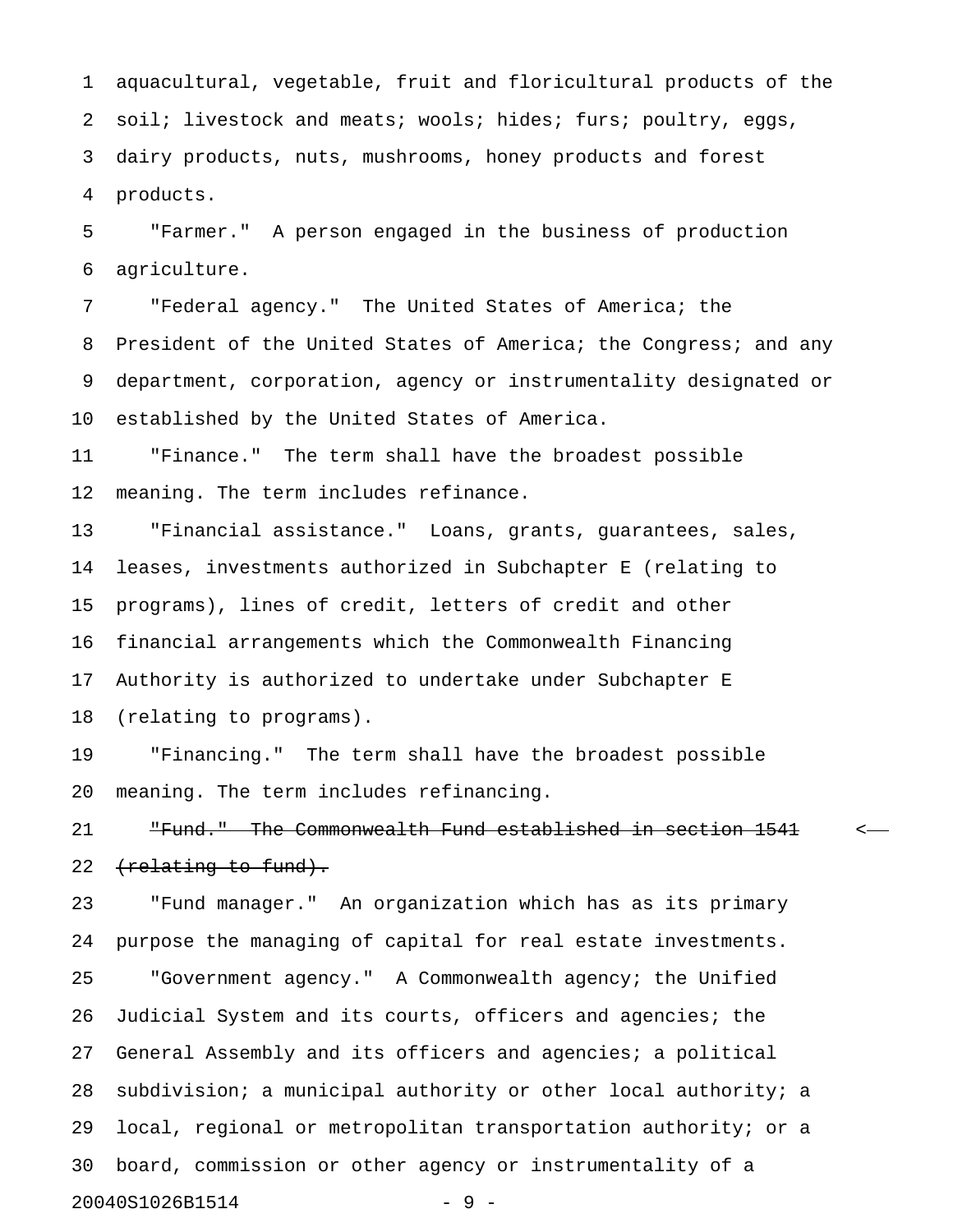1 political subdivision, a municipal authority or other local 2 authority.

3 "Government GOVERNING body." The body or board authorized by < 4 law to enact ordinances or adopt resolutions for a political 5 subdivision.

6 "Independent agency." A board, commission or other agency or 7 officer of the Commonwealth which is not subject to the policy, 8 supervision and control of the Governor. The term does not 9 include a State-affiliated entity; any court or other officer or 10 agency of the Unified Judicial System; the General Assembly and 11 its officers and agencies; a State-related institution; a 12 political subdivision; or a local, regional or metropolitan 13 transportation authority.

14 "Industrial development corporation." An entity which has 15 been certified as an industrial development agency by the 16 Pennsylvania Industrial Development Authority Board under the 17 act of May 17, 1956 (1955 P.L.1609, No.537), known as the 18 Pennsylvania Industrial Development Authority Act.

19 "Issuing authority." As defined in section 3 of the act of 20 July 11, 1990 (P.L.465, No.113), known as the Tax Increment 21 Financing Act.

22 "Managing partner." A general partner, a manager, a managing 23 member or another person designated as the manager of a venture 24 capital partnership.

25 "Municipal authority." A public authority created under 53 26 Pa.C.S. Ch. 56 (relating to municipal authorities) or under the 27 former act of May 2, 1945 (P.L.382, No.164), known as the 28 Municipality Authorities Act of 1945.

29 "Obligee of the authority." Any of the following: 30 (1) A holder or owner of bonds of the Commonwealth 20040S1026B1514 - 10 -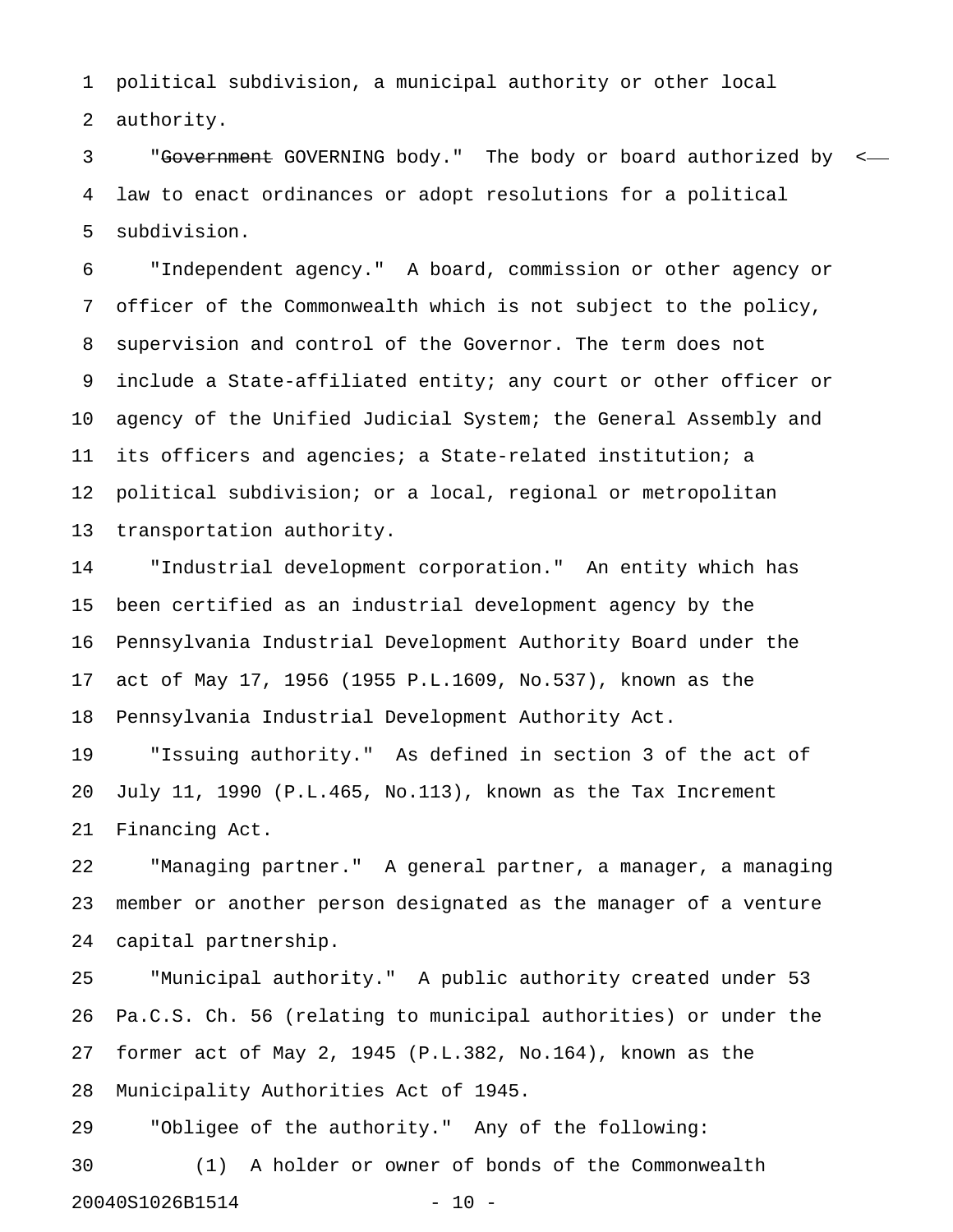1 Financing Authority.

2 (2) A trustee or other fiduciary for any holder or owner 3 of bonds of the Commonwealth Financing Authority.

4 (3) A provider of a letter of credit, policy of 5 municipal bond insurance or other credit enhancement or 6 liquidity facility for bonds of the Commonwealth Financing 7 Authority.

8 (4) A lessor or installment seller demising property to 9 the Commonwealth Financing Authority in connection with a 10 project.

11 (5) A provider of an interest rate management agreement 12 or other agreement or arrangement authorized under section 13 1513(a)(28) (relating to powers).

14 "Pennsylvania-related company." An entity with operations 15 located in this Commonwealth or an entity willing to locate 16 significant business operations in this Commonwealth.

17 "PHILADELPHIA METROPOLITAN STATISTICAL AREA." THE < 18 PHILADELPHIA, PENNSYLVANIA METROPOLITAN DIVISION OF THE 19 PHILADELPHIA-CAMDEN-WILMINGTON, PENNSYLVANIA-NEW JERSEY, 20 DELAWARE-MARYLAND METROPOLITAN STATISTICAL AREA AS ANNOUNCED ON 21 JUNE 6, 2003, BY THE UNITED STATES OFFICE OF MANAGEMENT AND 22 BUDGET PURSUANT TO STANDARDS FOR DEFINING METROPOLITAN AND 23 MICROPOLITAN STATISTICAL AREAS BY THE OFFICE OF MANAGEMENT AND 24 BUDGET FOR THE 2000 DECENNIAL CENSUS OF THE UNITED STATES BUREAU 25 OF THE CENSUS, AS PUBLISHED IN THE FEDERAL REGISTER, VOL. 65, 26 NO. 249, ON DECEMBER 27, 2000, COMPRISING THE PENNSYLVANIA 27 COUNTIES OF PHILADELPHIA, DELAWARE, BUCKS, MONTGOMERY AND 28 CHESTER.

29 "Private developer." A person that is all of the following: 30 (1) Engaged in the development of real estate. 20040S1026B1514 - 11 -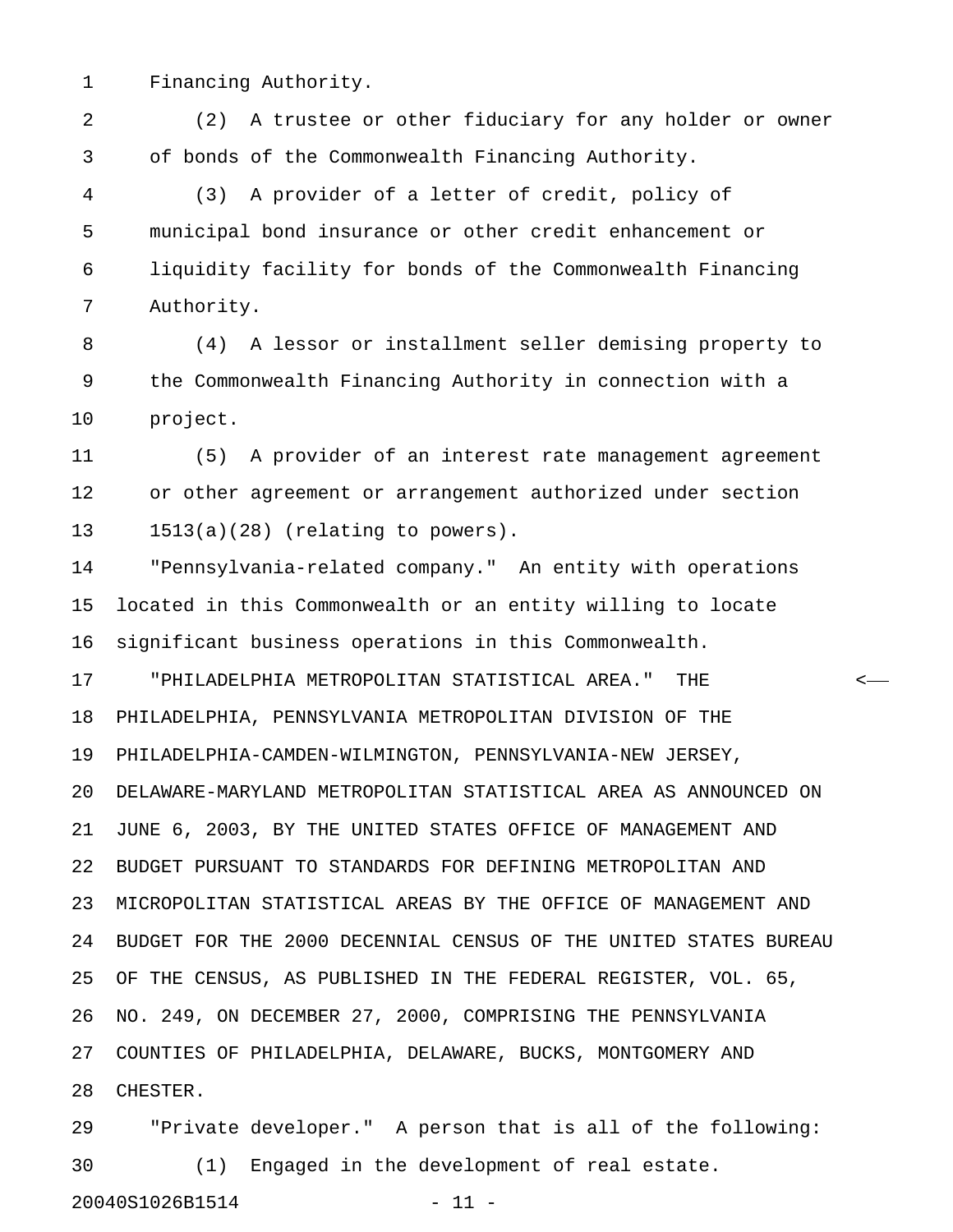1 (2) Determined by the Commonwealth Financing Authority 2 to be financially responsible to assume all obligations 3 proposed to be undertaken. 4 "Production agriculture." The management and use of farming 5 resources for any of the following: 6 (1) The production of: 7 (i) agricultural, horticultural, aquacultural, 8 vegetable, fruit and OR floricultural products of the  $\sim$ 9 soil; 10 (ii) livestock or livestock products; 11 (iii) milk or dairy products; or 12 (iv) poultry or poultry products. 13 (2) Practices ANY OTHER PRACTICES approved by the  $\leftarrow$ 14 Department of Agriculture. 15 "Project." An activity which promotes economic development 16 or opportunities within this Commonwealth. The term shall not 17 include activities conducted by a for-profit entity directly or 18 indirectly related to gaming. 19 "Project user." A person, political subdivision, municipal 20 authority, Commonwealth agency or other entity that owns, leases 21 or uses all or any part of a project. 22 "Redevelopment authority." An entity created under the act 23 of May 24, 1945 (P.L.991, No.385), known as the Urban 24 Redevelopment Law. 25 "Secretary." The Secretary of Community and Economic 26 Development of the Commonwealth. 27 "Supermarket." A retail store operated on a self-service 28 basis, primarily selling groceries, fresh produce, meat, bakery 29 and dairy products. The term does not include a convenience 30 store.

20040S1026B1514 - 12 -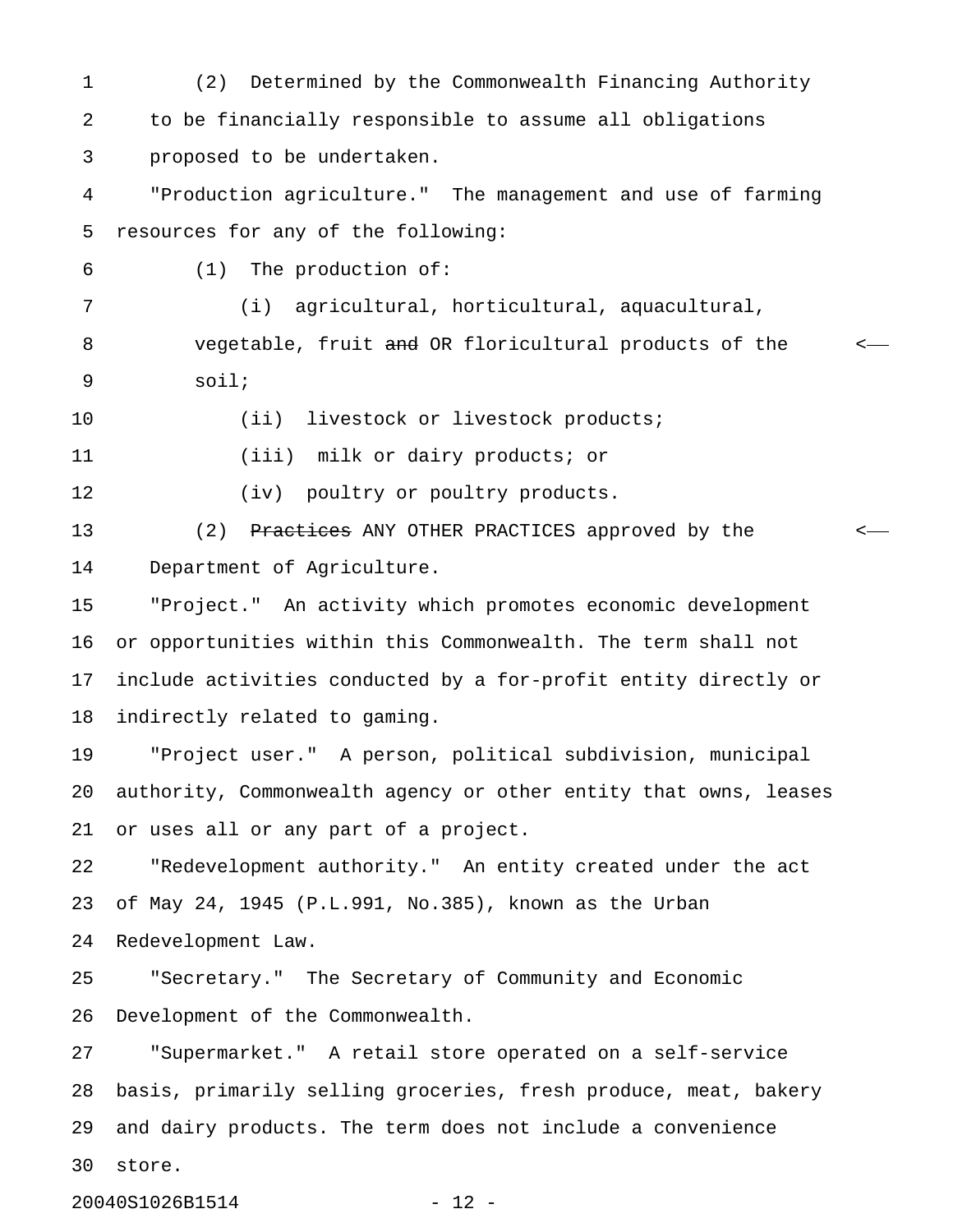1 "Taxable bonds." Bonds or other evidence of indebtedness, 2 the interest on which is includable in gross income for Federal 3 income taxation purposes.

4 "Tax-exempt bonds." Bonds or other evidence of indebtedness, 5 the interest on which is excludable from gross income for 6 Federal income taxation purposes.

7 "Tax increment district." As defined in the act of July 11, 8 1990 (P.L.465, No.113), known as the Tax Increment Financing 9 Act.

10 "Tourism." An activity which promotes or encourages 11 individuals to travel to a location within this Commonwealth for 12 pleasure.

13 "Venture capital partnership." An entity whose purpose is to 14 make investments in companies and is formed as a limited 15 partnership, limited liability company or comparable investment 16 entity.

17 SUBCHAPTER B

## 18 STRUCTURE AND POWERS

19 Sec.

20 1511. Authority.

21 1512. Board.

22 1513. Powers.

23 1514. Limitation.

24 § 1511. Authority.

25 (a) Establishment.--There is established an independent 26 authority to be known as the Commonwealth Financing Authority. 27 The authority shall be an instrumentality of the Commonwealth 28 and a body corporate and politic, with corporate succession. 29 (b) Governance.--The authority shall be governed by the 30 board. The powers of the authority shall be exercised by the 20040S1026B1514 - 13 -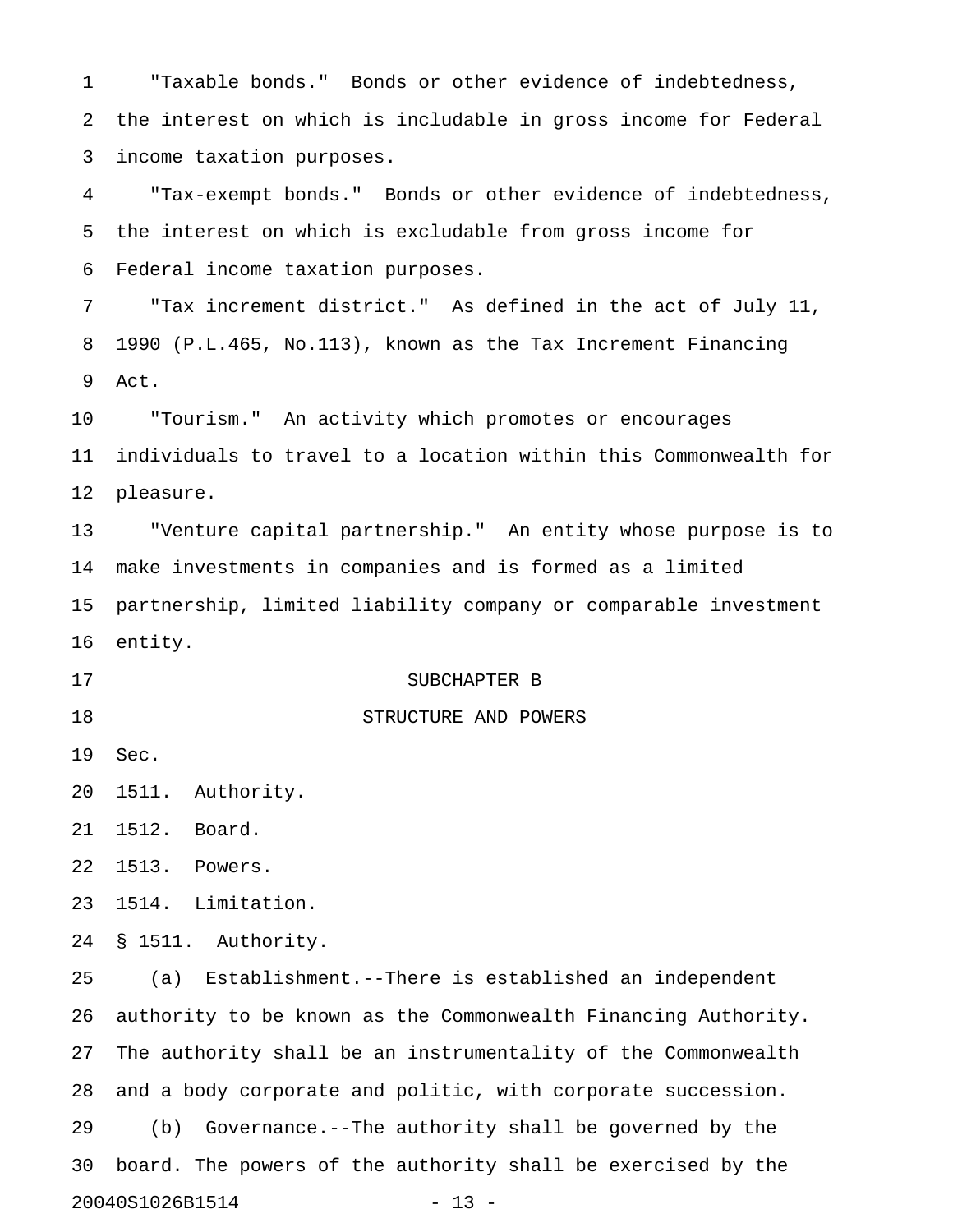1 board.

2 (c) Expenses.--Expenses of the authority shall be paid from 3 assets or income of the authority. Except as provided in this 4 chapter or by other law, the Commonwealth shall not be 5 responsible for funding the expenses of the authority.

6 (d) Fiscal year.--The fiscal year of the authority shall be 7 the same as the fiscal year of the Commonwealth.

8 (e) Audit.--

9 (1) The accounts and books of the authority shall be 10 examined and audited annually by an independent certified 11 public accounting firm.

12 (2) The authority shall, by December 31 of each year, 13 file a copy of the audit required by paragraph (1) with the 14 Secretary of the Senate and the Chief Clerk of the House of 15 Representatives.

16 (f) Reports.--(Reserved).

17 (g) Publication.--The authority shall annually publish a 18 concise financial statement in the Pennsylvania Bulletin. 19 (h) Cooperation.--Executive agencies shall cooperate with 20 and provide assistance to the authority without financial 21 reimbursement.

22 (i) Existence and dissolution.--

23 (1) The authority shall exist until terminated by law.

24 (2) The authority may be dissolved by law if all 25 outstanding liabilities of the authority, including bonds and 26 other contractual obligations, have been fully paid, retired, 27 satisfied or discharged, or provision has been made for 28 payment of all outstanding liabilities of the authority, 29 including bonds and other contractual obligations. Upon the 30 dissolution of the authority, all funds, assets and other 20040S1026B1514 - 14 -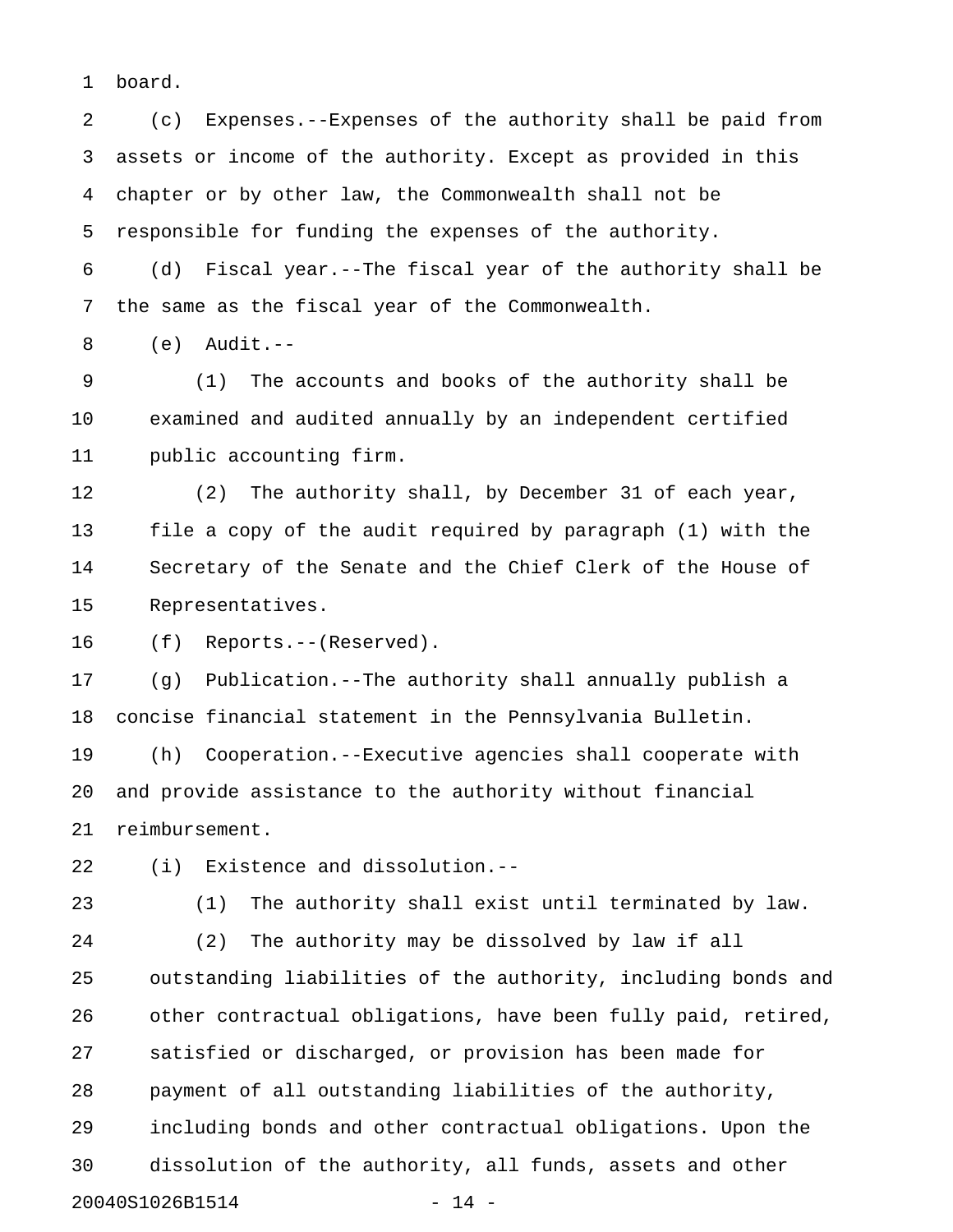1 property of the authority shall vest in the Commonwealth.

2 (J) PROCUREMENT.--THE AUTHORITY SHALL BE CONSIDERED AS AN < 3 INDEPENDENT AGENCY FOR THE PURPOSES OF 62 PA.C.S. PT. I 4 (RELATING TO COMMONWEALTH PROCUREMENT CODE).

5 (K) LIMITATION ON ACTION.--IF ANY PROVISION OF THIS SECTION < 6 OR SECTION 1512 (RELATING TO BOARD) IS HELD INVALID BY A COURT 7 OF COMPETENT JURISDICTION, THE AUTHORITY SHALL NOT BORROW 8 FURTHER MONEYS NOR ISSUE FURTHER BONDS, AND THE AUTHORITY SHALL 9 NOT FURTHER DISBURSE TO ANY PERSON PROCEEDS OF ANY ISSUE OF 10 BONDS PREVIOUSLY AUTHORIZED. ALL PROVISIONS OF OUTSTANDING BONDS 11 OF THE AUTHORITY AND ALL RIGHTS AND REMEDIES OF OBLIGEES OF THE 12 AUTHORITY UNDER THIS CHAPTER SHALL BE AND SHALL REMAIN VALID AND 13 ENFORCEABLE.

14 (L) RELATIONSHIP WITH DEPARTMENT.--

15 (1) THE DEPARTMENT SHALL PROVIDE ADMINISTRATIVE SERVICES 16 AND STAFF, INCLUDING STAFF LEGAL COUNSEL, TO THE AUTHORITY 17 AND THE BOARD. THE AUTHORITY SHALL REIMBURSE THE DEPARTMENT 18 FOR THE COST OF PROVIDING THE ADMINISTRATIVE SERVICES AND 19 STAFF.

20 (2) THE AUTHORITY MAY ENTER INTO AGREEMENTS WITH THE 21 DEPARTMENT SETTING FORTH THE RIGHTS AND OBLIGATIONS THEY HAVE 22 TO EACH OTHER IN CARRYING OUT THEIR RESPECTIVE

23 RESPONSIBILITIES UNDER, AND TO FURTHER THE INTENT OF, THIS 24 CHAPTER.

25  $\leftarrow$   $\leftarrow$  (M) Applicability.--The following acts shall apply <-26 to the authority and the board:

27 (1) The act of June 21, 1957 (P.L.390, No.212), referred 28 to as the Right-to-Know Law.

29 (2) The act of July 19, 1957 (P.L.1017, No.451), known 30 as the State Adverse Interest Act.

20040S1026B1514 - 15 -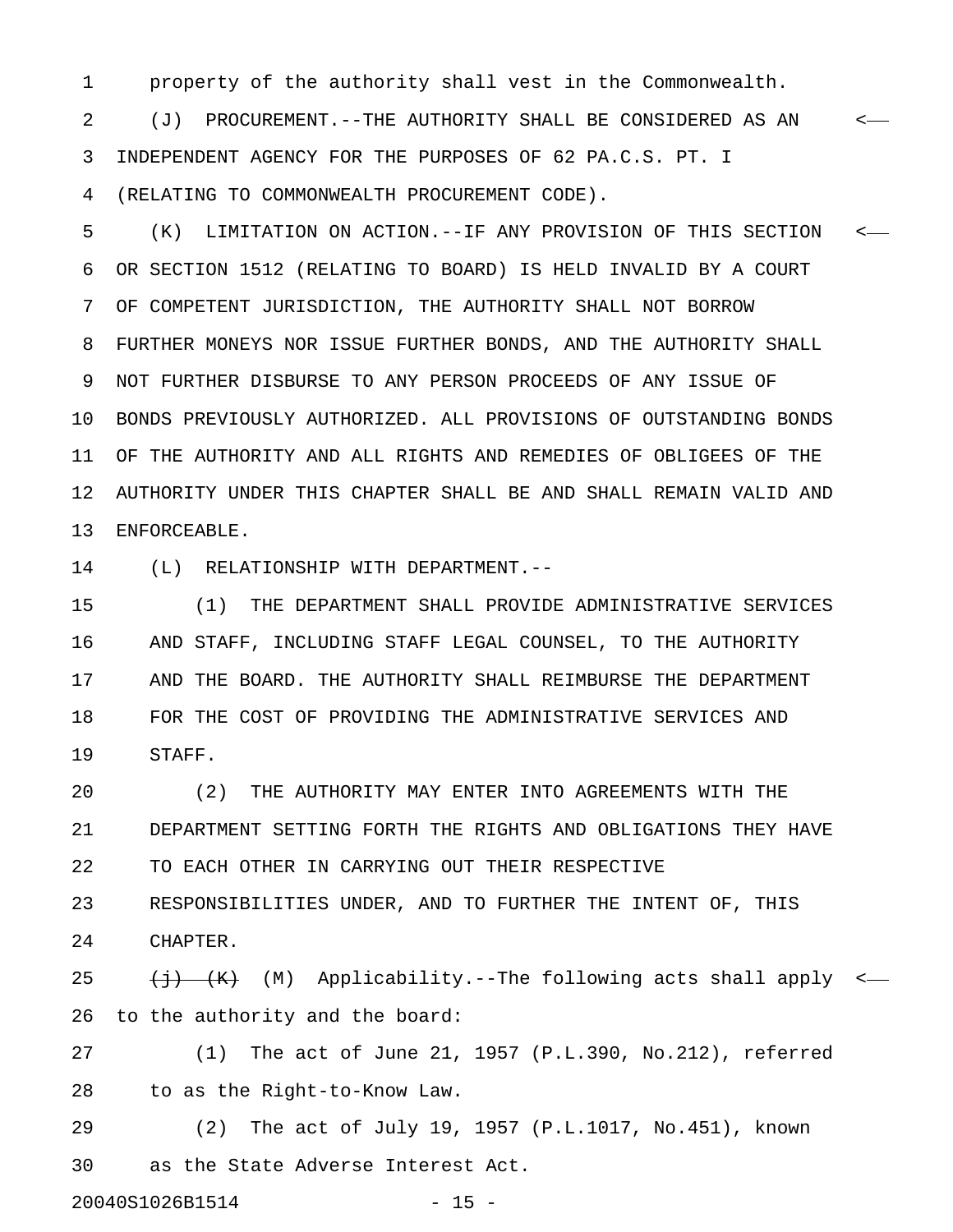1 (3) The provisions of 65 Pa.C.S. Chs. 7 (relating to 2 open meetings) and 11 (relating to ethics standards and 3 financial disclosure). 4 § 1512. Board. 5 (a) Composition.--The board shall be composed of the 6 following members: 7 (1) The Secretary of Community and Economic Development 8 or a designee. 9 (2) The Secretary of the Budget or a designee. 10 (3) The Secretary of Banking or a designee. 11 (4) Four legislative appointees. 12 (i) Appointments are as follows: 13 (A) One individual appointed by the President 14 **pro tempore of the Senate.** 15 (B) One individual appointed by the Minority 16 Leader of the Senate. 17 (C) One individual appointed by the Speaker of 18 the House of Representatives. 19 (D) One individual appointed by the Minority 20 Leader of the House of Representatives. 21 (ii) Legislative appointees shall serve at the 22 pleasure of the appointing authority. 23 (iii) <del>If the</del> AN individual appointed to the board <-24 pursuant to subparagraph (i) is a MAY NOT BE A member of  $\leftarrow$ 25 the General Assembly, the individual may name a designee. <-26 ASSEMBLY OR STAFF OF A MEMBER OF THE GENERAL ASSEMBLY.  $\sim$ 27 (b) Organization.--The Governor shall select a member of the 28 board to serve as chairperson. The members shall select from 29 among themselves such officers as they shall determine. 30 (c) Meetings.--The board shall meet at the call of the 20040S1026B1514 - 16 -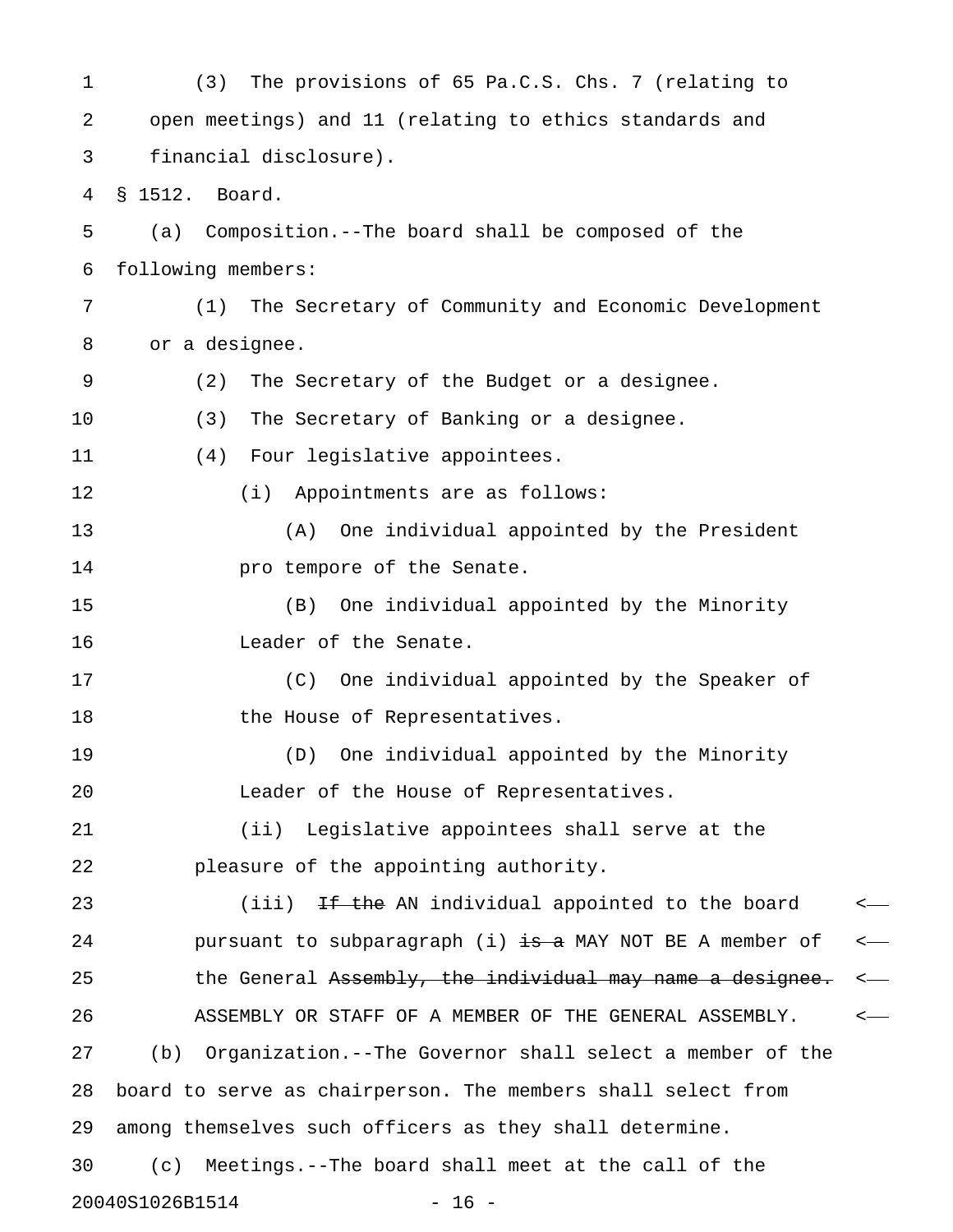1 chairperson.

| 2  | Quorum.--Five members of the board shall constitute a<br>(d)           |    |
|----|------------------------------------------------------------------------|----|
| 3  | guorum. The consent of at least five members of the board, with        |    |
| 4  | QUORUM, AND THE FOLLOWING SHALL APPLY:                                 |    |
| 5  | THE CONSENT OF AT LEAST FIVE MEMBERS OF THE BOARD,<br>(1)              |    |
| 6  | WITH at least four of the consenting members being appointed           |    |
| 7  | under subsection $(a)(4)$ , shall be necessary to take $\frac{any}{x}$ | <— |
| 8  | action on behalf of the authority FOR ANY OF THE FOLLOWING:            |    |
| 9  | $(\top)$<br>ADOPTING BYLAWS.                                           |    |
| 10 | HIRING PROFESSIONALS UNDER SECTION 1513(A)(5)<br>$(\I{II})$            |    |
| 11 | AND (6) (RELATING TO POWERS).                                          |    |
| 12 | (III) AUTHORIZING BONDS.                                               |    |
| 13 | APPROVING PROJECTS AND CONTRACTS UNDER<br>(TV)                         |    |
| 14 | SUBCHAPTER E (RELATING TO PROGRAMS).                                   |    |
| 15 | (V)<br>ADOPTING GUIDELINES RELATING TO THE                             |    |
| 16 | IMPLEMENTATION OF SUBCHAPTER E.                                        |    |
| 17 | A MAJORITY OF THE BOARD SHALL BE NECESSARY TO TAKE<br>(2)              |    |
| 18 | ANY OTHER ACTION ON BEHALF OF THE AUTHORITY.                           |    |
| 19 | Compensation.--The members of the board shall be<br>(e)                |    |
| 20 | entitled to no compensation for their services as members of the       |    |
| 21 | board but shall be entitled to reimbursement for all necessary         |    |
| 22 | and reasonable expenses incurred in connection with the                |    |
| 23 | performance of their duties as members of the board.                   |    |
| 24 | Fiduciary relationship. -- The members of the board and<br>(f)         |    |
| 25 | the professional personnel of the board shall stand in a               |    |
| 26 | fiduciary relationship with the Commonwealth and the authority         |    |
| 27 | as to the moneys in the fund, moneys in the accounts of the            |    |
| 28 | authority and investments of the authority.                            |    |
| 29 | Standard of care.--The members of the board in<br>(g)                  |    |
| 30 | performance of their duties under this chapter shall exercise          |    |
|    | 20040S1026B1514<br>$-17 -$                                             |    |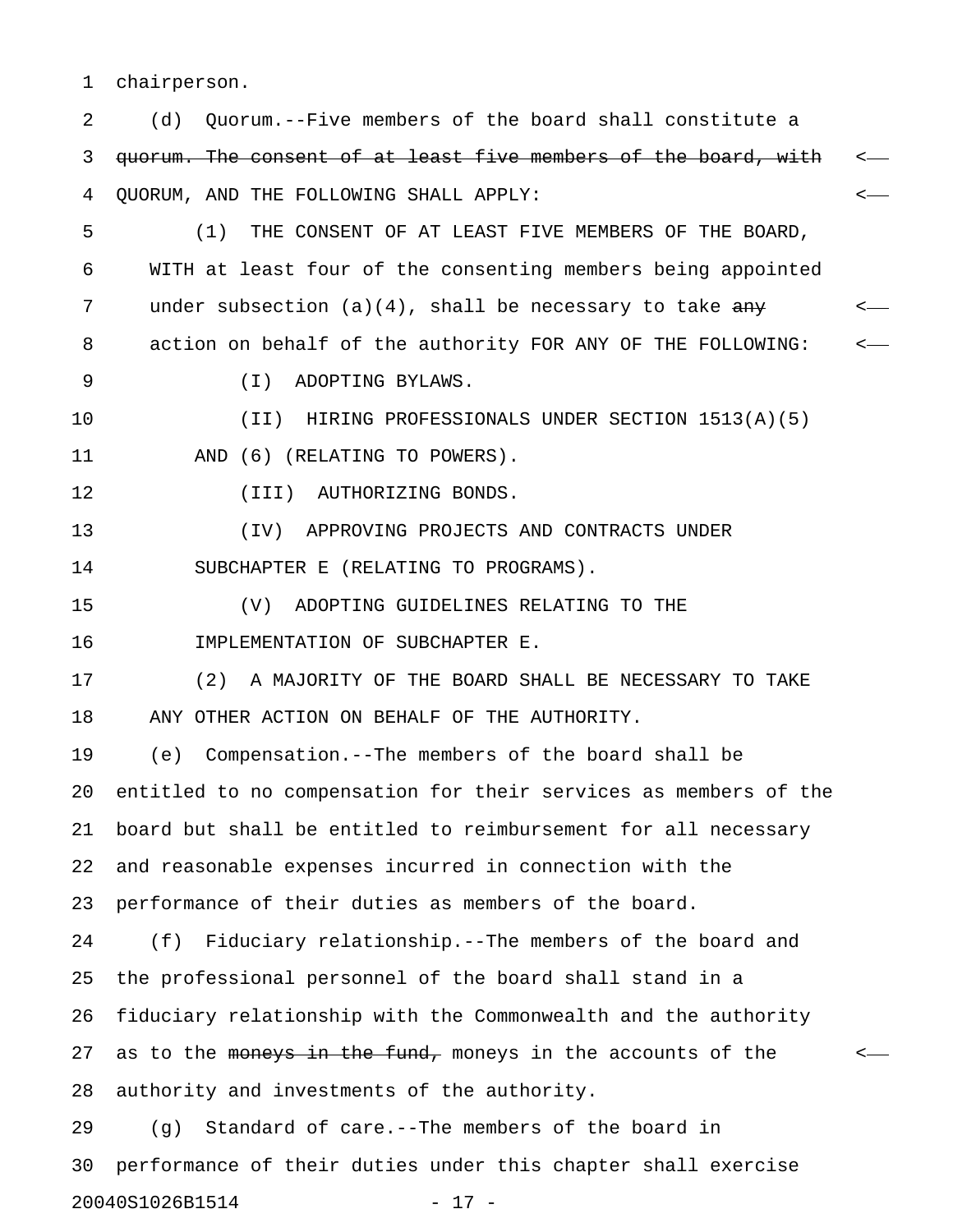1 the standard of care required by 20 Pa.C.S. Ch. 73 (relating to 2 municipalities investments).

3 (h) Liability.--Members of the board shall not be liable 4 personally on any obligations of the authority, including bonds 5 of the authority.

6 (I) INITIAL APPOINTMENT AND VACANCY.--APPOINTING AUTHORITIES < 7 SHALL APPOINT INITIAL MEMBERS TO THE BOARD WITHIN 30 DAYS OF THE 8 EFFECTIVE DATE OF THIS CHAPTER. WHENEVER A VACANCY OCCURS ON THE 9 BOARD, THE APPOINTING AUTHORITY SHALL APPOINT A SUCCESSOR MEMBER 10 WITHIN 30 DAYS OF THE VACANCY.

11 § 1513. Powers.

12 (a) Powers.--The authority may do all of the following:

13 (1) Adopt bylaws and guidelines PROPOSED BY THE < 14 DEPARTMENT as necessary.

15 (2) Sue and be sued, implead and be impleaded, 16 interplead, complain and defend in any court.

17 (3) Adopt, use and alter a corporate seal.

18 (4) Establish accounts necessary or desirable for its 19 corporate purposes.

20  $(5)$  Employ an executive director and other persons as  $\sim$ 21 are necessary or convenient for carrying on the business of 22 the authority.

23 (5) EMPLOY AN EXECUTIVE DIRECTOR. <

24 (6) Retain attorneys, accountants, auditors and 25 financial experts, to render services and engage the services 26 of other advisors, consultants and agents as necessary. For 27 the purposes of this paragraph, the authority shall be 28 considered an independent agency for purposes of the act of 29 October 15, 1980 (P.L.950, No.164), known as the Commonwealth 30 Attorneys Act.

20040S1026B1514 - 18 -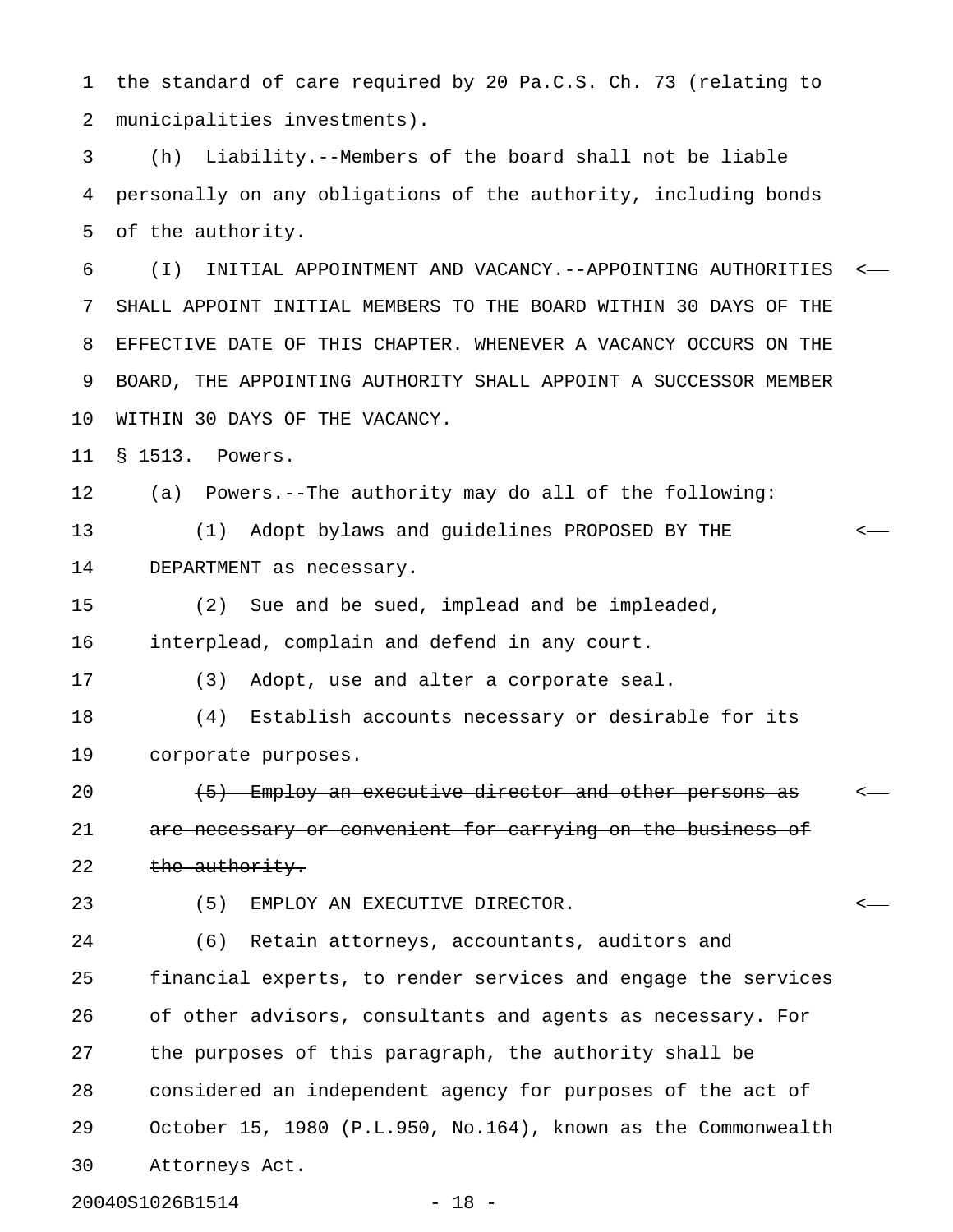1 (7) Pay or satisfy obligations of the authority.

2 (8) Contract and execute instruments, including 3 financing agreements, <del>letters of credit</del> LETTER OF CREDIT  $\leftarrow$ 4 AGREEMENTS, LIQUIDATION LIQUIDITY AGREEMENTS, guarantees,  $\leftarrow$ 5 sureties, mortgages, loans, standby loan commitments and 6 contracts of insurance, which are necessary or appropriate 7 for carrying on the business of the authority. This power 8 includes the ability to make and execute contracts for the 9 servicing of loans and mortgages acquired by the authority.

10 (9) Borrow money, issue bonds, obtain lines and letters 11 of credit and incur debt.

12 (10) Pledge the credit of the authority and provide 13 security and liquidity to obligees of the authority as the 14 authority deems necessary or appropriate.

15 (11) Use or pledge an account for a special purpose, 16 including debt service reserves and other reserves, as may be 17 necessary or desirable to carry out its powers and duties.

18 (12) Negotiate modifications or alterations in TO  $\sim$ 19 FINANCING AGREEMENTS, mortgages or security interests.

20 (13) Foreclose on a mortgage or security interest in 21 default.

22 (14) Commence any action necessary to protect or enforce 23 any right conferred upon the authority by law, mortgage, 24 security agreement, contract or other agreement.

25 (15) Bid for or purchase property which was the subject 26 of a mortgage or security interest at a foreclosure or other 27 sale and acquire and take possession of that property.

28 (16) Impose and collect fees and charges in connection 29 with loan commitments and servicing, including reimbursement 30 of costs of financing.

20040S1026B1514 - 19 -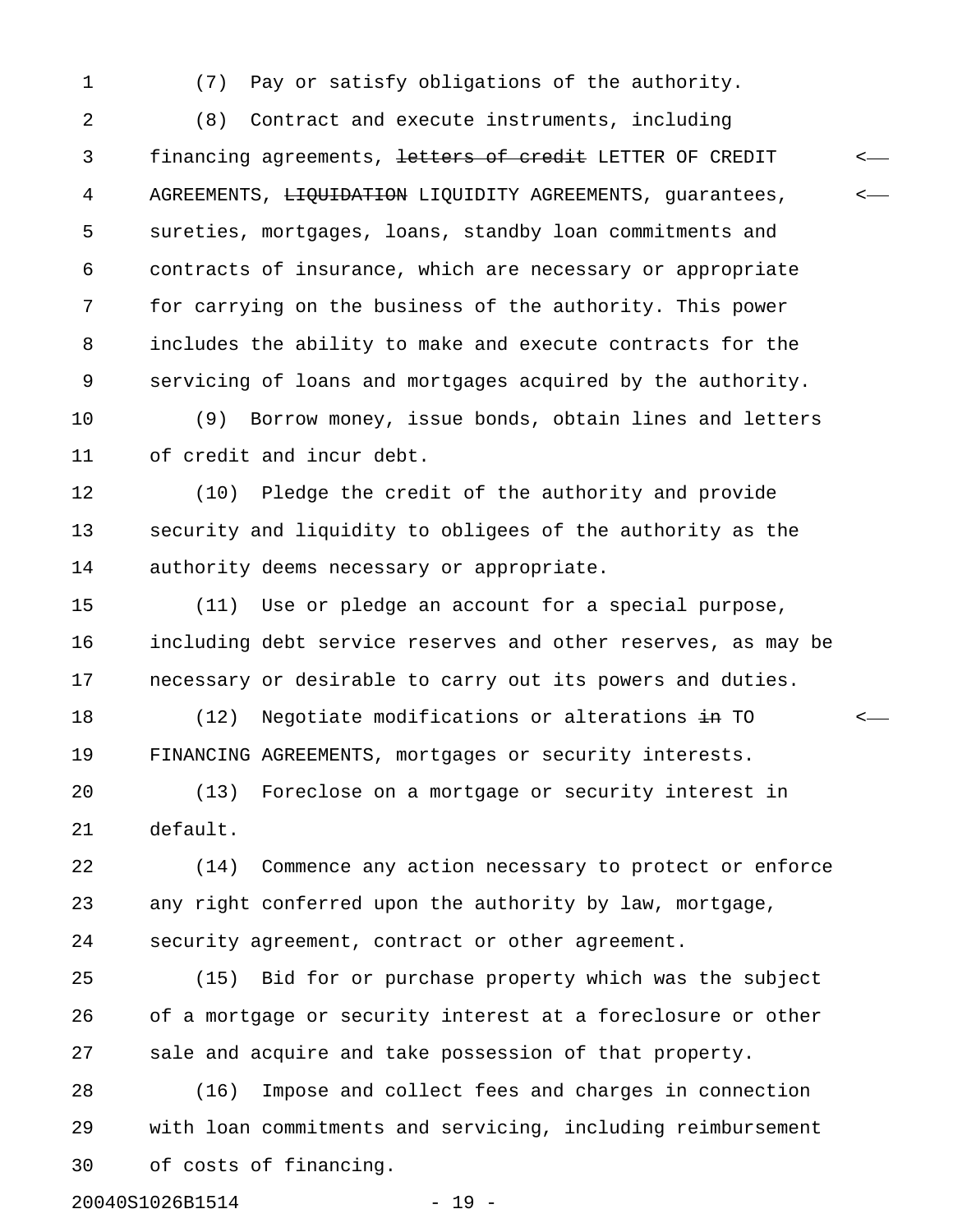1 (17) Acquire, accept, purchase, receive, collect, hold, 2 convey and invest funds, fees and property, whether tangible 3 or intangible, from all sources, directly or by assignment, 4 pledge or otherwise.

5 (18) Sell, transfer, convey and dispose of any property, 6 whether tangible or intangible.

7 (19) Acquire and sell loans, mortgages and security 8 interests at public or private sale.

9 (20) Provide financial assistance to applicants and 10 project users.

11 (21) Agree to and comply with conditions attached to 12 Federal or Commonwealth assistance not inconsistent with the 13 provisions of this chapter.

14 (22) Make rules regarding the operation of properties 15 and facilities of the authority subject to agreements with 16 obligees of the authority.

17 (23) Develop, adopt and implement binding policies or 18 guidelines assuring all of the following:

19 (i) All persons are accorded equal opportunity in 20 employment and contracting associated with the programs 21 established under Subchapter E (relating to programs). 22 This paragraph includes the authority's contractors, 23 subcontractors, assignees, lessees, agents, vendors and 24 suppliers.

25 (ii) Contracting parties demonstrate diversity in 26 ownership of equity interests.

27 (24) Exercise rights provided by law for the benefit or 28 protection of the authority or obligees of the authority.

29 (25) Invest money of the authority not required for 30 immediate use, including proceeds from the sale of bonds, as 20040S1026B1514 - 20 -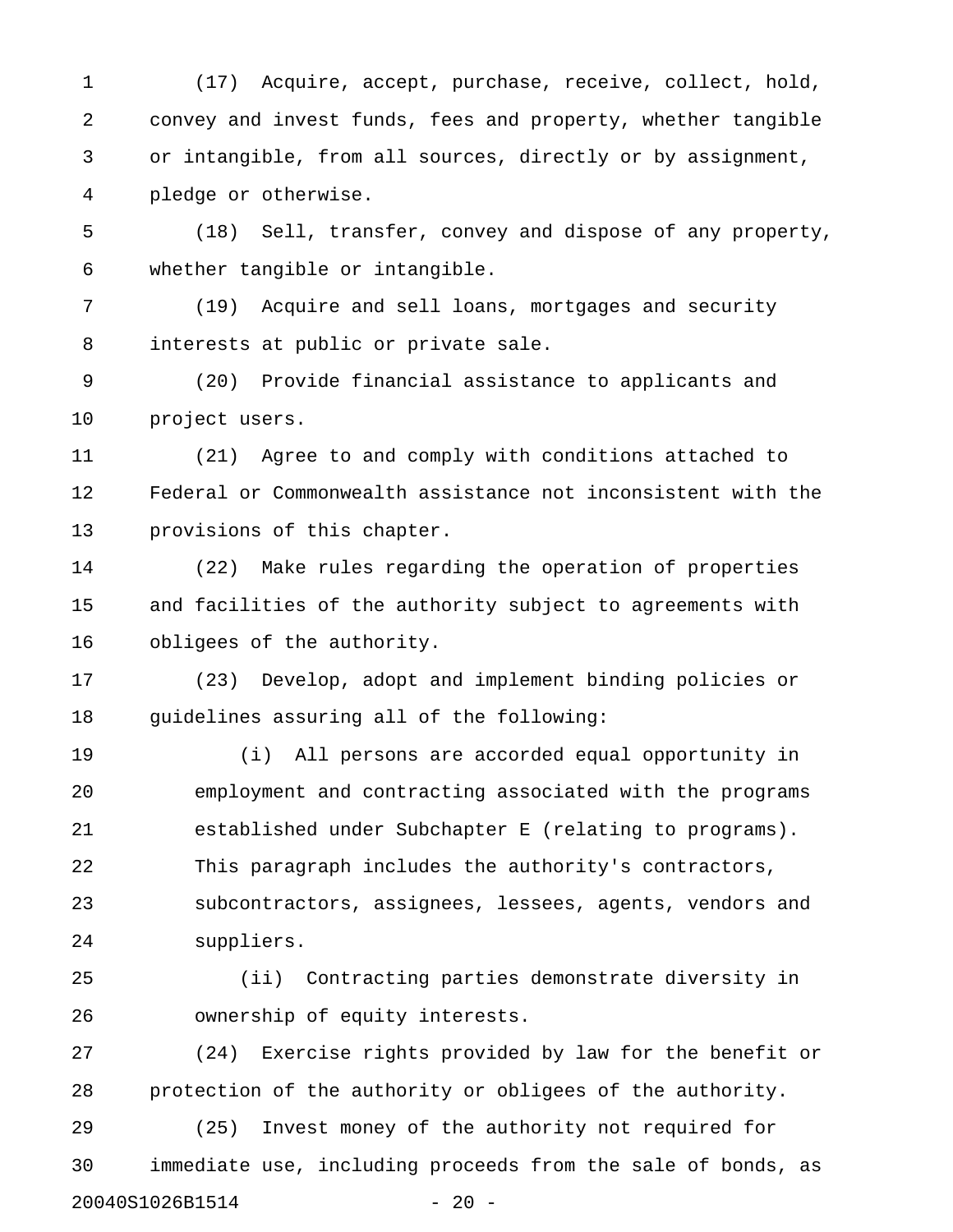1 the board determines, subject to any agreement with 2 bondholders stated in the authorizing resolution providing 3 for the issuance of bonds.

4 (26) Procure insurance against any loss in connection 5 with its programs, property and other assets.

6 (27) Promulgate regulations and adopt guidelines and 7 statements of policy containing restrictions as it may deem 8 necessary and appropriate to effectuate the public purposes 9 of this chapter.

10 (28) Negotiate and enter into interest rate exchange 11 agreements, interest rate cap agreements, collar agreements, 12 corridor agreements, ceiling agreements, floor agreements, 13 forward agreements, float agreements and other similar 14 arrangements, which, in the judgment of the authority, will 15 assist the authority in managing the interest costs of the 16 authority.

17 (29) Enter into agreements with applicants and project 18 users providing, among other things, for any of the 19 following:

20 (i) Financial assistance.

21 (ii) Loan, rental or purchase price payments or 22 other payments, sufficient to amortize the principal, 23 interest and premium, if any, of bonds and contractual 24 obligations of the authority incurred to provide funds to 25 pay the costs of the projects being financed.

26 (iii) The applicants or project users to pay or 27 cause to be paid all other costs of acquiring, 28 constructing, maintaining and operating the projects 29 being financed.

30 (iv) Conveyance with or without consideration of any 20040S1026B1514 - 21 -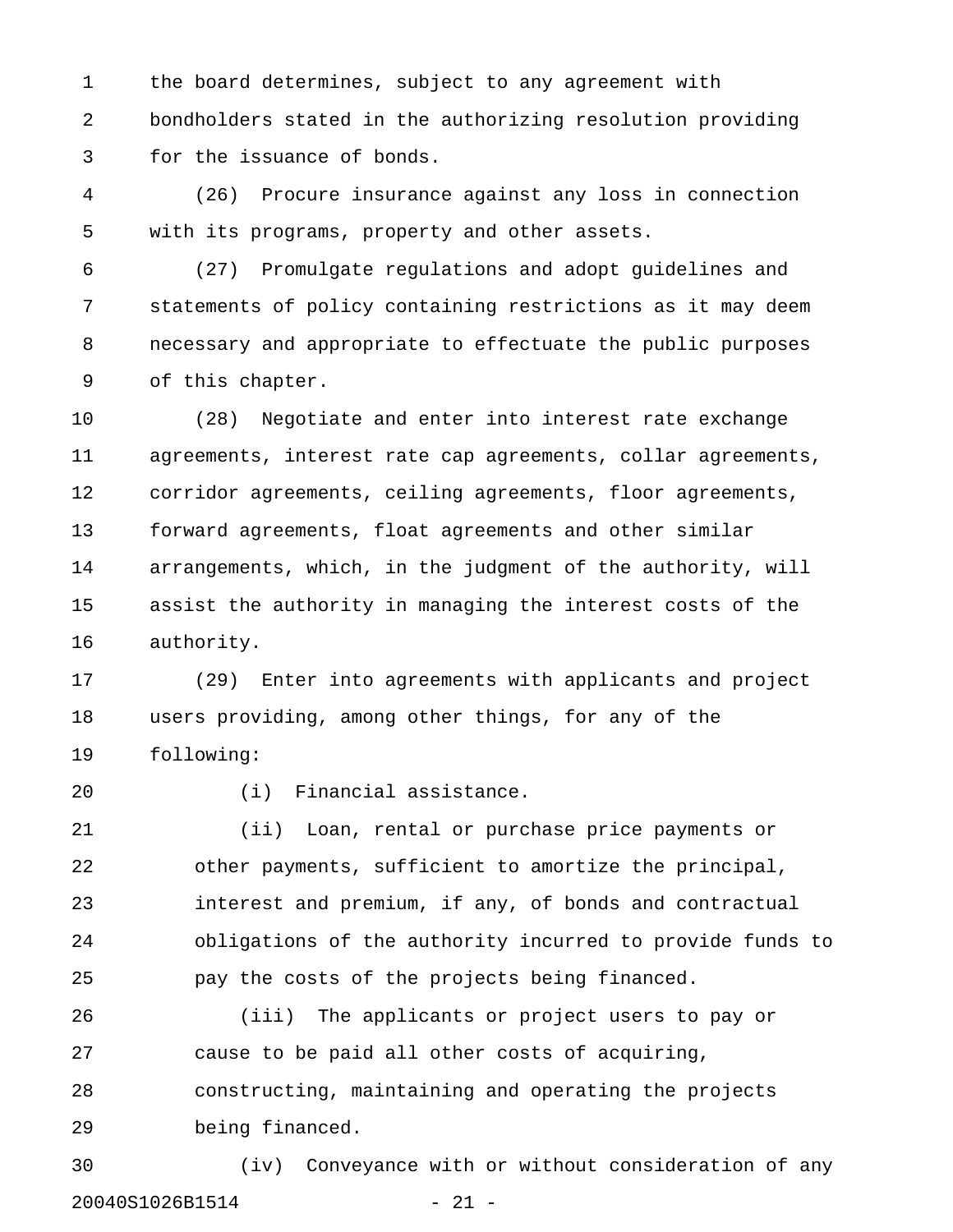1 part or all of a project being financed to the project 2 user or applicant on or before payment of all bonds and 3 contractual obligations of the authority incurred with 4 respect to the project.

5 (v) Other matters as are customary or as are deemed 6 necessary and appropriate by the authority.

7 (30) Do any appropriate act necessary or convenient to: 8 (i) carry out and effectuate the purposes of this

9 chapter; or

10 (ii) exercise the powers set forth in this 11 subsection, including any act reasonably implied from 12 those powers.

13 (b) Duties.--The authority shall do all of the following:

14 (1) Administer the programs established in Subchapter E 15 in accordance with this chapter.

16 (2) Fund the programs established in Subchapter E and 12 17 Pa.C.S. Ch. 29 (relating to machinery and equipment loans) 18 subject to Subchapter D (relating to funds, accounts,

19 indebtedness and use).

20 § 1514. Limitation.

21 Except upon foreclosure or default under a loan made under 22 this chapter, the board may not approve an application or 23 finance a project if the board or authority would be required to 24 operate, service or maintain the project under a lease or other 25 agreement.

27 BONDS

26 SUBCHAPTER C

28 Sec.

29 1521. Bonds issuance.

30 1522. Commonwealth taxation.

20040S1026B1514 - 22 -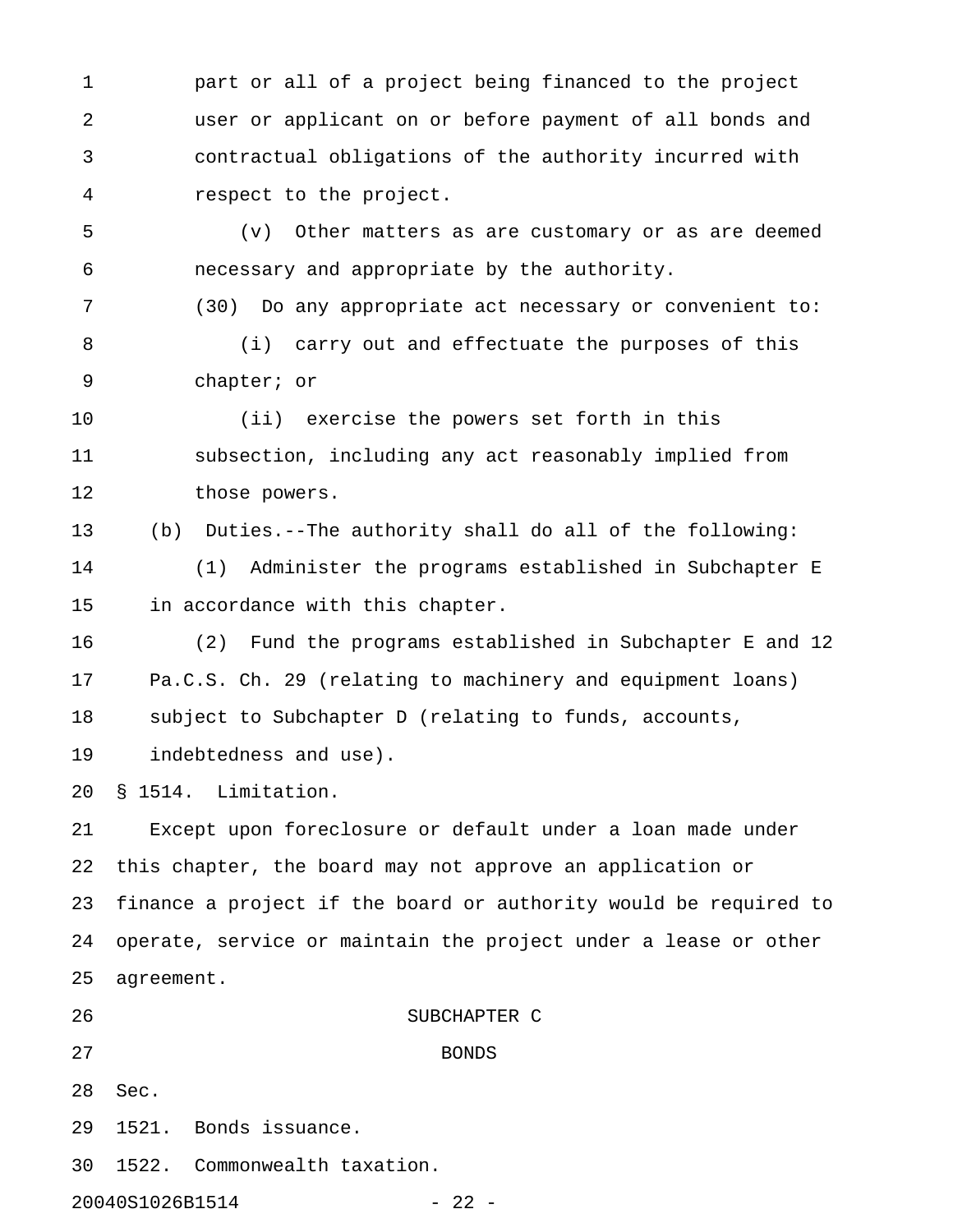1 1523. Federal taxation.

2 1524. Validity of bonds; limitation on actions.

3 1525. Provisions of bonds; trust agreements.

4 1526. Validity of pledge.

5 1527. Commonwealth pledges.

6 1528. Bonds to be legal investments.

- 7 1529. Bondholder rights. <
- 8 1529. RIGHTS AND REMEDIES OF OBLIGEES. <

9 § 1521. Bonds issuance.

10 (a) Authorization.--The authority may issue limited 11 obligation revenue bonds and other types of limited obligation 12 revenue financing. Bonds issued and financing incurred pursuant 13 to this subchapter shall be subject to the limits set forth in 14 section 1543 (relating to indebtedness) and shall be in the name 15 of the authority. The authority may issue both tax exempt bonds <-16 OF THE AUTHORITY. <

17 (B) TAXABILITY.--THE AUTHORITY MAY ISSUE BOTH TAX-EXEMPT 18 BONDS and taxable bonds to fund the programs established in 19 Subchapter E (relating to programs).

- 20 <del>(b) (Reserved).</del>  $\leftarrow$
- 21 (c) Authorization requirements.--

22 (1) Bonds of the authority shall be authorized by a 23 resolution of the board.

24 (2) The resolution of the board authorizing an issuance 25 of bonds OR THE DOCUMENTS APPROVED BY THE RESOLUTION shall < 26 provide that the bonds:

27 (i) be of a series;

28 (ii) bear a date or dates;

29 (iii) bear or accrue interest at any rate or rates, 30 whether fixed or variable;

20040S1026B1514 - 23 -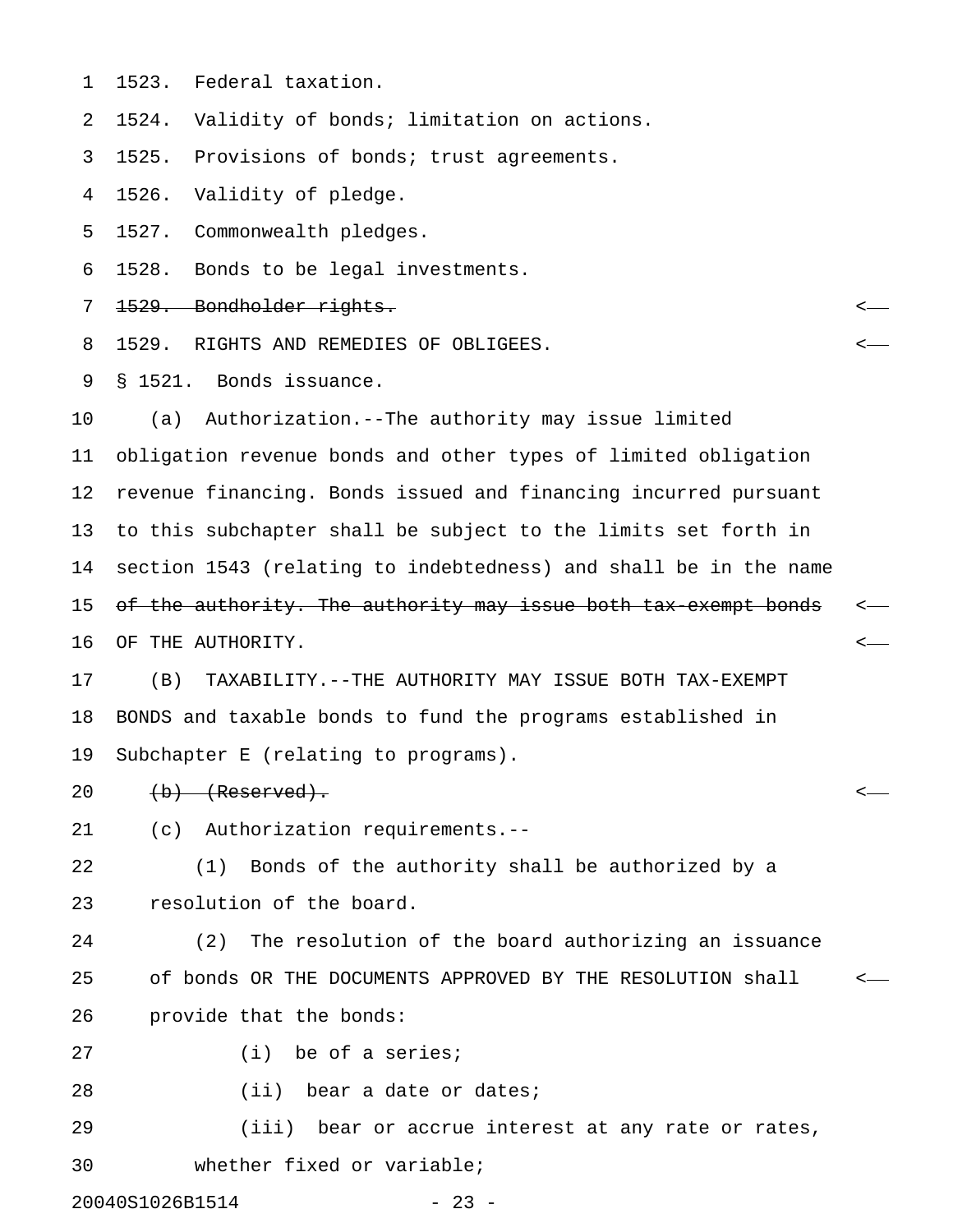1 (iv) be in denominations; 2 (v) be in any form, either coupon or fully 3 registered without coupons or in certificated or book-4 entry-only form; 5 (vi) carry registration, exchangeability and 6 interchangeability privileges; 7 (vii) be payable in any medium of payment and at any 8 **place or places;** 9 (viii) mature on a date or dates not to exceed 30 10 years from the bonds' original issue date; and 11 (ix) be subject to terms of redemption, if any. 12 (3) Bonds shall be signed by or shall bear the facsimile 13 signature of the officer designated by the board. 14 (4) Interest coupons shall be attached to coupon bonds 15 and shall bear the facsimile signature of the officer 16 designated by the board. 17 (5) Bonds may be authenticated by an authenticating 18 agent, fiscal agent or trustee. 19 (6) Bonds may be issued and delivered notwithstanding 20 that the officer signing the bonds or whose facsimile 21 signature is on a coupon has ceased to be the officer at the 22 time when bonds are actually delivered. 23 (d) No debt or liability of the Commonwealth.-- 24 (1) Bonds issued under this chapter shall not be a debt 25 or liability of the Commonwealth and shall not create or 26 constitute any indebtedness, liability or obligation of the 27 Commonwealth. 28 (2) Bonds shall be payable solely from revenues of the 29 authority or accounts pledged or available for their 30 repayment as authorized in this chapter which may include any

20040S1026B1514 - 24 -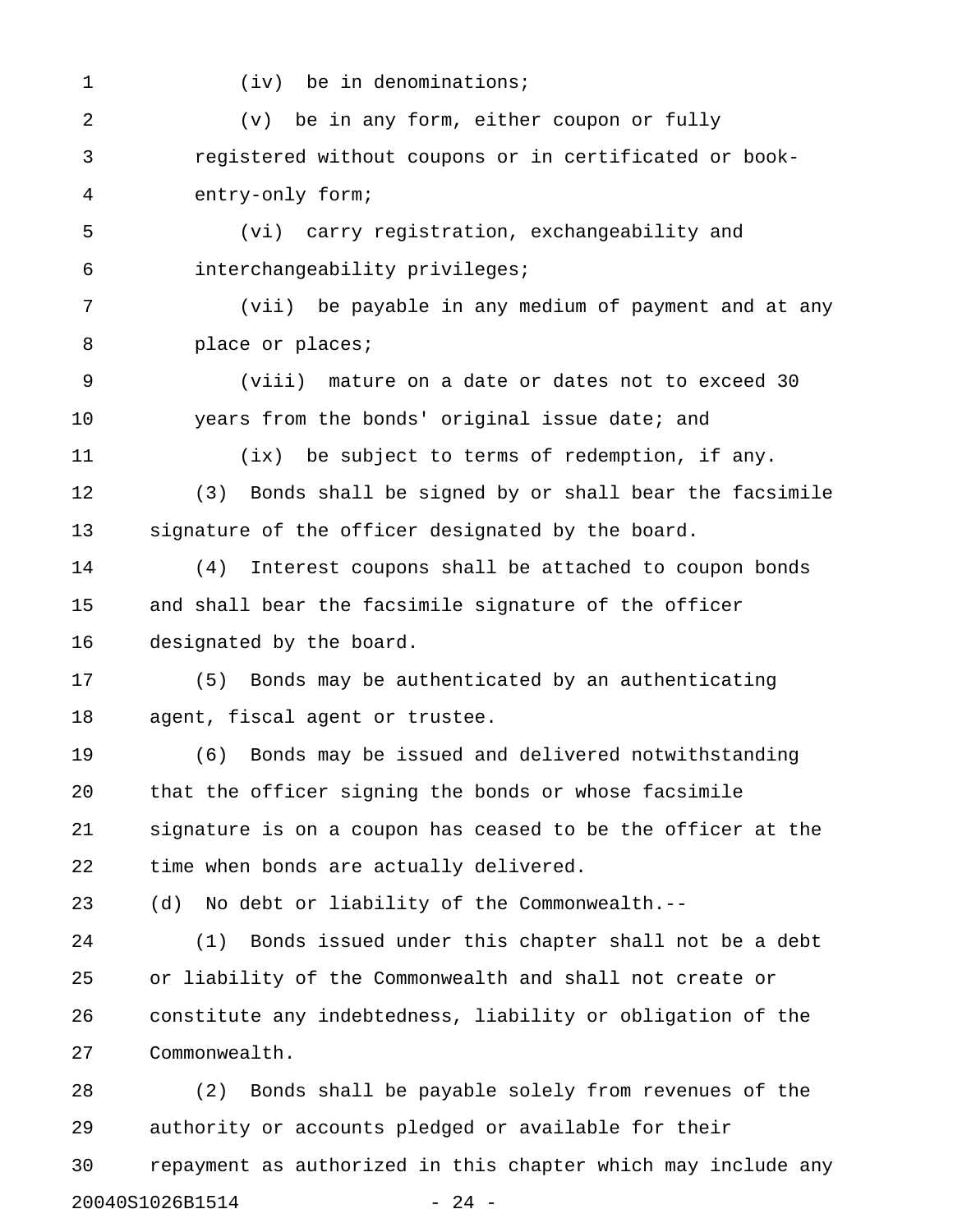1 of the following: 2 (i) The proceeds of bonds. 3 (ii) Funds appropriated to the authority for 4 repayment as authorized in this chapter. 5 (iii) In the case of a public project, the pledge of  $\leftarrow$ 6 fees, taxes and other revenues by a political subdivision 7 or other instrumentality of the Commonwealth. 8 (3) All bonds shall contain on their faces statements to 9 the effect that: 10 (i) the authority is obligated to pay the principal 11 of or the interest on the bonds only from its revenues, 12 receipts or funds pledged or available for their payment 13 as authorized in this chapter; 14 (ii) neither the Commonwealth nor any political 15 subdivision is obligated to pay the principal or 16 interest; and 17 (iii) neither the faith and credit nor the taxing 18 power of the Commonwealth or any political subdivision is 19 pledged to the payment of the principal of or the 20 interest on the bonds. 21 (e) Sale.-- 22 (1) Bonds may be sold at public sale, invited sale or 23 private sale for the price or prices the authority 24 determines. 25 (2) The authority shall ensure that minority-owned or 26 minority-controlled firms have an opportunity to participate 27 in a significant way in bonds sale activities. 28 (f) Interim receipts.--Pending the preparation of the 29 definitive bonds, interim receipts may be issued to the 30 purchaser or purchasers of the bonds and shall contain the terms

20040S1026B1514 - 25 -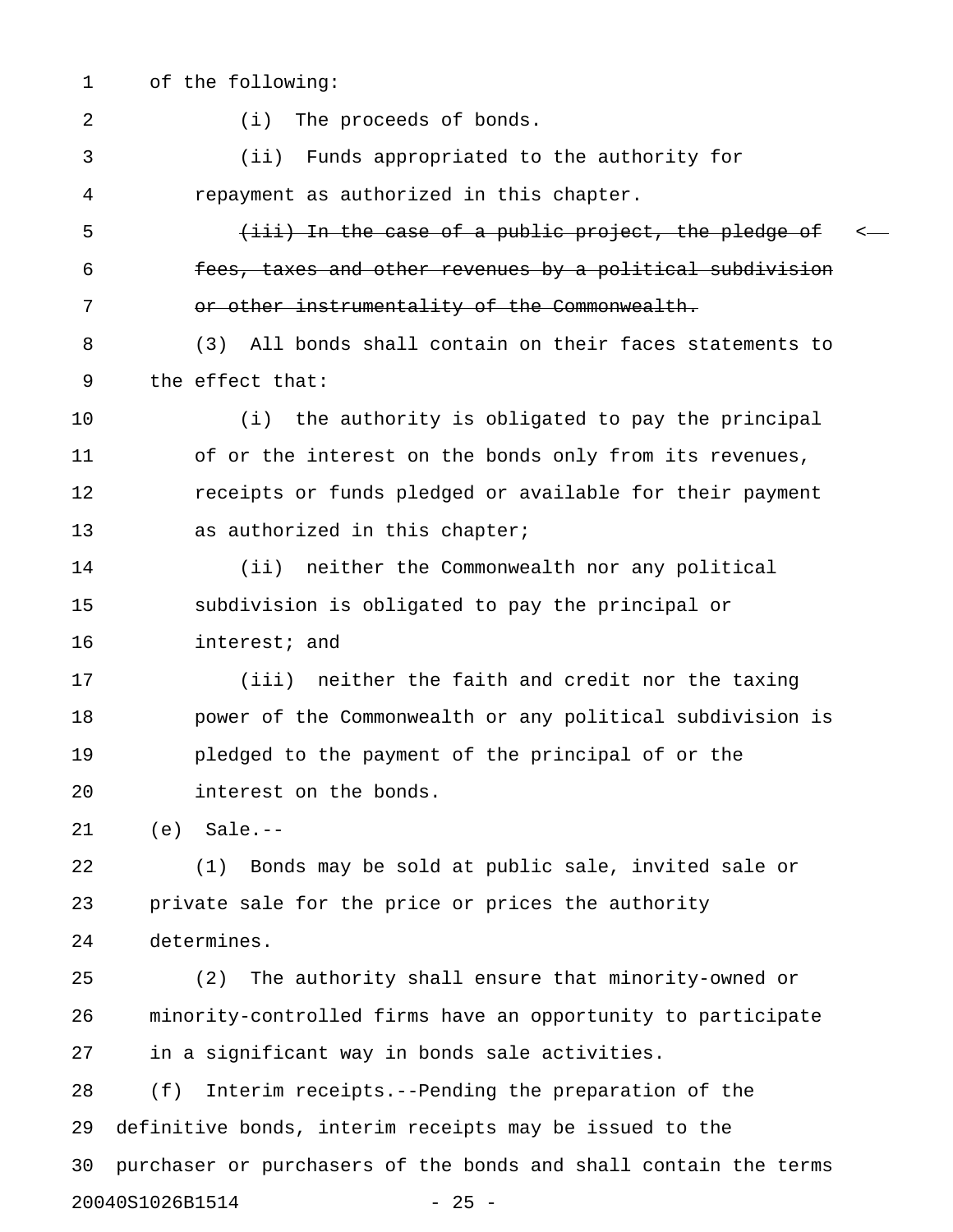1 and conditions established by the authority.

2 (g) Negotiable instruments.--Bonds of the authority shall 3 have the qualities of negotiable instruments under 13 Pa.C.S. 4 (relating to commercial code).

5 (h) Use.--The authority may, as it deems necessary and 6 desirable, use the proceeds of bonds <del>issued</del> for any of the  $\leftarrow$ 7 following:

8 (1) Making loans, grants or quarantees <del>for costs of</del>  $\sim$ 9 <del>projects</del>.

10 (2) Purchasing loans, mortgages, security interests or 11 loan participations.

12 (3) Paying incidental expenses in connection with 13 activity under paragraphs (1) and (2), including 14 administrative costs of the authority and the department.

15 (4) Paying expenses of authorizing and issuing the 16 bonds.

17 (5) Paying principal, REDEMPTION OR PURCHASE PRICE AND < 18 interest on bonds.

19 (6) Funding reserves.

20 (i) Refunding.--Subject to provisions of this chapter and 21 the terms of bonds or other contractual obligations issued in 22 accordance with this chapter, the authority may refund any 23 outstanding debt of the authority, whether the debt represents 24 principal or interest, in whole or in part, at any time. For the 25 purposes of this subsection, the term "refund" and its 26 variations means the issuance and sale of obligations the 27 proceeds of which are used or are to be used for the payment or 28 redemption of outstanding obligations upon or prior to maturity. 29 § 1522. Commonwealth taxation.

30 (a) General.--The effectuation of the purposes of the 20040S1026B1514 - 26 -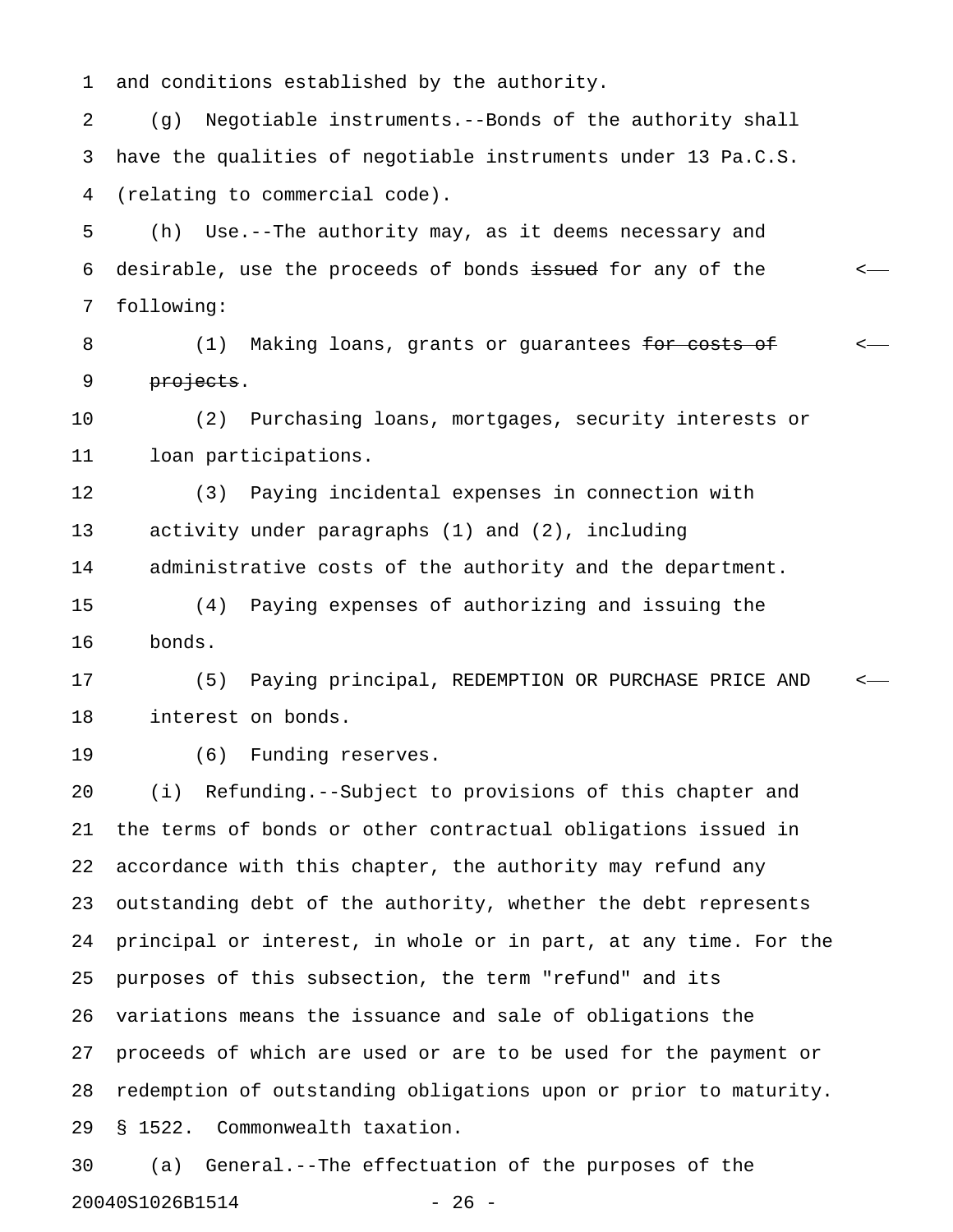1 authority is for the benefit of the people of this Commonwealth; 2 for the increase of commerce and prosperity; and for the 3 improvement of health, safety, welfare and living conditions. 4 (b) Authority.--Since the authority, as a public 5 instrumentality of the Commonwealth, will be performing 6 essential governmental functions in effectuating these purposes, 7 the authority is not required to pay any taxes or assessments 8 upon any property acquired or used or permitted to be used by 9 the authority for its purposes.

10 (c) Bonds.--Bonds issued by the authority, the transfer and 11 the income from the bonds, including profit made on their sale, 12 are free from State and local taxation within this Commonwealth. 13 The exclusion under this subsection shall not extend to gift, 14 estate, succession or inheritance taxes or any other taxes not 15 levied directly on the bonds, their transfer, the income from 16 the bonds or the realization of profits on their sale.

17 § 1523. Federal taxation.

18 (a) Allocation.--If the bonds issued by the authority for a 19 project are tax-exempt bonds for which Federal law requires an 20 allocation, the department may issue an allocation upon receipt 21 of a written request by the board. An allocation must be issued 22 by the department prior to the approval of the resolution 23 authorizing the issuance of the bonds by the board.

24 (b) Approval.--If gubernatorial approval is required by 25 Federal or Commonwealth law, the Governor may approve the 26 issuance of bonds by the authority upon receipt of written 27 request for approval from the board. The written request must 28 state all of the following:

29 (1) The authority has conducted a public hearing, with 30 appropriate public notice, concerning the purposes for which 20040S1026B1514 - 27 -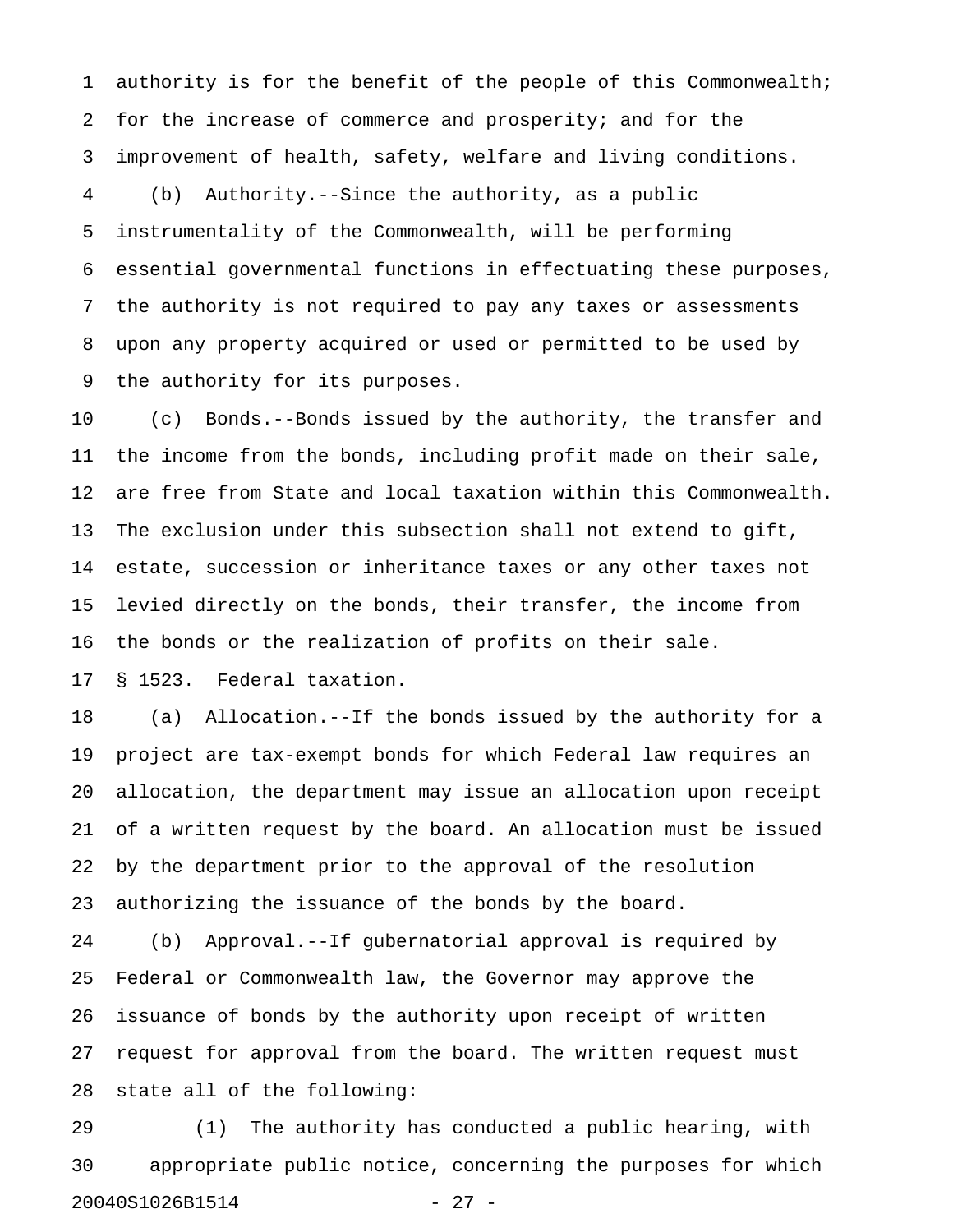1 the bonds are to be issued.

2 (2) A description of the project or projects to be 3 financed.

4 (3) A description of the method of financing the project 5 or projects.

6 (4) A summary of the comments made and questions posed 7 at the public hearing.

8 § 1524. Validity of bonds; limitation on actions.

9 (a) Presumption.--Bonds reciting in substance that they have 10 been issued by the authority to accomplish the public purposes 11 of this chapter shall be conclusively deemed in any suit, action 12 or proceeding involving the validity or enforceability of the 13 bonds or their security to have been issued for the public 14 purposes of this chapter.

15 (b) Estoppel.--After issuance, bonds shall be conclusively 16 presumed to be fully authorized and issued under the laws of 17 this Commonwealth; and any person shall be estopped from 18 questioning their validity, sale, execution or delivery by the 19 authority.

20 § 1525. Provisions of bonds; trust agreements.

21 A resolution authorizing the issuance of bonds or any trust 22 agreement approved in OR BY a resolution authorizing the < 23 issuance of bonds may contain provisions which do any of the 24 following:

25 (1) Secure the bonds.

26 (2) Covenant against any of the following:

27 (i) Pledging or granting a security interest in all 28 or any part of the authority's revenues or all or any 29 part of its property to which its right or title exists 30 or which may later come into existence.

20040S1026B1514 - 28 -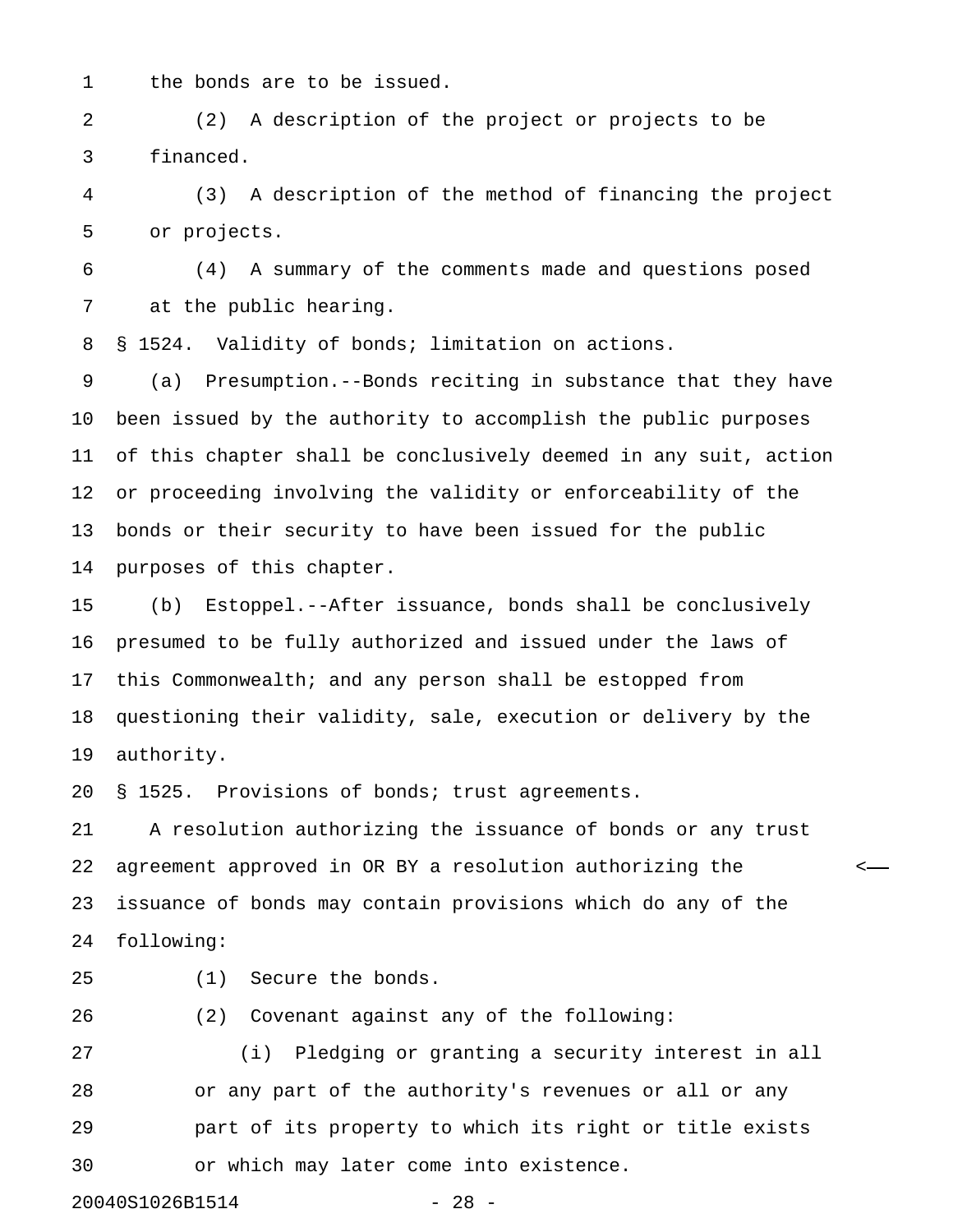1 (ii) Permitting or suffering any lien on all or any 2 part of its revenues or property. 3 (iii) Extending the time for the payment of bonds or 4 interest. 5 (3) Covenant with respect to limiting the authority's 6 right to sell, pledge or otherwise dispose of bonds or notes 7 of governmental units, loan agreements or other property. 8 (4) Covenant as to any of the following: 9 (i) Additional bonds to be issued. 10 (ii) Limitations on additional bonds. 11 (iii) Terms and conditions of additional bonds. 12 (iv) Custody, application, investment and 13 disposition of proceeds of bonds. 14 (v) Incurring of other debts or obligations by the 15 authority. 16 (vi) Payment of principal of or interest on bonds. 17 (vii) Sources and methods of payment. 18 (viii) Rank or priority of bonds with respect to 19 liens or security interests. 20 (ix) Redemption, purchase and tender of bonds by the 21 authority or the bondholders and the privilege of 22 exchange of the bonds for other bonds. 23 (x) Use, investment and disposition of the money 24 held in special funds, accounts or reserves. 25 (xi) Use of any or all of the authority's real or 26 personal property. 27 (xii) Warrant of title to the authority's real or 28 personal property. 29 (5) Provide for any of the following: 30 (i) Replacement of lost, stolen, destroyed or

20040S1026B1514 - 29 -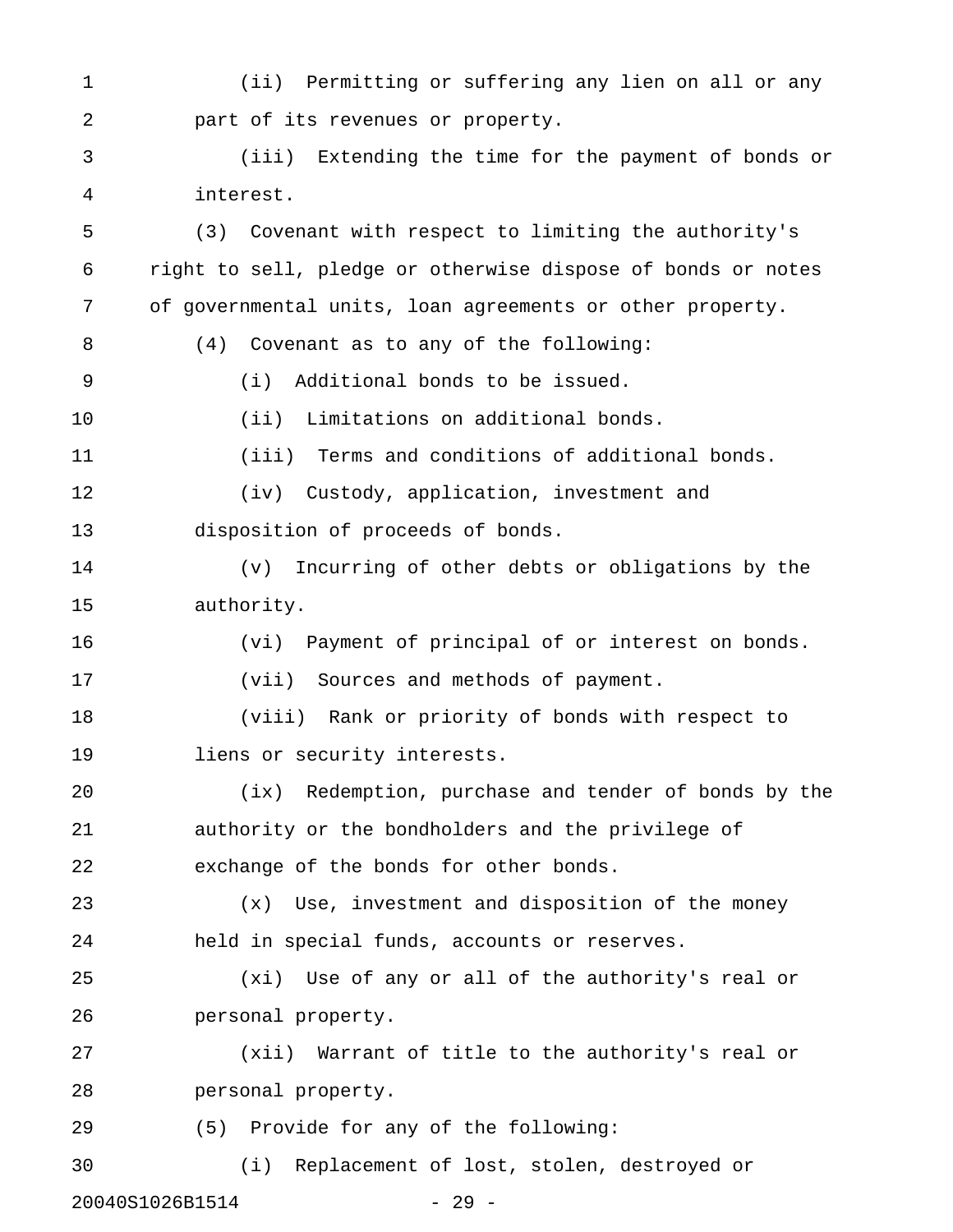1 mutilated bonds.

2 (ii) Maintenance of the authority's real and 3 personal property.

4 (iii) Replacement of the authority's real and 5 personal property.

6 (iv) Insurance to be carried on the authority's real 7 and personal property and the use and disposition of the 8 insurance proceeds.

9 (v) Rights, liabilities, powers and duties arising 10 upon the breach of any covenant, condition or obligation.

11 (6) Create or authorize the creation of special funds or 12 accounts to be held in trust or otherwise for the benefit of 13 bondholders or of reserves for debt service or other 14 purposes.

15 (7) Obtain PROVIDE FOR OBTAINING letters of credit, bond < 16 insurance and other facilities for credit enhancement and 17 liquidity.

18 (8) Prescribe any of the following:

19 (i) Procedure, if any, by which the terms of any 20 contract with bondholders may be amended or abrogated.

21 (ii) Percentage of the principal amount of bonds the 22 holders of which must consent to the amendment or 23 abrogation of any contract.

24 (iii) Manner in which the consent under subparagraph 25 (ii) may be given.

26 (9) Prescribe any of the following:

27 (i) Events of default.

28 (ii) Terms and conditions upon which any or all of 29 the bonds become or may be declared due and payable 30 before stated maturity following an event of default.

20040S1026B1514 - 30 -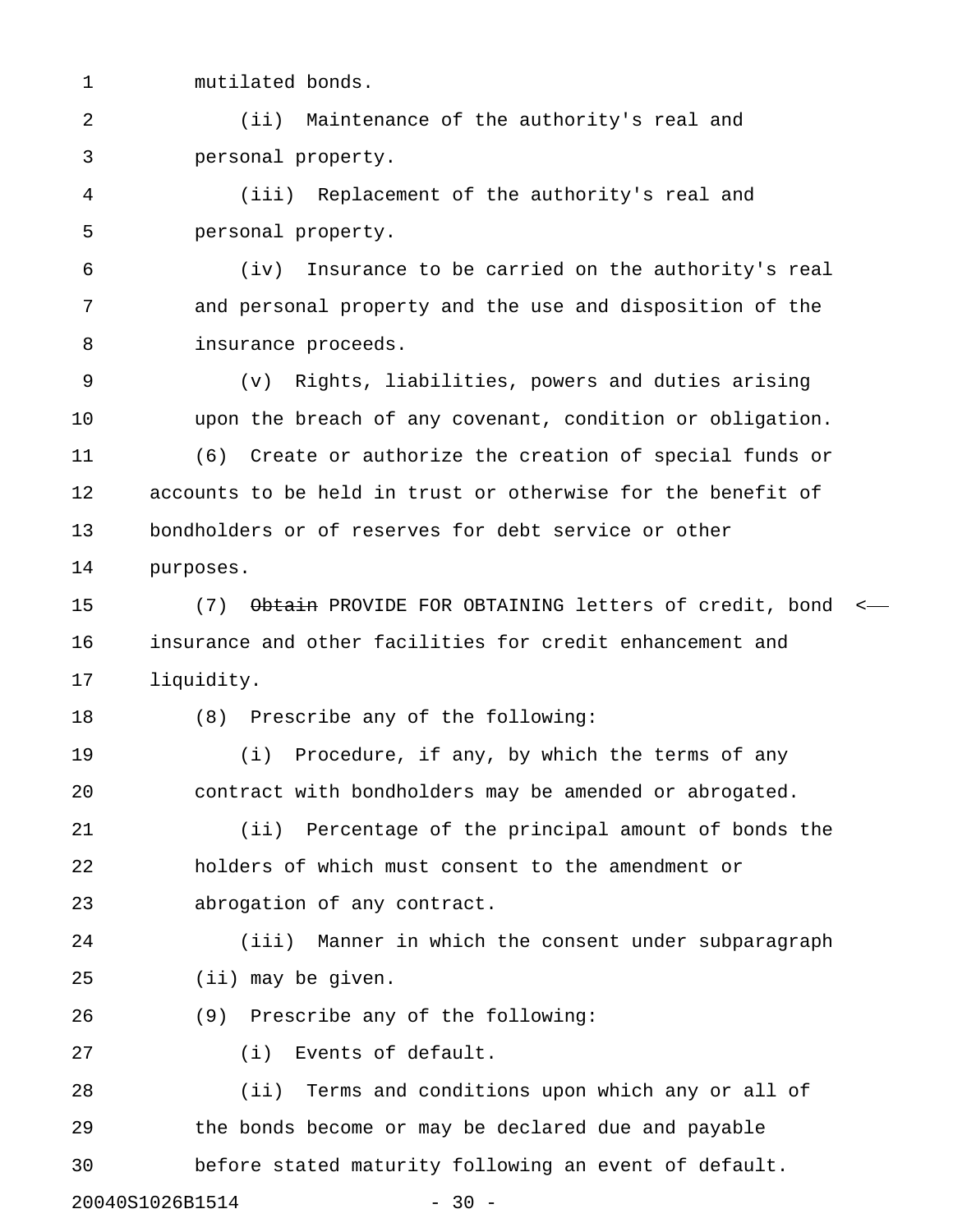1 (iii) Terms and conditions upon which the 2 declaration of default and its consequence may be waived. 3 (10) Pay the costs or expenses incident to any of the

4 following:

5 (i) The enforcement of the bonds.

6 (ii) The provisions of the resolution authorizing 7 the issuance of the bonds.

8 (iii) The trust agreement securing the bonds. 9 (iv) Any covenant or agreement of the authority with 10 the holders of the bonds or other obligees of the 11 authority.

12 (11) Vest in a trustee, within or without this 13 Commonwealth, any property, rights, powers and duties in 14 trust, including rights with respect to the sale or other 15 disposition of notes and bonds of governmental units and 16 other instruments and security pledged under a resolution or 17 trust agreement for the benefit of bondholders and rights, by 18 suit or action, to foreclose a mortgage pledged under a 19 resolution or trust indenture for the benefit of bondholders.

20 (12) Limit the rights, powers and duties of a trustee 21 and the right of bondholders to appoint a trustee.

22 (13) Establish the terms and conditions upon which a 23 trustee or the bondholders may enforce a covenant or rights 24 securing or relating to the bonds.

25 (14) Exercise all or any part or combination of the 26 powers granted in this chapter.

27 (15) Make covenants other than and in addition to the 28 covenants expressly authorized by this chapter.

29 (16) Do or refrain from doing any other act and thing 30 necessary, convenient or desirable in order to better secure 20040S1026B1514 - 31 -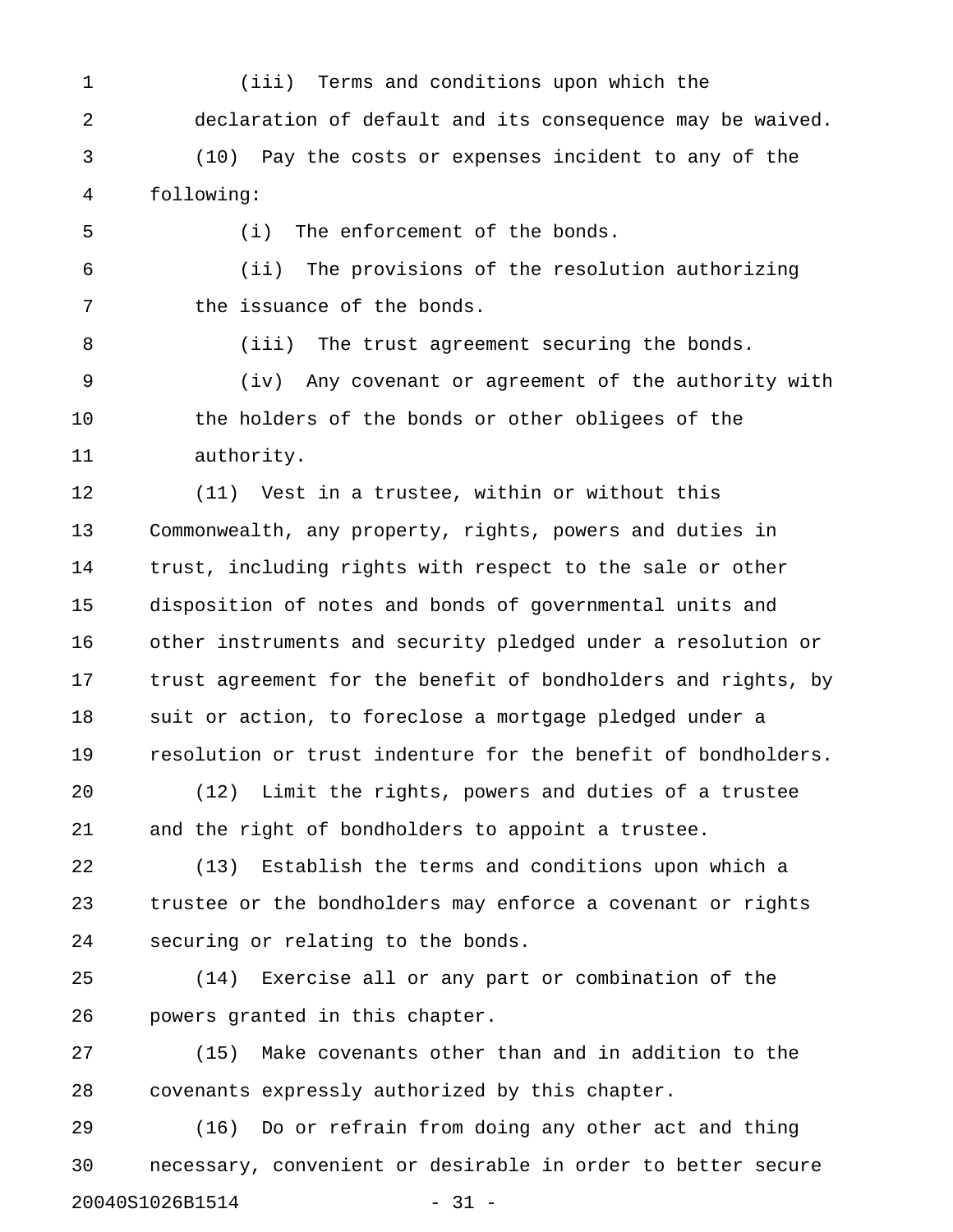1 the bonds of the authority or, in the absolute discretion of 2 the authority, as will tend to make bonds of the authority 3 more marketable. This paragraph applies notwithstanding that 4 the COVENANT, act or thing may not be specifically enumerated < 5 in this chapter as long as the COVENANT, act or thing is in < 6 accordance with the intent of this chapter.

7 § 1526. Validity of pledge.

8 A pledge of or grant of a security interest in revenues or 9 instruments made by the authority shall be valid and binding 10 from the time when the pledge is made. The revenues, receipts, 11 money, funds or other property or instruments pledged and later 12 received by the authority shall immediately be subject to the 13 lien of the pledge or security interest without any physical 14 delivery of the property pledged or further act. The lien of the 15 pledge or security interest shall be valid and binding as 16 against all parties having claims of any kind in tort, contract 17 or otherwise against the authority irrespective of whether the 18 parties have notice of the lien, pledge or security interest. No 19 instrument by which a pledge or security interest is created, 20 evidenced or noticed need be recorded or filed to perfect the 21 pledge or security interest, except in the records of the 22 authority.

23 § 1527. Commonwealth pledges.

24 (a) Bondholders.--The Commonwealth pledges to and agrees 25 with each obligee of the authority that the Commonwealth will 26 not limit or alter the rights and powers vested in the authority 27 or otherwise created by this chapter in any manner inconsistent 28 with the obligations of the authority to its obligees until all 29 bonds at any time issued, together with the interest on the 30 bonds, are fully paid and discharged.

20040S1026B1514 - 32 -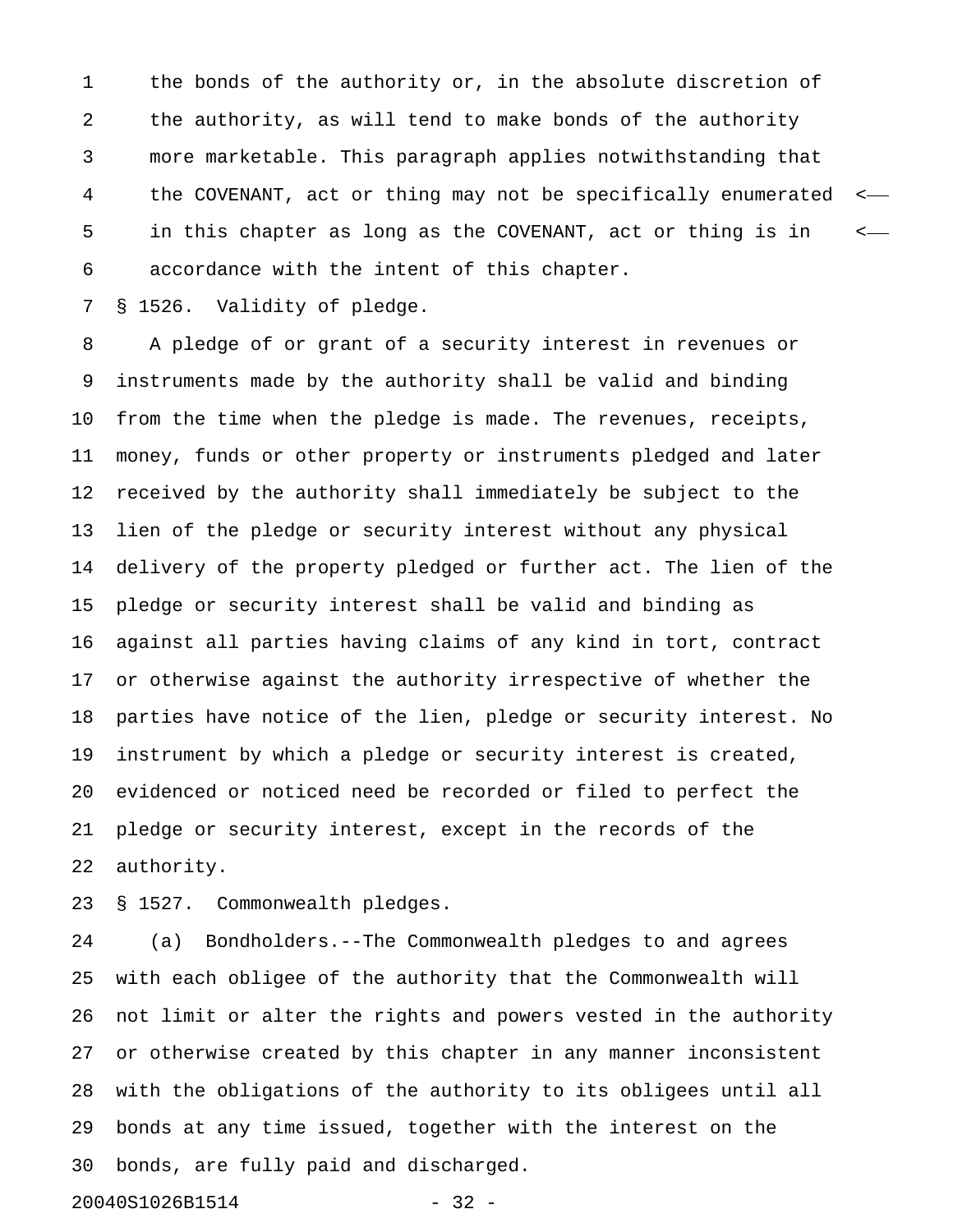1 (b) Lessees.--The Commonwealth pledges and agrees with any 2 person that, as owner of property which is leased or subleased 3 to or from the authority, it will not limit or alter the rights 4 and powers vested in the authority or otherwise created by this 5 chapter in any manner which impairs the obligations of the 6 authority until all the obligations of the authority under the 7 lease or sublease are fully met and discharged.

8 § 1528. Bonds to be legal investments.

9 (a) Investments.--Bonds issued pursuant to this chapter are 10 made securities in which all of the following may properly and 11 legally invest funds, including capital, deposits or other funds 12 in their control or belonging to them:

- 13 (1) Government agencies.
- 14 (2) Insurance companies.
- 15 (3) Trust companies.

16 (4) Banking associations, banking corporations and 17 savings banks.

- 18 (5) Investment companies.
- 19 (6) Executors, trustees and other fiduciaries.

20 (7) Trustees of any retirement, pension or annuity fund 21 or system of the Commonwealth.

22 (b) Deposits.--Bonds issued by the authority are made 23 securities which may properly and legally be deposited with and 24 received by a government agency for any purpose for which the 25 deposit of bonds or other obligations of the Commonwealth are 26 authorized by law.

27 § 1529. Bondholder rights. <

28 § 1529. RIGHTS AND REMEDIES OF OBLIGEES. <

29 The rights and remedies conferred upon or granted to

30 bondholders OBLIGEES OF THE AUTHORITY pursuant to this chapter  $\leftarrow$ 

20040S1026B1514 - 33 -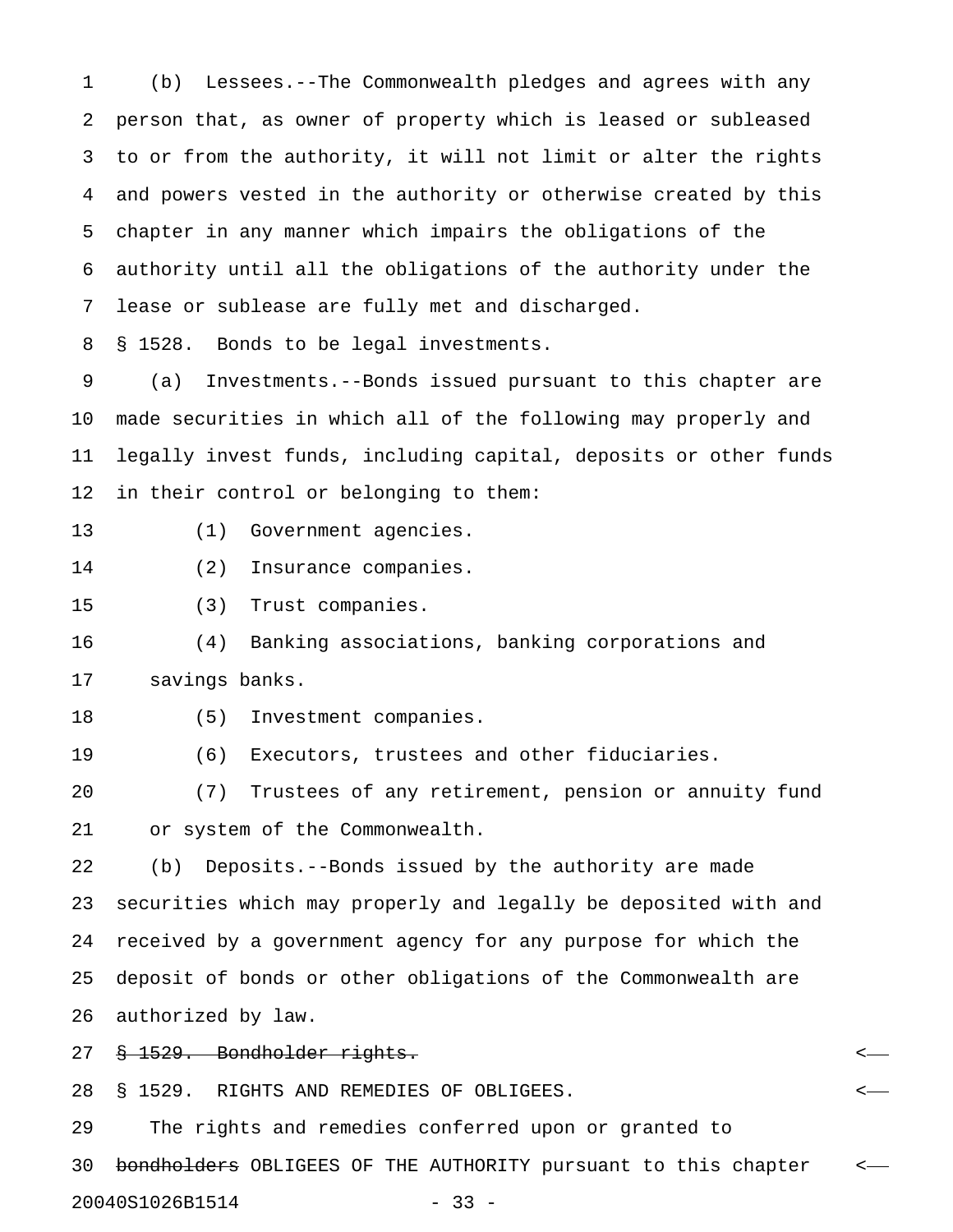1 shall be in addition to and not in limitation of rights and 2 remedies lawfully granted to bondholders OBLIGEES OF THE <-3 AUTHORITY by the resolution providing for the issuance of bonds 4 or by any trust agreement or other agreement under which the 5 bonds may be issued or secured. 6 SUBCHAPTER D 7 FUNDS, ACCOUNTS, INDEBTEDNESS AND USE < 8 Sec. 9 1541. Fund. < 10 <del>1542. Accounts.</del> 11 1541. TRUST ACCOUNTS. < 12 1542. REVOLVING LOAN PROGRAM ACCOUNTS. 13 1543. Indebtedness. 14 1544. Use. 15 § 1541. Fund. < 16 There is established a special fund to be known as the 17 Commonwealth Financing Fund. The State Treasurer shall be the 18 custodian of the fund, which shall be subject to the provisions 19 of law applicable to funds listed in section 302 of the act of 20 April 9, 1929 (P.L.343, No.176), known as The Fiscal Code. Any 21 money appropriated to the authority shall be credited to the 22 fund. Unless otherwise specified, all money appropriated to the 23 authority shall be used by the authority to pay indebtedness 24 incurred under section 1543(a) (relating to indebtedness). All 25 money and investments on deposit in or credited to the fund 26 shall be at all times property of the authority. The State 27 Treasurer shall disburse money in the fund to the authority upon 28 order of the board for use in accordance with this chapter. 29 § 1542. Accounts.  $30$  (a) Establishment. The authority shall establish a

20040S1026B1514 - 34 -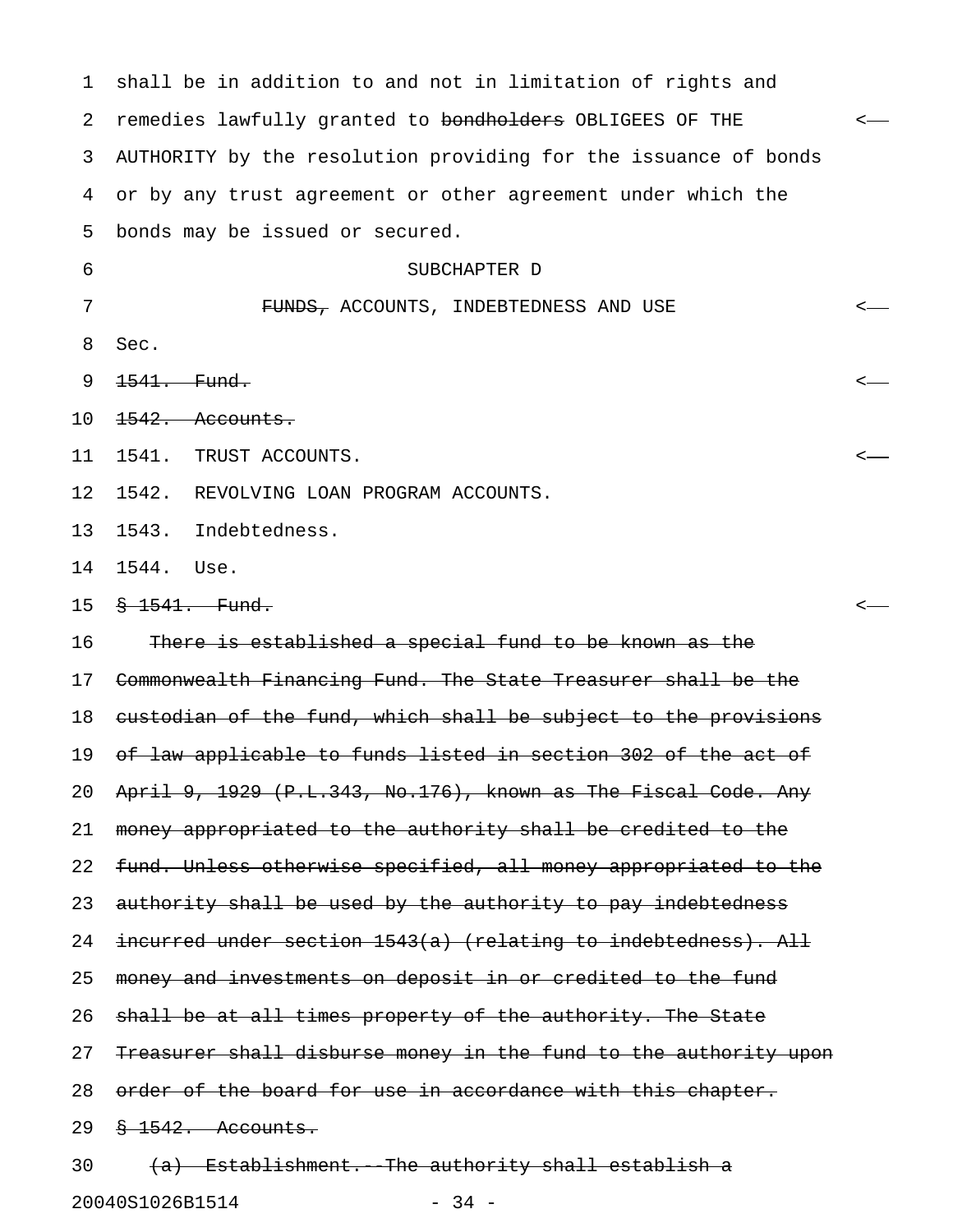1 revolving account for each of the following programs:

2 (1) The Business in Our Sites Program established in 3 section 1551 (relating to Business in Our Sites Program). 4 (2) The First Industries Program established in section 5 1552 (relating to First Industries Program). 6 (b) Deposits. Any funds received by the authority under the 7 Business in Our Sites Program shall be deposited in the account 8 established in accordance with subsection  $(a)(1)$ . Any funds 9 received by the authority under the First Industries Program 10 shall be deposited in the account established in accordance with 11 subsection  $(a)(2)$ .

12 § 1541. TRUST ACCOUNTS. <

13 THE AUTHORITY SHALL ESTABLISH ONE OR MORE TRUST ACCOUNTS INTO 14 WHICH IT SHALL DEPOSIT THE PROCEEDS OF BONDS AUTHORIZED TO BE 15 ISSUED PURSUANT TO SECTION 1521 (RELATING TO BONDS ISSUANCE) TO 16 FUND THE PROGRAMS ESTABLISHED IN SUBCHAPTER E (RELATING TO 17 PROGRAMS) AND ANY OTHER MONEYS LEGALLY AVAILABLE FOR THE 18 PURPOSE. MONEYS HELD IN AN ACCOUNT ESTABLISHED UNDER THIS 19 SECTION MAY BE PLEDGED BY THE AUTHORITY TO SECURE PAYMENT OF THE 20 BONDS.

21 § 1542. REVOLVING LOAN PROGRAM ACCOUNTS.

22 (A) THE BUSINESS IN OUR SITES PROGRAM ACCOUNT.--THE 23 AUTHORITY SHALL ESTABLISH AN ACCOUNT FOR THE PROGRAM ESTABLISHED 24 IN SECTION 1551 (RELATING TO BUSINESS IN OUR SITES PROGRAM). 25 PROCEEDS OF BONDS ISSUED TO FUND THE BUSINESS IN OUR SITES 26 PROGRAM AND ANY MONEYS RECEIVED AS LOAN REPAYMENTS UNDER THE 27 BUSINESS IN OUR SITES PROGRAM, OR MONEYS OTHERWISE MADE 28 AVAILABLE TO THE PROGRAM, SHALL BE DEPOSITED IN THE ACCOUNT AND 29 MADE AVAILABLE FOR ADDITIONAL PLANNING GRANTS, PROJECT GRANTS OR < 30 LOANS FOR THE PURPOSES OF THE PROGRAM IN SECTION 1551, SUBJECT 20040S1026B1514 - 35 -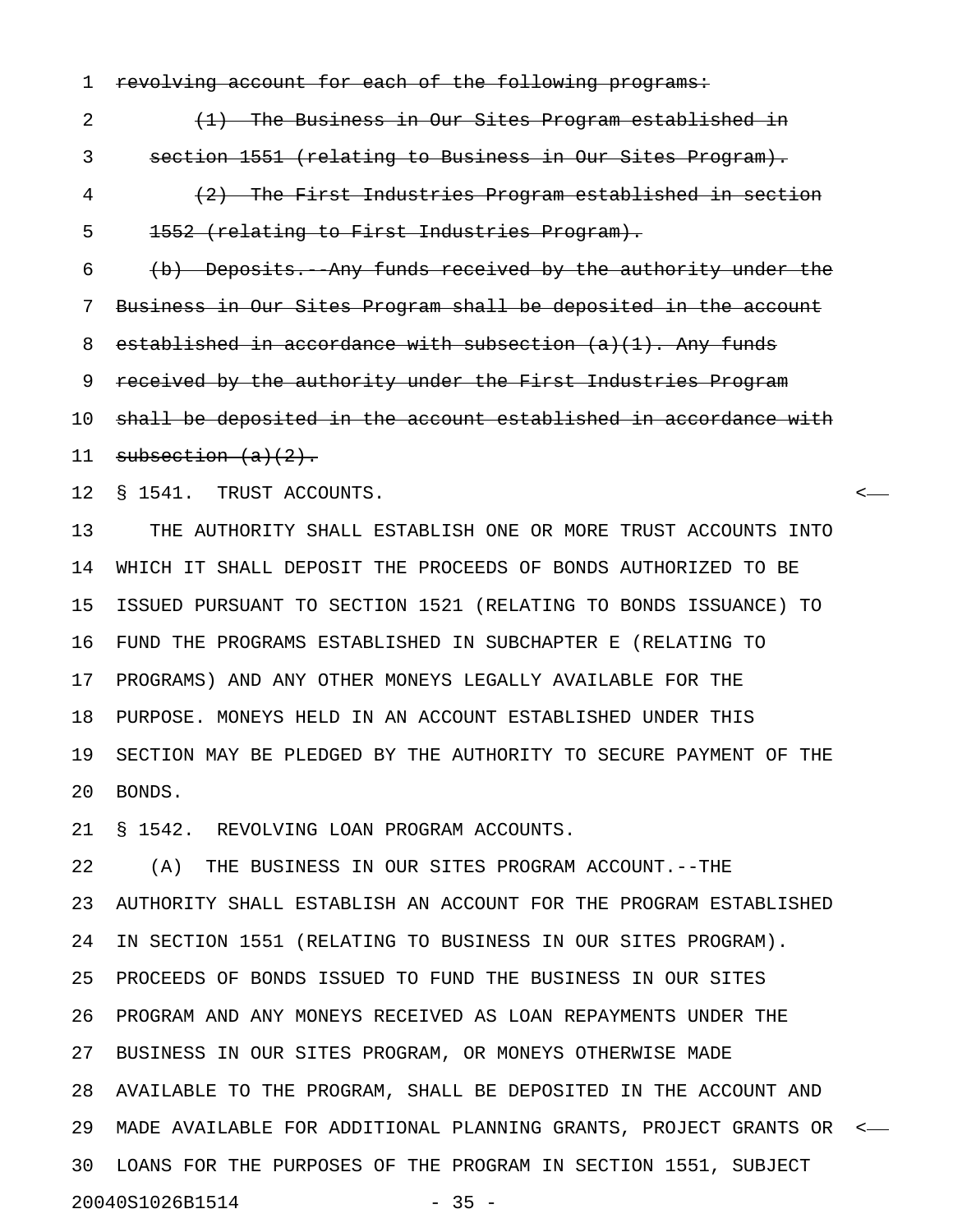1 TO THE PROVISIONS OF ANY PLEDGE TO OR AGREEMENT MADE BY THE 2 AUTHORITY WITH OBLIGEES OF THE AUTHORITY.

3 (B) THE FIRST INDUSTRIES PROGRAM ACCOUNT.--THE AUTHORITY 4 SHALL ESTABLISH AN ACCOUNT FOR THE PROGRAM ESTABLISHED IN 5 SECTION 1552 (RELATING TO FIRST INDUSTRIES PROGRAM). PROCEEDS OF 6 BONDS ISSUED TO FUND THE FIRST INDUSTRIES PROGRAM, ANY MONEYS 7 RECEIVED AS LOAN REPAYMENTS OR IN REPAYMENT OR RECOVERY OF LOAN 8 GUARANTEES UNDER THE PROGRAM, OR MONEYS OTHERWISE MADE AVAILABLE 9 TO THE PROGRAM, SHALL BE DEPOSITED IN THE ACCOUNT AND MADE 10 AVAILABLE FOR ADDITIONAL PLANNING GRANTS OR LOANS OR USED FOR 11 ADDITIONAL LOAN GUARANTEES, AS PROVIDED IN SECTION 1552, SUBJECT 12 TO THE PROVISIONS OF ANY PLEDGE TO OR AGREEMENT MADE BY THE 13 AUTHORITY WITH OBLIGEES OF THE AUTHORITY.

14 § 1543. Indebtedness.

15 (a) General rule.--Subject to the limitations of subsection 16 (b), the authority may, in its own name, incur indebtedness, 17 including through the issuance of bonds, in an amount necessary 18 to fund the program as established in Subchapter E (relating to 19 programs) and in 12 Pa.C.S. Ch. 29 (relating to machinery and 20 equipment loans).

21 (b) Program limitations.--Indebtedness incurred by the 22 authority under subsection (a) shall not, in aggregate, exceed 23 any of the following:

24 (1) \$300,000,000 for the program established in section 25 1551 (relating to Business in Our Sites Program).

26 (2) \$150,000,000 for the program established in section 27 1552 (relating to First Industries Program).

28 (3) \$60,000,000 FOR THE PROGRAM ESTABLISHED IN SECTION < 29 1557 (RELATING TO NEW PENNSYLVANIA VENTURE CAPITAL INVESTMENT 30 PROGRAM).

20040S1026B1514 - 36 -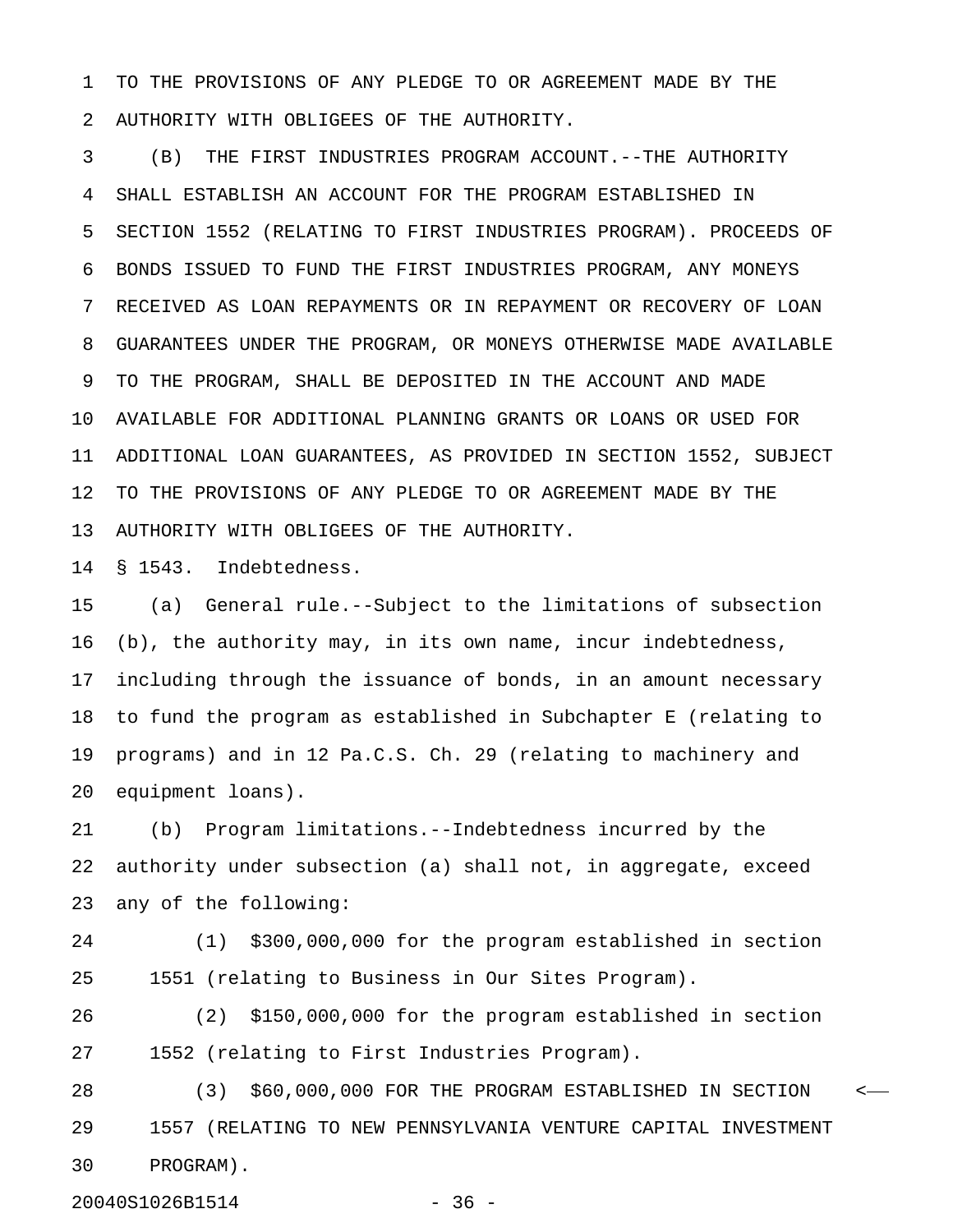1 (4) \$150,000,000 FOR THE PROGRAM ESTABLISHED IN SECTION 2 1555 (RELATING TO BUILDING PENNSYLVANIA PROGRAM).

3 (5) \$75,000,000 FOR THE PROGRAM ESTABLISHED IN 12 4 PA.C.S. CH. 29.

5 (6) \$250,000,000 FOR THE PROGRAM ESTABLISHED IN SECTION 6 1554 (RELATING TO NEW PENNSYLVANIA VENTURE GUARANTEE 7 PROGRAM).

8 (7) \$100,000,000 FOR THE PROGRAM ESTABLISHED IN SECTION 9 1556 (RELATING TO TAX INCREMENT FINANCING GUARANTEE PROGRAM).

10 (8) \$50,000,000 FOR THE PROGRAM ESTABLISHED IN SECTION 11 1553 (RELATING TO SECOND STAGE LOAN PROGRAM).

12 (C) FISCAL YEAR LIMITATIONS.-- <

13 (1) EXCEPT AS PROVIDED IN SUBSECTION (D) AND PARAGRAPHS 14 (2), (3) AND (4), THE AGGREGATE AMOUNT OF INDEBTEDNESS 15 INCURRED BY THE AUTHORITY, INCLUDING THROUGH THE ISSUANCE OF 16 BONDS, MAY NOT EXCEED \$250,000,000 REDUCED BY THE AGGREGATE 17 AMOUNT OF COMMONWEALTH INDEBTEDNESS INCURRED AS A RESULT OF 18 THE ACT OF FEBRUARY 12, 2004 (P.L.72, NO.10), KNOWN AS THE 19 WATER AND WASTEWATER TREATMENT PROJECT BOND ACT.

20 (2) EXCEPT AS PROVIDED IN SUBSECTION (D) AND PARAGRAPHS 21 (3) AND (4) AND UPON ADOPTION OF A RESOLUTION UNDER 22 SUBSECTION (F)(1), THE AGGREGATE AMOUNT OF INDEBTEDNESS 23 INCURRED BY THE AUTHORITY, INCLUDING THROUGH THE ISSUANCE OF 24 BONDS, MAY NOT EXCEED \$500,000,000 REDUCED BY THE AGGREGATE 25 AMOUNT OF COMMONWEALTH INDEBTEDNESS INCURRED AS A RESULT OF 26 THE WATER AND WASTEWATER TREATMENT PROJECT BOND ACT.

27 (3) EXCEPT AS PROVIDED IN SUBSECTION (D) AND PARAGRAPH 28 (4) AND UPON ADOPTION OF A RESOLUTION UNDER SUBSECTION 29 (F)(2), THE AGGREGATE AMOUNT OF INDEBTEDNESS INCURRED BY THE 30 AUTHORITY, INCLUDING THROUGH THE ISSUANCE OF BONDS, MAY NOT 20040S1026B1514 - 37 -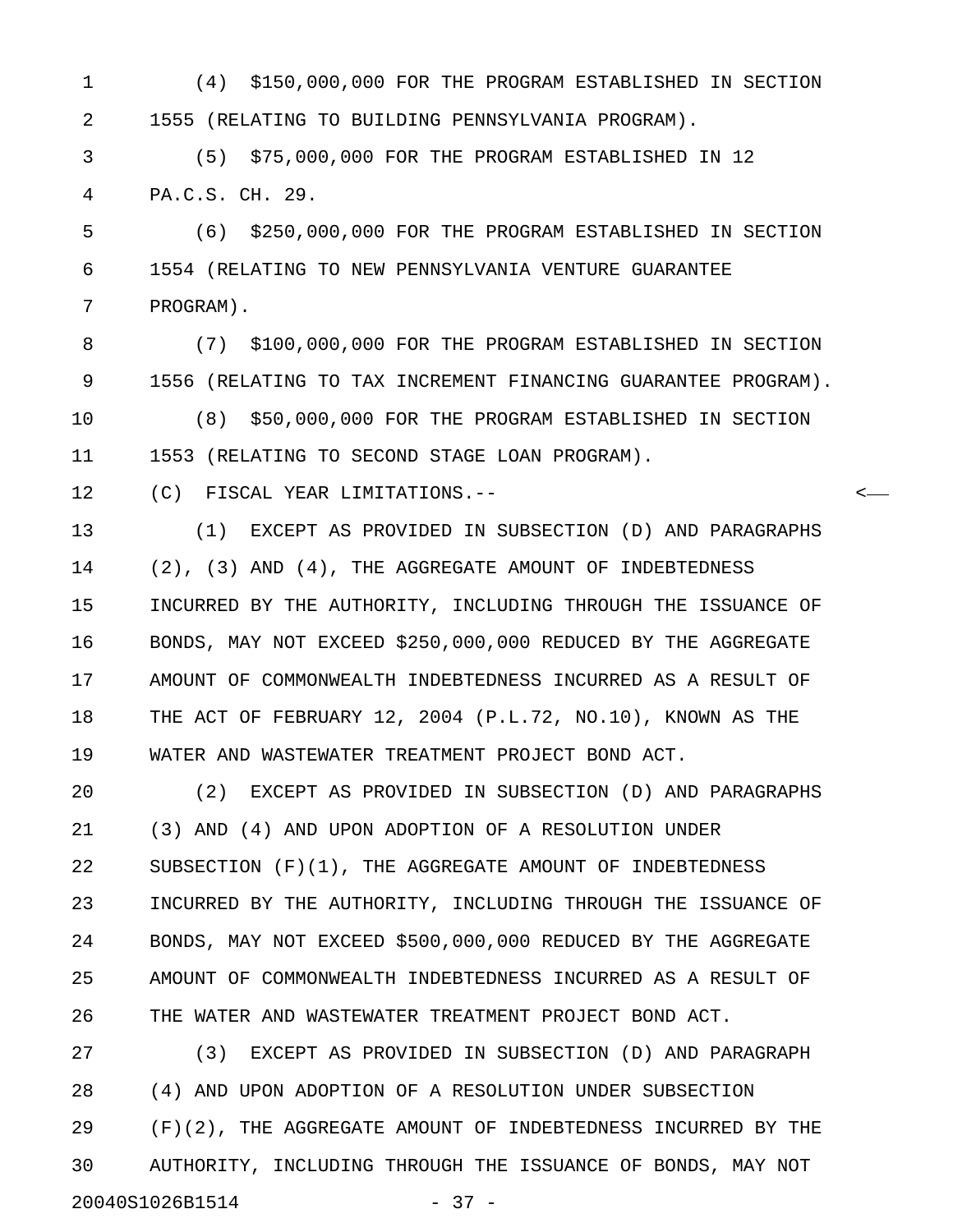1 EXCEED \$750,000,000 REDUCED BY THE AGGREGATE AMOUNT OF 2 COMMONWEALTH INDEBTEDNESS INCURRED AS A RESULT OF THE WATER 3 AND WASTEWATER TREATMENT PROJECT BOND ACT.

4 (4) EXCEPT AS PROVIDED IN SUBSECTION (D) AND UPON 5 ADOPTION OF A RESOLUTION UNDER SUBSECTION (F)(3), THE 6 AGGREGATE AMOUNT OF INDEBTEDNESS INCURRED BY THE AUTHORITY, 7 INCLUDING THROUGH THE ISSUANCE OF BONDS, MAY NOT EXCEED 8 \$1,000,000,000 REDUCED BY THE AGGREGATE AMOUNT OF 9 COMMONWEALTH INDEBTEDNESS INCURRED AS A RESULT OF THE WATER 10 AND WASTEWATER TREATMENT PROJECT BOND ACT.

11 (D) EXCEPTION.--SUBSECTION (C) SHALL NOT APPLY TO THE 12 AGGREGATE AMOUNT OF INDEBTEDNESS INCURRED BY THE AUTHORITY, 13 INCLUDING THROUGH THE ISSUANCE OF BONDS, FOR THE FOLLOWING 14 PROGRAMS:

15 (1) THE PROGRAM ESTABLISHED IN SECTION 1553 (RELATING TO 16 SECOND STAGE LOAN PROGRAM).

17 (2) THE PROGRAM ESTABLISHED IN SECTION 1554 (RELATING TO 18 NEW PENNSYLVANIA VENTURE GUARANTEE PROGRAM).

19 (3) THE PROGRAM ESTABLISHED IN SECTION 1556 (RELATING TO 20 TAX INCREMENT FINANCING GUARANTEE PROGRAM).

21 (E) CERTIFICATIONS.--

22 (1) BEGINNING WITH FISCAL YEAR 2005-2006 AND EACH FISCAL 23 YEAR THEREAFTER, AFTER THE FINAL ESTIMATE REQUIRED BY SECTION 24 618 OF THE ACT OF APRIL 9, 1929 (P.L.177, NO.175), KNOWN AS 25 THE ADMINISTRATIVE CODE OF 1929, IS SIGNED FOR THE FISCAL 26 YEAR, THE SECRETARY OF THE BUDGET SHALL CERTIFY TO THE BOARD 27 ALL OF THE FOLLOWING:

28 (I) WHETHER SUFFICIENT SURPLUS REVENUES WILL EXIST 29 IN THE GENERAL FUND FOR THE TWO SUCCEEDING FISCAL YEARS 30 IMMEDIATELY FOLLOWING THE FISCAL YEAR FOR WHICH THE 20040S1026B1514 - 38 -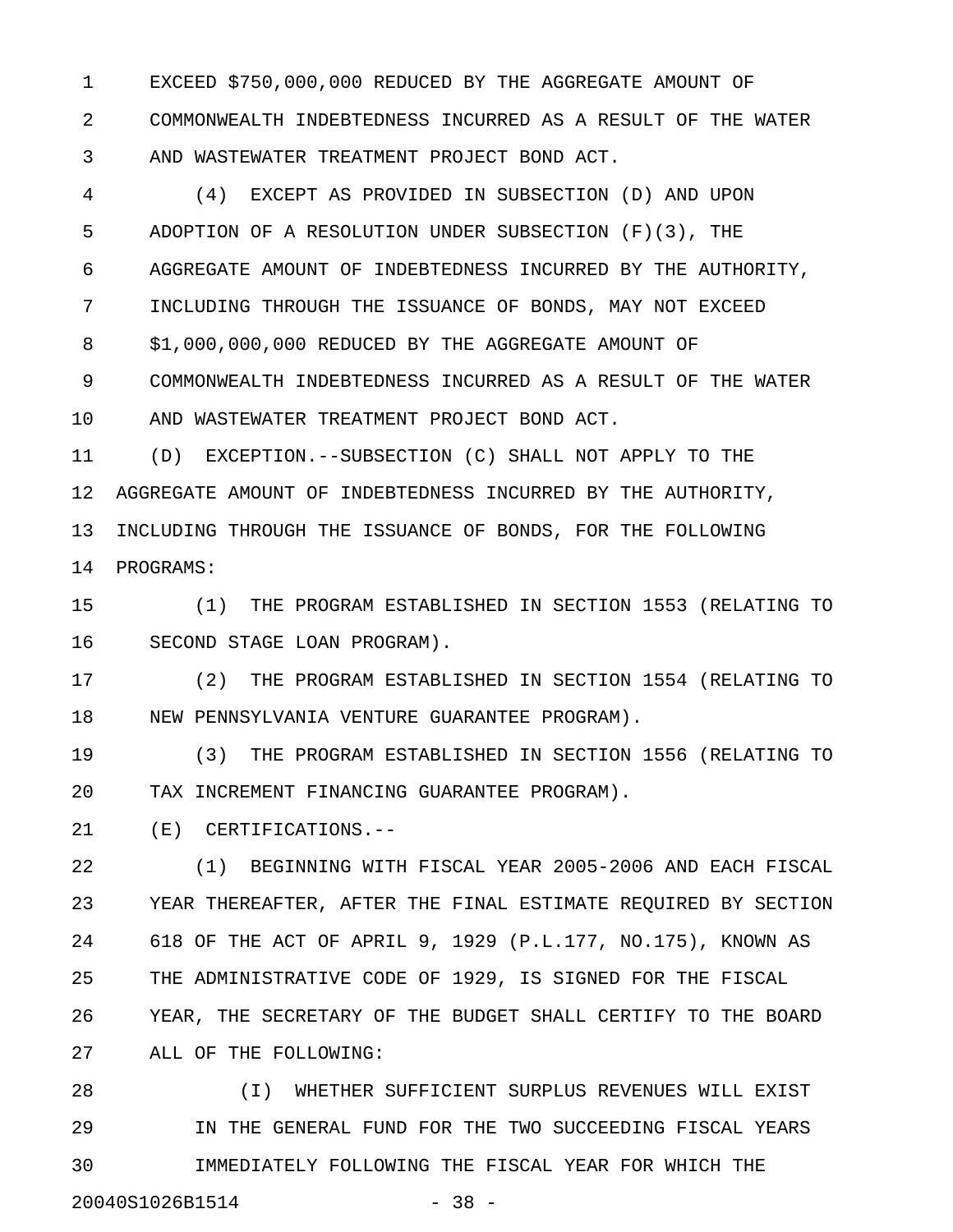1 ESTIMATE WAS SIGNED TO PAY ANY LIABILITIES WHICH WOULD BE 2 INCURRED BY THE COMMONWEALTH DURING THOSE YEARS IF THE 3 AUTHORITY INCURS AN ADDITIONAL \$250,000,000 OF 4 INDEBTEDNESS.

5 (II) THE AGGREGATE AMOUNT OF LIABILITIES WHICH WOULD 6 BE INCURRED BY THE COMMONWEALTH FOR THE TWO SUCCEEDING 7 FISCAL YEARS IMMEDIATELY FOLLOWING THE FISCAL YEAR FOR 8 WHICH THE ESTIMATE WAS SIGNED WHICH ARE A RESULT OF THE 9 ACTIVITIES BY THE AUTHORITY.

10 (2) THE SECRETARY OF THE BUDGET SHALL PUBLISH THE 11 CERTIFICATION IN THE PENNSYLVANIA BULLETIN AS SOON AS 12 POSSIBLE.

13 (F) INCREASES.--

14 (1) AFTER PUBLICATION OF THE CERTIFICATION REQUIRED BY 15 SUBSECTION (E) FOR THE FISCAL YEAR 2005-2006, UNLESS THE 16 SECRETARY OF THE BUDGET CERTIFIES UNDER SUBSECTION (E) THAT 17 THE SUFFICIENT SURPLUS REVENUES WILL NOT EXIST, THE BOARD MAY 18 ADOPT A RESOLUTION AUTHORIZING THE INCURRING OF ADDITIONAL 19 INDEBTEDNESS SUBJECT TO THE LIMITATION OF SUBSECTION (C)(2). 20 IF THE SECRETARY OF THE BUDGET CERTIFIES UNDER SUBSECTION (E) 21 THAT THE SUFFICIENT SURPLUS REVENUES WILL NOT EXIST, 22 INDEBTEDNESS OF THE AUTHORITY SHALL REMAIN SUBJECT TO 23 SUBSECTION (C)(1); AND UPON PUBLICATION OF A CERTIFICATION 24 UNDER SUBSECTION (E) THAT SUFFICIENT SURPLUS REVENUES WILL 25 EXIST, THE BOARD MAY ADOPT A RESOLUTION AUTHORIZING THE 26 INCURRING OF ADDITIONAL INDEBTEDNESS SUBJECT TO SUBSECTION 27 (C)(2).

28 (2) FOR THE FISCAL YEAR FOLLOWING THE ADOPTION OF A 29 RESOLUTION UNDER PARAGRAPH (1), UNLESS THE SECRETARY OF THE 30 BUDGET CERTIFIES UNDER SUBSECTION (E) THAT THE SUFFICIENT 20040S1026B1514 - 39 -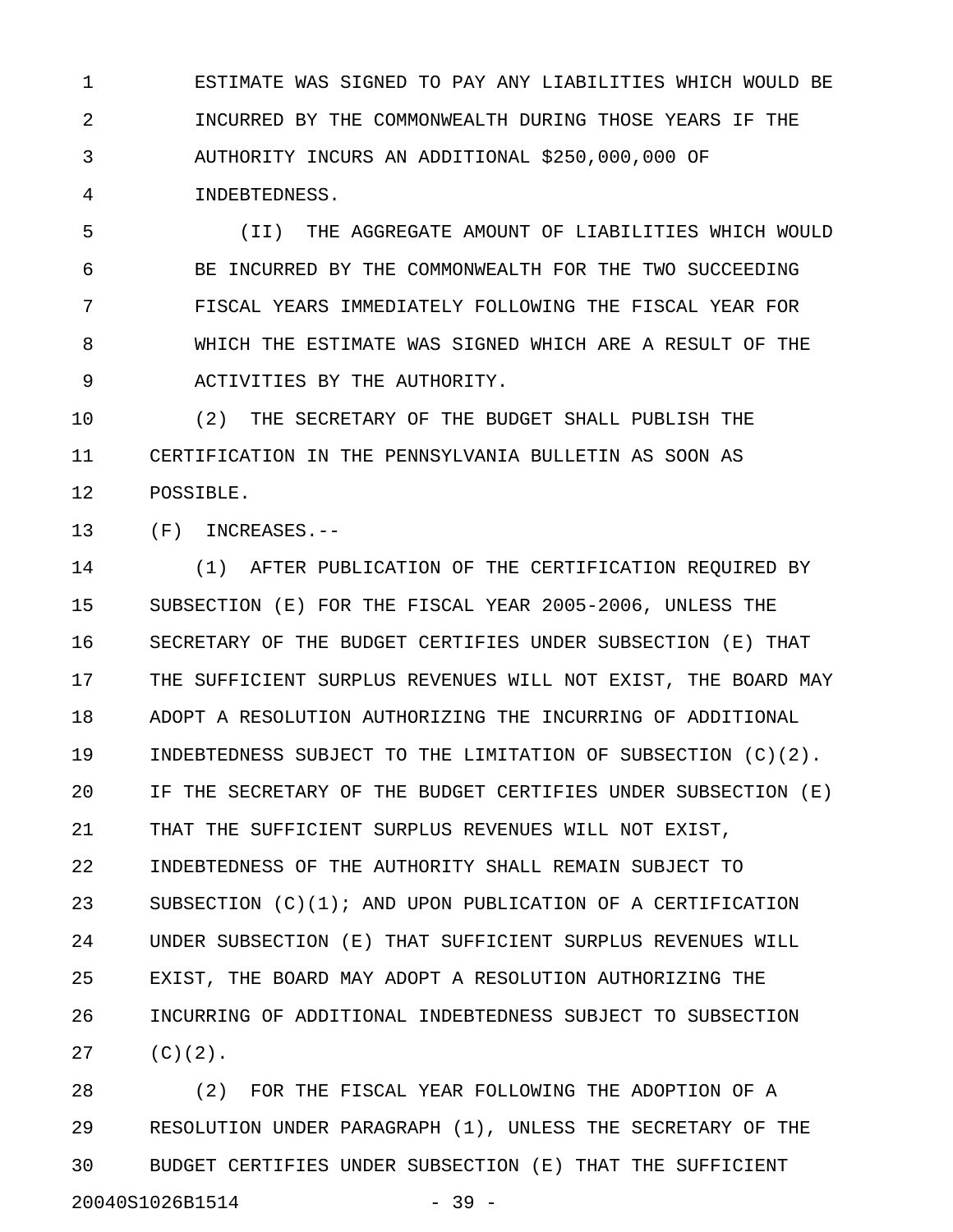1 SURPLUS REVENUES WILL NOT EXIST, THE BOARD MAY ADOPT A 2 RESOLUTION AUTHORIZING THE INCURRING OF ADDITIONAL 3 INDEBTEDNESS SUBJECT TO THE LIMITATION OF SUBSECTION (C)(3). 4 IF THE SECRETARY OF THE BUDGET CERTIFIES UNDER SUBSECTION (E) 5 THAT THE SUFFICIENT SURPLUS REVENUES WILL NOT EXIST, 6 INDEBTEDNESS OF THE AUTHORITY SHALL REMAIN SUBJECT TO 7 SUBSECTION (C)(2); AND UPON PUBLICATION OF A CERTIFICATION 8 UNDER SUBSECTION (E) THAT SUFFICIENT SURPLUS REVENUES WILL 9 EXIST, THE BOARD MAY ADOPT A RESOLUTION AUTHORIZING THE 10 INCURRING OF ADDITIONAL INDEBTEDNESS SUBJECT TO SUBSECTION 11 (C)(3).

12 (3) FOR THE FISCAL YEAR FOLLOWING THE ADOPTION OF A 13 RESOLUTION UNDER PARAGRAPH (2), UNLESS THE SECRETARY OF THE 14 BUDGET CERTIFIES UNDER SUBSECTION (E) THAT THE SUFFICIENT 15 SURPLUS REVENUES WILL NOT EXIST, THE BOARD MAY ADOPT A 16 RESOLUTION AUTHORIZING THE INCURRING OF ADDITIONAL 17 INDEBTEDNESS SUBJECT TO THE LIMITATION OF SUBSECTION (C)(4). 18 IF THE SECRETARY OF THE BUDGET CERTIFIES UNDER SUBSECTION (E) 19 THAT THE SUFFICIENT SURPLUS REVENUES WILL NOT EXIST, 20 INDEBTEDNESS OF THE AUTHORITY SHALL REMAIN SUBJECT TO 21 SUBSECTION (C)(3); AND UPON PUBLICATION OF A CERTIFICATION 22 UNDER SUBSECTION (E) THAT SUFFICIENT SURPLUS REVENUES WILL 23 EXIST, THE BOARD MAY ADOPT A RESOLUTION AUTHORIZING THE 24 INCURRING OF ADDITIONAL INDEBTEDNESS SUBJECT TO SUBSECTION  $25 (C)(4)$ .

26 § 1544. Use.

27 (a) General rule.--Money of the authority shall be used by 28 the board to fund the programs established in Subchapter E 29 (relating to programs) and in 12 Pa.C.S. Ch. 29 (relating to 30 machinery and equipment loans).

20040S1026B1514 - 40 -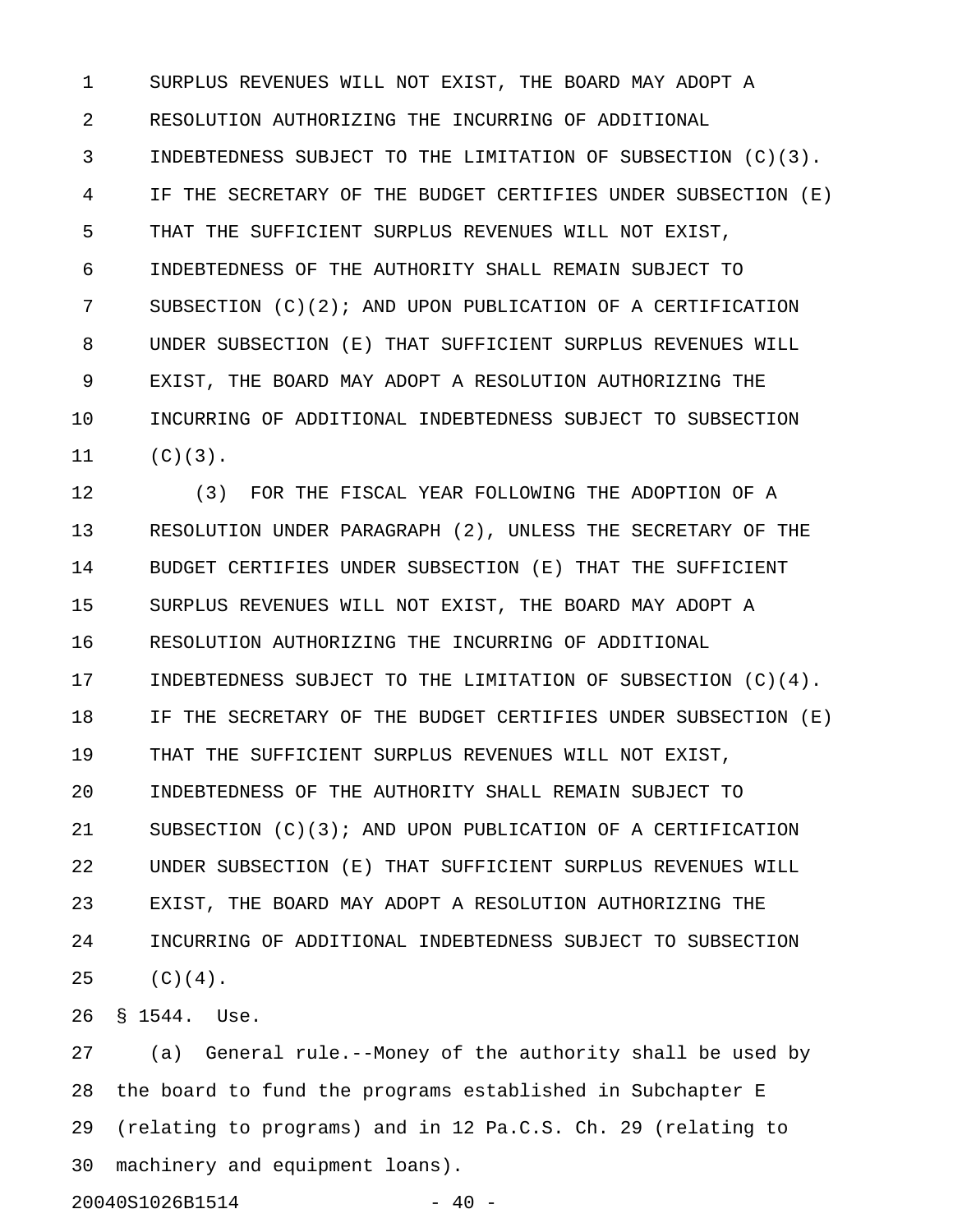| 1  | Transfer.--By June 30, 2006 DECEMBER 31, 2006, the<br>(b)        | $\leftarrow$ |
|----|------------------------------------------------------------------|--------------|
| 2  | authority shall transfer in the aggregate \$75,000,000 to the    |              |
| 3  | department for deposit in the account created by 12 Pa.C.S §     |              |
| 4  | 2904 (relating to Machinery and Equipment Loan Fund).            |              |
| 5  | Administrative expenses. -- The authority may use moneys,<br>(c) |              |
| 6  | including the proceeds of bonds, to pay the administrative       |              |
| 7  | expenses of the authority and of the department incurred under   |              |
| 8  | this chapter.                                                    |              |
| 9  | SUBCHAPTER E                                                     |              |
| 10 | PROGRAMS                                                         |              |
| 11 | Sec.                                                             |              |
| 12 | 1551. Business in Our Sites Program.                             |              |
| 13 | 1552. First Industries Program.                                  |              |
| 14 | 1553. SECOND STAGE LOAN PROGRAM.                                 | <—           |
| 15 | 1554.<br>NEW PENNSYLVANIA VENTURE GUARANTEE PROGRAM.             |              |
| 16 | 1555.<br>BUILDING PENNSYLVANIA PROGRAM.                          |              |
| 17 | 1556.<br>TAX INCREMENT FINANCING GUARANTEE PROGRAM.              |              |
| 18 | 1557. NEW PENNSYLVANIA VENTURE CAPITAL INVESTMENT PROGRAM.       |              |
| 19 | § 1551. Business in Our Sites Program.                           |              |
| 20 | Establishment.--There is established a program to be<br>(a)      |              |
| 21 | known as the Business in Our Sites Program. The program shall    |              |
| 22 | provide financial assistance for the preparation of sites        |              |
| 23 | located within this Commonwealth for future development.         |              |
| 24 | Applications for planning grants.--A municipality,<br>(b)        |              |
| 25 | municipal authority, redevelopment authority or industrial       |              |
| 26 | development agency may submit an application to the authority    |              |
| 27 | requesting a planning grant for costs associated with            |              |
| 28 | predevelopment activities and feasibility studies for a project. |              |
| 29 | The application shall be on the form required by the board and   |              |
| 30 | shall include or demonstrate all of the following:               |              |
|    | 20040S1026B1514<br>41 -                                          |              |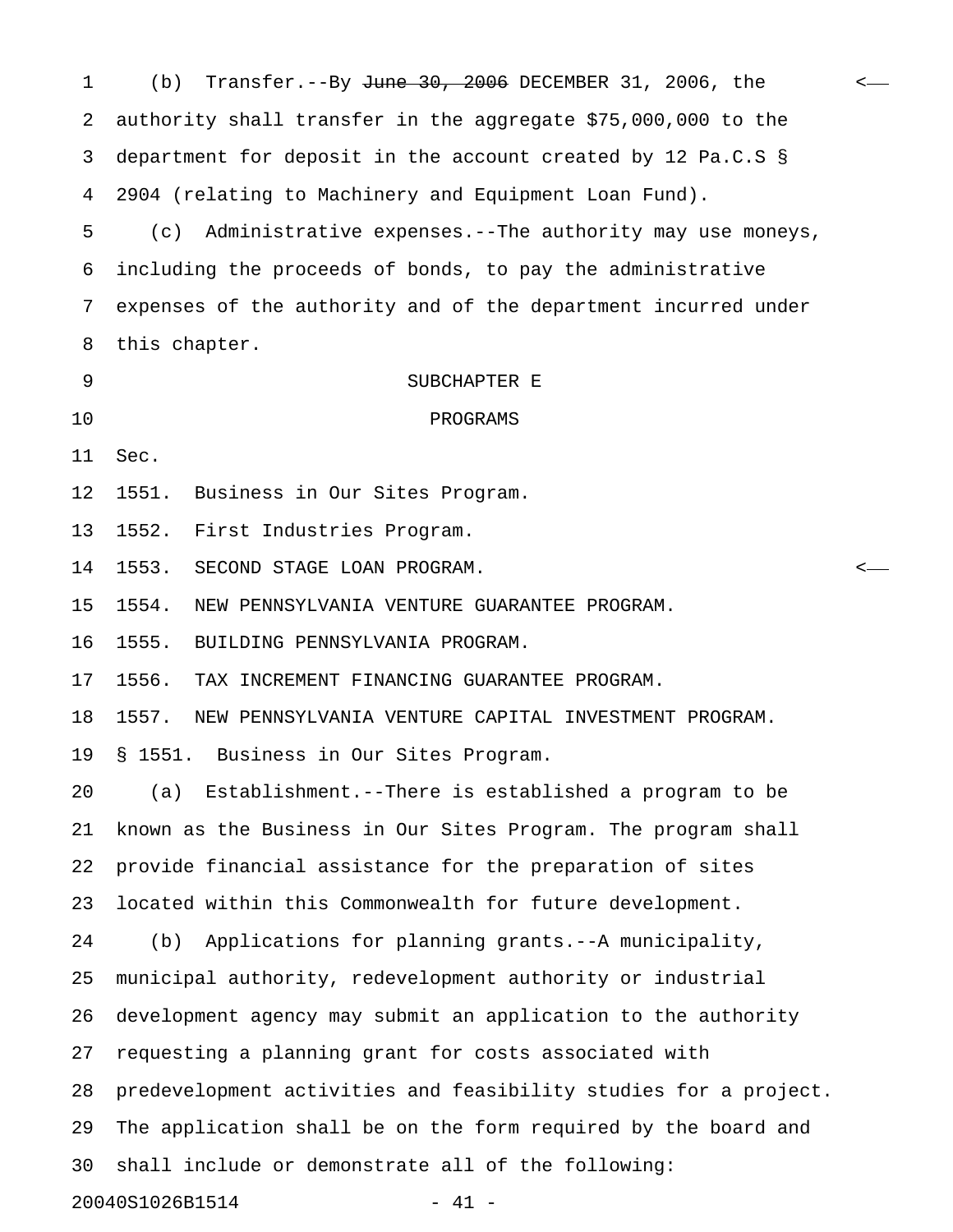1 (1) The applicant's name and address.

2 (2) The location of the project.

3 (3) A statement that the project is consistent with any 4 existing comprehensive county plan where the project is 5 located.

6 (4) A description of the project, which includes a 7 statement that:

8 (i) the project is for the redevelopment, reuse or 9 revitalization of previously developed land, including 10 **previously mined areas; or** 

11 (ii) the project is for the development of 12 undeveloped land which may be the subject of future 13 development pursuant to any existing comprehensive 14 municipal plan.

15 (5) An estimate of the cost of the predevelopment 16 activities and feasibility studies.

17 (6) A statement of the amount of the planning grant 18 sought.

19 (7) Any other information required by the board. 20 (c) Review and approval of planning grant applications.--

21 (1) The board shall review the application. Upon being 22 satisfied that all requirements have been met, the board may 23 approve the application and, IF APPROVED, the authority shall < 24 award a planning grant.

25 (2) Copies of all reports and studies prepared with 26 planning grant funds shall be <del>provided to the board</del> FILED <-27 WITH THE AUTHORITY and shall be made available to any person 28 upon request.

29 (d) Applications for project financing.--A municipality, 30 municipal authority, redevelopment authority or industrial 20040S1026B1514 - 42 -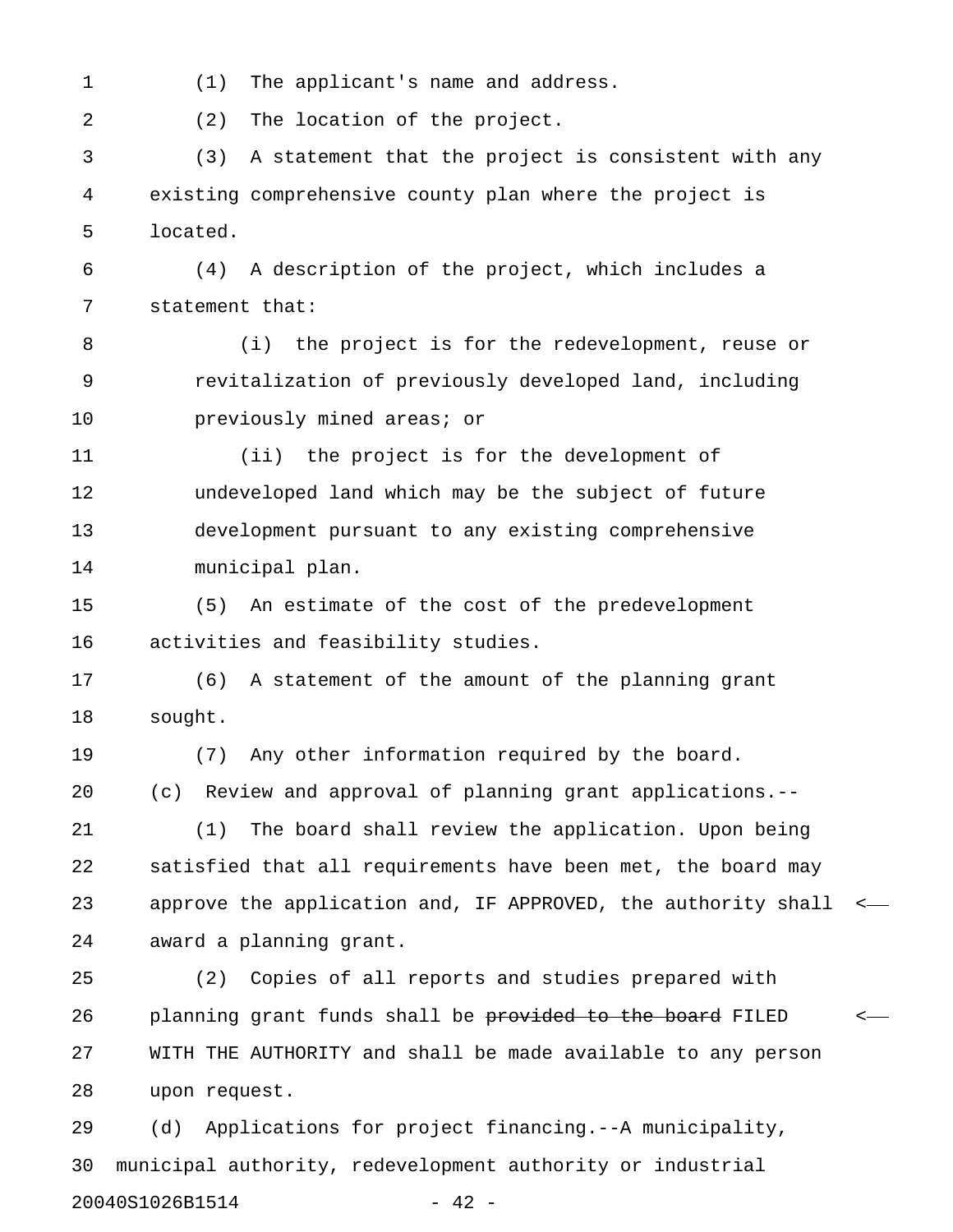1 development agency may submit an application to the authority 2 requesting a loan or a combination of a loan and project grant 3 for a project. A private developer may submit an application to 4 the board requesting a loan for a project. The application shall 5 be on the form required by the board and shall include or 6 demonstrate all of the following: 7 (1) The applicant's name and address. 8 (2) The location of the project. 9 (3) A statement that the project is consistent with any 10 existing comprehensive county plan where the project is 11 located. 12 (4) A description of the project, which includes a 13 statement that: 14 (i) the project is for the redevelopment, reuse or 15 revitalization of previously developed land, including 16 previously mined areas; or 17 (ii) the project is for the development of 18 undeveloped land which may be the subject of future 19 development pursuant to any existing comprehensive 20 municipal plan and is zoned for such development at the 21 time of application. 22 (5) An estimate of the cost of the project, prepared by 23 an engineer or other qualified professional. 24 (6) A statement of the amount of the loan or combined 25 loan and project grant sought. If the applicant is requesting 26 a project grant, a statement as to the financial necessity 27 for the project grant must be included. 28 (7) Proof that notification of the project has been sent 29 to the governing bodies of the county or counties and of the 30 municipality or municipalities in which the project is

20040S1026B1514 - 43 -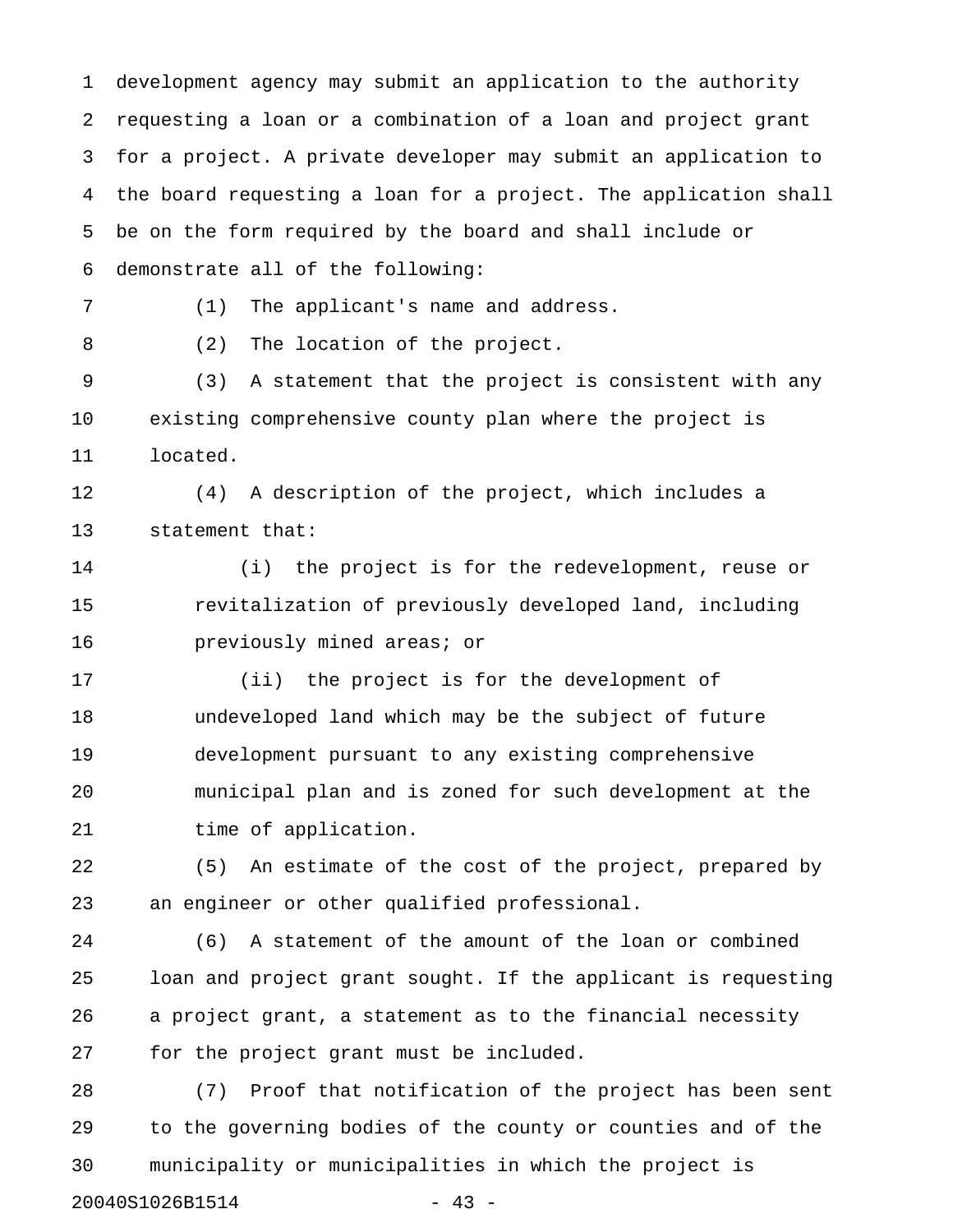1 located.

2 (8) Any other information required by the board. 3 (e) Review of project financing applications.--The board 4 shall review the application to determine all of the following:

5 (1) That the project is consistent with any existing 6 comprehensive county plan where the project is located.

7 (2) That the project is the redevelopment, reuse or 8 revitalization of previously developed land, including 9 previously mined areas, or that the project is the 10 development of undeveloped land which may be the subject of 11 future development pursuant to any existing comprehensive 12 municipal plan and is zoned for such development at the time 13 of application.

14 (3) That the value of the proposed collateral and the 15 financial resources offered by the applicant are sufficient 16 to repay the loan.

17 (4) That there is a <del>likelihood of new use of the land or</del> <-18 buildings SUBSTANTIAL LIKELIHOOD THE LAND OR BUILDINGS WILL <-19 BE USED upon project completion.

20 (5) That the project will enable future employment 21 opportunities in, or have a net positive economic impact on, 22 the surrounding community.

23 (6) That the statement of the estimated cost of the 24 project is reasonable.

25 (7) That the applicant complied with all other criteria 26 established by the board.

27 (f) Approval of project financing applications.--Upon being 28 satisfied that all requirements have been met, the board may 29 approve the application and, IF APPROVED, the authority shall < 30 award a loan or a combination of a loan and project grant  $f$ or TO  $\leftarrow$ 20040S1026B1514 - 44 -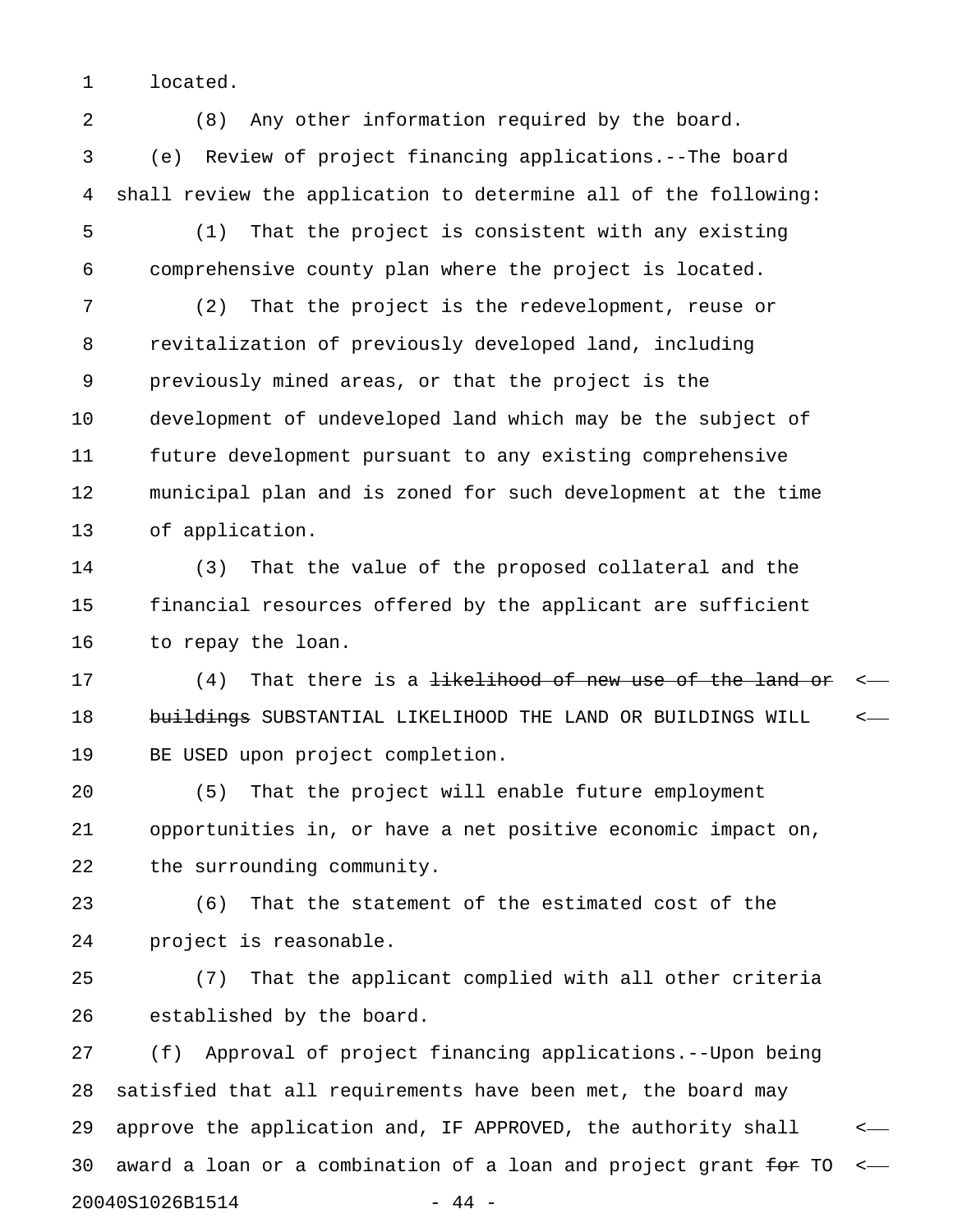1 BE USED FOR COSTS OF the project. A combined loan and project 2 grant may be awarded only if the board finds that the value of 3 the proposed collateral and the financial resources offered by 4 the applicant are not sufficient to repay a loan in the amount 5 of the total project cost.

6 (g) Limitations.--

7 (1) A planning grant awarded for a project under section 8 (c) shall not exceed \$250,000. No more than \$10,000,000 of 9 the funds made available for the program authorized by this 10 section may be used for planning grants.

11 (2) A project grant awarded under subsection (f) shall 12 not exceed 50% of the total amount of financing awarded by 13 the board for the project or \$5,000,000, whichever is less. 14 No more than one-third of the funds made available for the 15 program authorized by this section may be used for all 16 project grants.

17 (3) No more than 15% of the funds made available for the 18 program authorized by this section may be awarded for 19 projects located within any one city, town, borough or 20 township of this Commonwealth.

21 (4) The anticipated new use of the land or buildings may  $\leftarrow$ 22 not be exclusively PRIMARILY residential or primarily  $\leftarrow$ 23 recreational.

24 (5) A project grant may be used only for one or more of 25 the following purposes:

26 (i) Environmental assessment and remediation. 27 (ii) Site preparation, including earth moving 28 activities.

29 (iii) Demolition of structures.

30 (iv) Installation or rehabilitation of

20040S1026B1514 - 45 -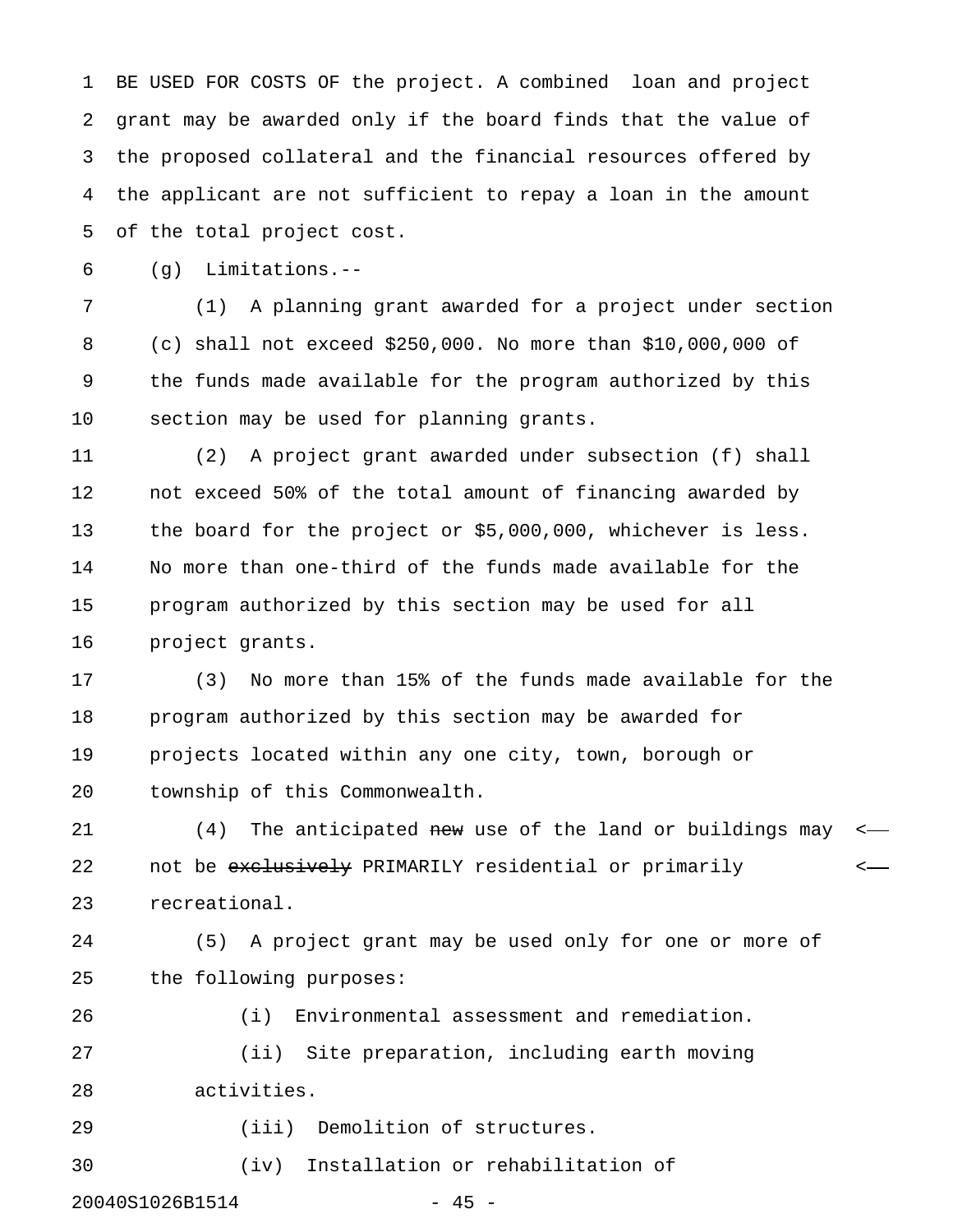#### 1 infrastructure.

2 (v) Reimbursement of engineering and administrative 3 expenses associated with any of the activities listed in 4 subparagraphs (i) through (iv).

5 § 1552. First Industries Program.

6 (a) Establishment.--There is established a program to be 7 known as the First Industries Program. The program shall provide 8 financial assistance for projects related to tourism and 9 agriculture located within this Commonwealth. The board shall 10 allocate funds made available to the program among the different 11 methods of financing authorized in this section.

12 (b) Applications for planning grants.--An applicant may 13 submit an application to the authority requesting a planning 14 grant in an amount not to exceed \$250,000 for the costs of 15 predevelopment activities and feasibility studies for a project 16 related to tourism or agriculture. The application shall be on 17 the form required by the board and shall include or demonstrate 18 all of the following:

19 (1) The applicant's name and address.

20 (2) The location of the project.

21 (3) A description of the project.

22 (4) An estimate of the cost of the predevelopment 23 activities and feasibility studies and the goal to be 24 achieved by carrying out the proposed activities or studies.

25 (5) A statement of the amount of the planning grant 26 sought.

27 (6) Any other information required by the board. 28 (c) Review and approval of planning grant applications.-- 29 (1) The board shall review the application to determine 30 that the project demonstrates one or more of the following: 20040S1026B1514 - 46 -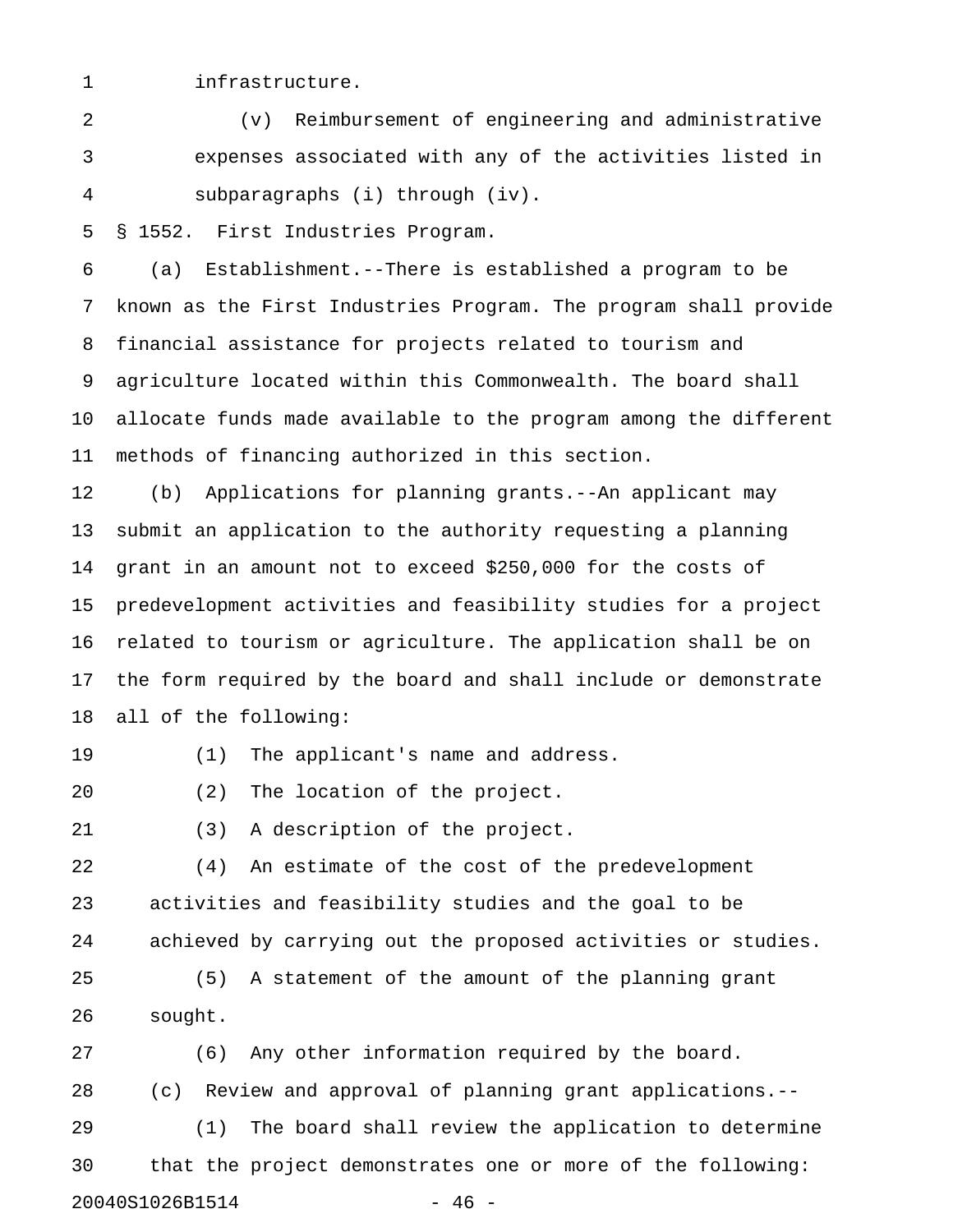1 (i) The project will have a demonstrable impact on 2 the economy or well-being of the neighborhood, community 3 or region where the project will be located.

4 (ii) The project will promote research and 5 development efforts leading to increased 6 commercialization or utilization of farm commodities.

7 (iii) The project will result in environmentally 8 friendly or energy efficient operations related to 9 agriculture, including projects authorized by the act of 10 December 12, 1994 (P.L.888, No.128), known as the 11 Agricultural By-Product Management Technology Act.

12 (iv) The project will result in more cost-effective 13 and efficient marketing of regional assets related to 14 tourism or agriculture.

15 (v) The project will result in a substantial 16 increase in revenues for the Commonwealth or the host 17 municipality.

18 (vi) The project proposes to utilize Commonwealth-19 owned natural resources for public/private development of 20 tourism.

21 (2) Upon being satisfied that the requirements of 22 paragraph (1) have been met, the board may approve the 23 application and, IF APPROVED, the authority shall award a < 24 planning grant.

25 (3) Copies of all reports and studies prepared with 26 planning grant funds shall be provided to the board FILED <-27 WITH THE AUTHORITY and shall be made available to any person 28 upon request.

29 (d) Loans to applicants.--If the department approves an 30 application for a loan under the programs established in 12 20040S1026B1514 - 47 -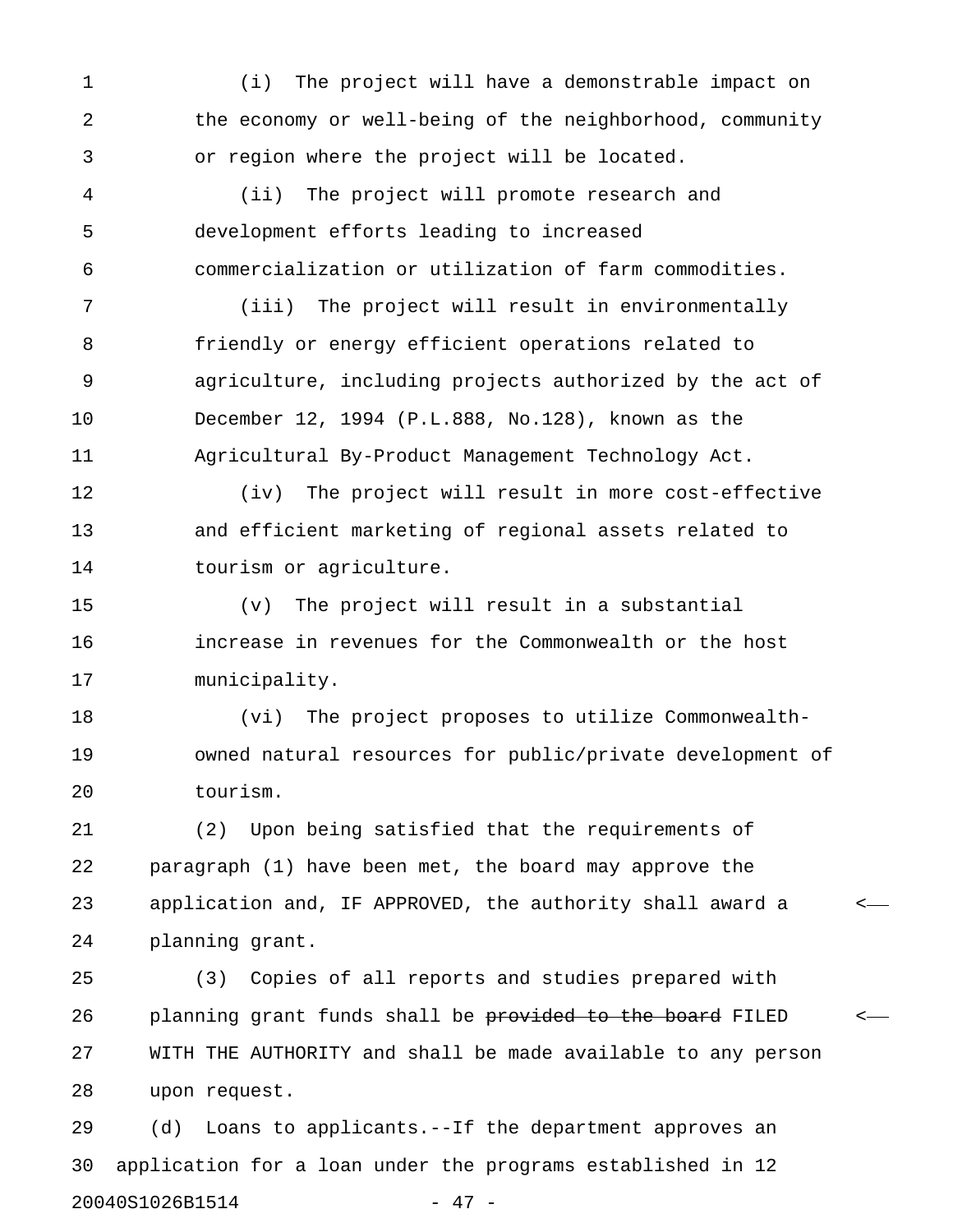1 Pa.C.S. Ch. 23 (relating to small business first) or 29 2 (relating to machinery and equipment loans), the department may 3 request that the authority finance the loan. Upon being 4 satisfied that the project is related to agriculture or tourism, 5 the board may approve the request and, IF APPROVED, the < 6 authority shall award a loan. Prior to providing loan funds to  $\sim$ 7 the applicant, the authority shall enter into a loan agreement 8 consistent with the requirements for loans made under the 9 program established in 12 Pa.C.S. Ch. 23 or 29, whichever is 10 appropriate. Loans made under this subsection shall be 11 administered by the department. Payments received shall be 12 forwarded to the authority and credited to the account 13 established in accordance with section  $1542(a)(2)$  (relating to  $\sim$ 14 accounts + 1542(B) (RELATING TO REVOLVING LOAN PROGRAM ACCOUNTS). <-15 (e) Loan guarantees.--

16 (1) An applicant may request a guarantee for a loan to 17 be made by a commercial lending institution to assist with 18 the financing of a project related to tourism or agriculture. 19 The applicant may be the commercial lending institution 20 applying on behalf of a borrower. The application must be on 21 the form required by the board and must include or 22 demonstrate all of the following:

23 (i) The applicant's name and address. If the 24 applicant is a commercial lending institution, the 25 borrower's name and address.

27 (iii) A statement describing the anticipated 28 economic impact to the Commonwealth and the host 29 municipality as a result of the project.

26 (ii) A description of the project.

30 (iv) A description of the proposed project 20040S1026B1514 - 48 -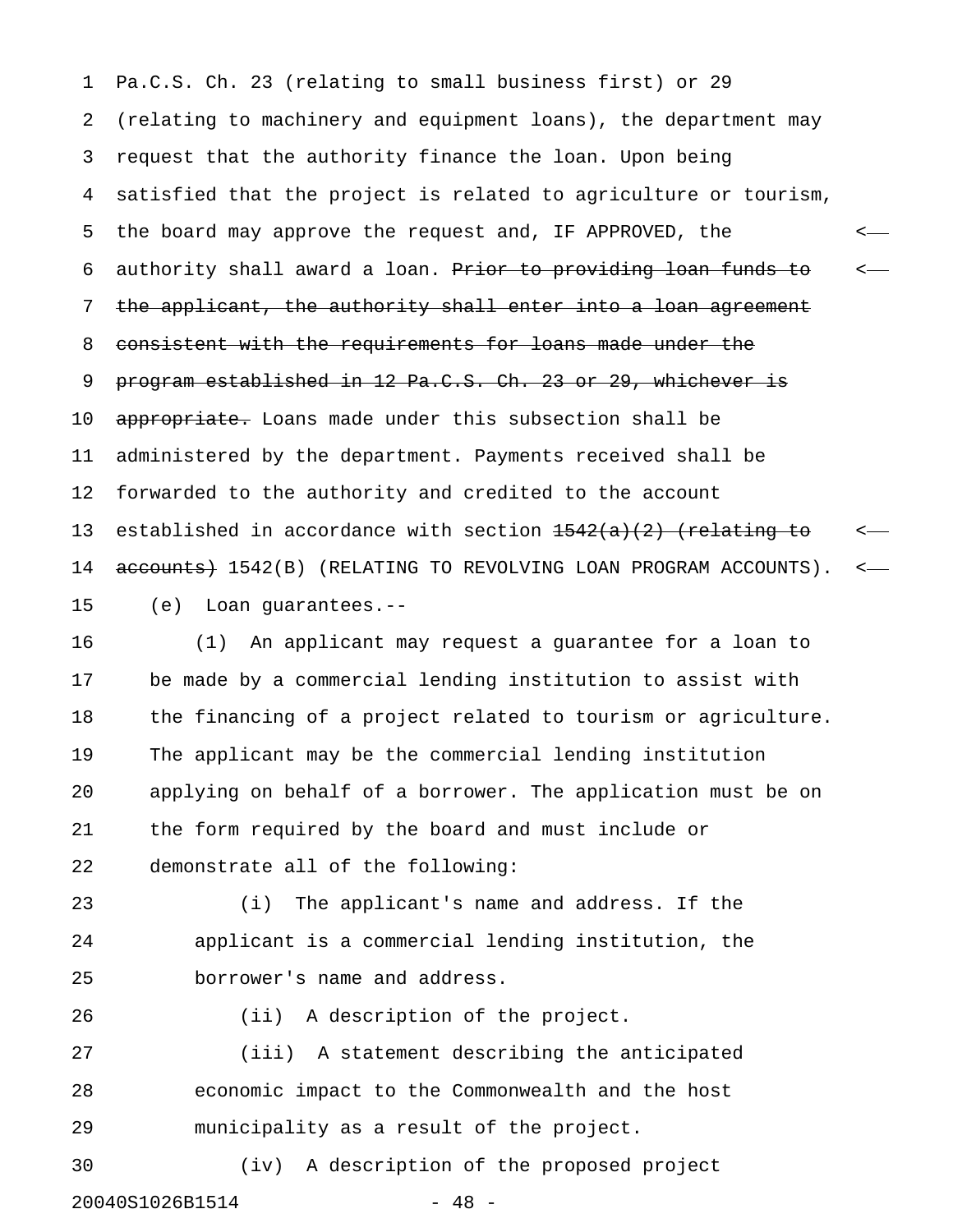1 financing, including terms, conditions and the collateral 2 or security required for the loan for which the guarantee 3 is being requested.

4 (v) A copy of the applicant's last two years of 5 financial statements prepared OR REPORTED ON by an < 6 independent certified public accountant. If the applicant 7 is a commercial lending institution, a copy of the 8 borrower's last two years of financial statements 9 prepared OR REPORTED ON by an independent certified < 10 public accountant.

11 (vi) The amount of the loan guarantee that is being 12 requested.

13 (vii) The total project cost and the identification 14 of all sources of capital for the project.

15 (viii) Any other information required by the board. 16 (2) The board shall review the application to determine 17 all of the following:

18 (i) That the project has been awarded a planning 19 grant under this section or that at least \$1,000,000 of 20 private funds are being invested in the project.

21 (ii) That the value of the proposed collateral is 22 sufficient to cover the full amount of the loan.

23 (iii) That the applicant complied with all other 24 criteria established by the board.

25 (3) Upon being satisfied that all requirements have been 26 met, the board may approve the guarantee and, IF APPROVED, < 27 the authority shall execute a guarantee agreement in favor of 28 the commercial lending institution stating the terms and 29 amounts of the guarantee. The guarantee may not exceed 50% of 30 the outstanding principal amount of the loan or \$2,500,000 at 20040S1026B1514 - 49 -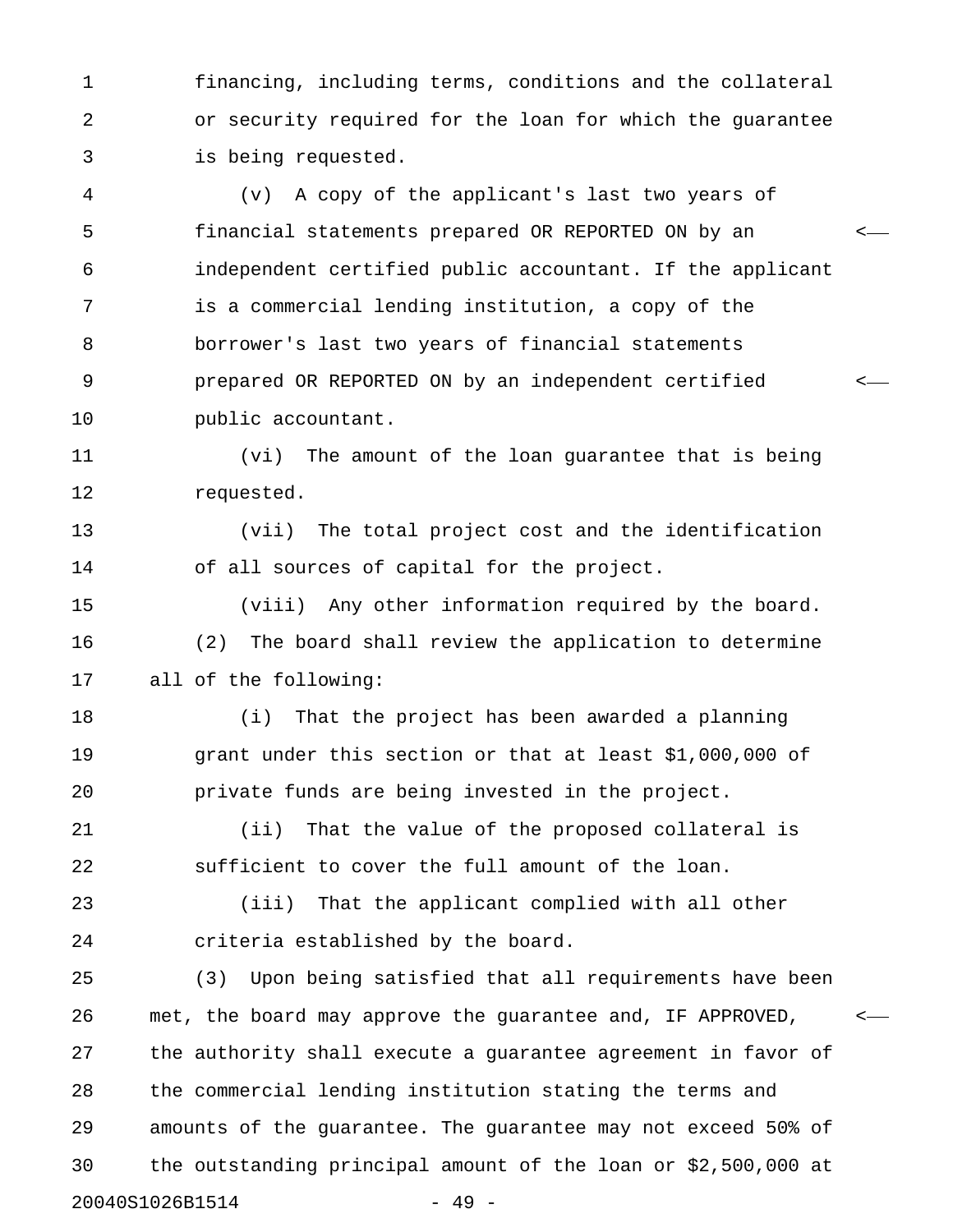1 any point in time, whichever is less. In addition to any 2 other terms and conditions required by the board, the 3 guarantee agreement shall provide for all of the following:

4 (i) The procedure for the submission by the 5 commercial lending institution of a claim for payment. 6 This procedure shall require that the commercial lending 7 institution demonstrate that it has exhausted all 8 available remedies against the borrower, OTHER guarantors < 9 and collateral before seeking payment under the 10 agreement.

11 (ii) A requirement that a percentage of any moneys 12 recovered subsequent to the payment of a claim by the 13 authority be remitted to the authority.

14 (iii) Periodic reporting requirements by the 15 commercial lending institution regarding itself and 16 regarding the loans which have been awarded guarantees 17 under this section.

18 (4) The board may establish a subcommittee composed of 19 one or more board members and department staff to supervise 20 the progress of projects for which loan guarantees have been 21 awarded under this section.

22 (f) Limitations.--

23 (1) No more than \$10,000,000 of the funds available for 24 the program authorized by this section may be used for 25 PLANNING grants awarded under subsection (c). <

26 (2) At least two-thirds of the funds available for the 27 program authorized by this section shall be used for 28 financing of projects related to agriculture.

29 § 1553. SECOND STAGE LOAN PROGRAM. <

30 (A) ESTABLISHMENT.--THERE IS ESTABLISHED A PROGRAM TO BE 20040S1026B1514 - 50 -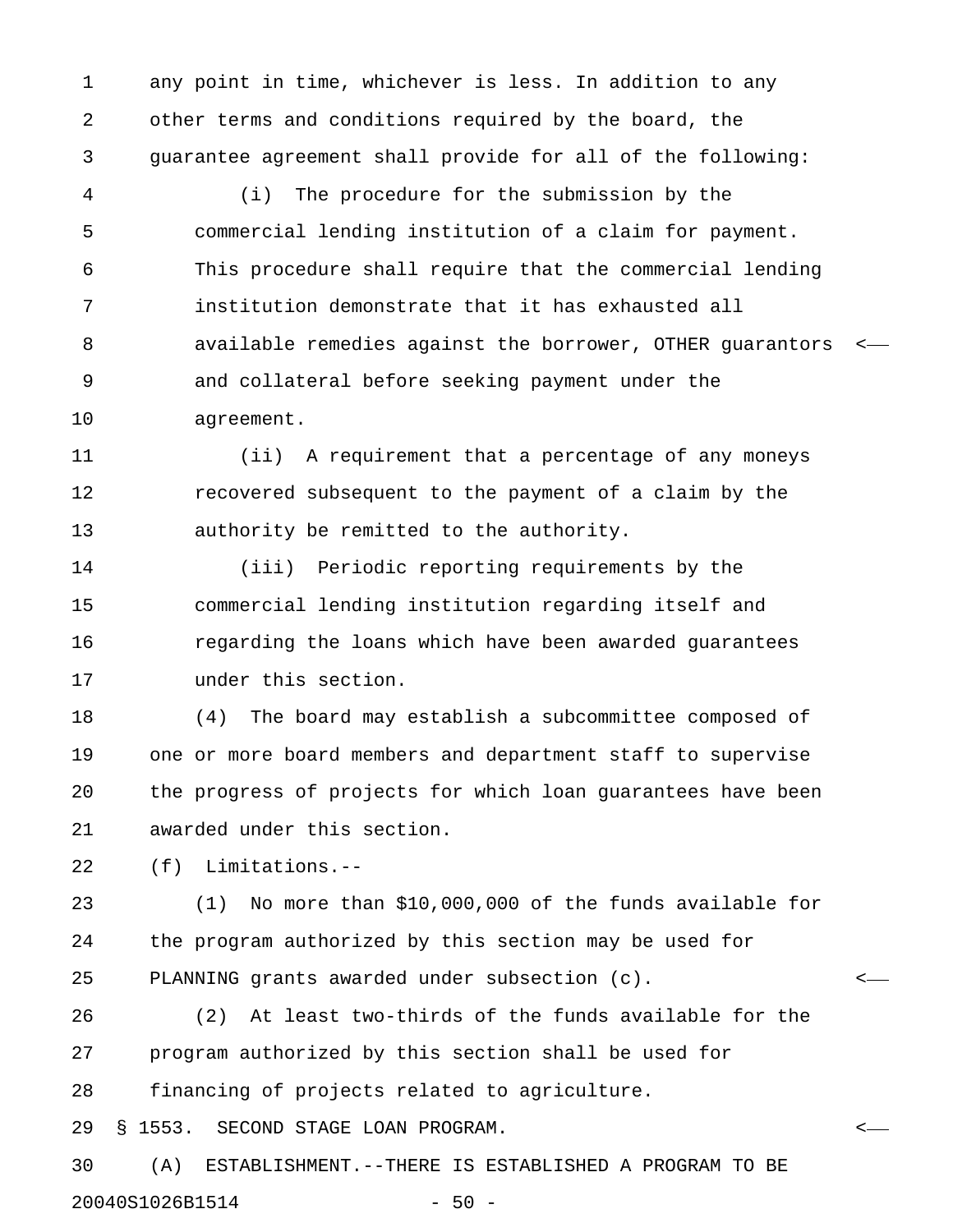1 KNOWN AS THE SECOND STAGE LOAN PROGRAM. THE PROGRAM SHALL 2 PROVIDE LOAN GUARANTEES TO COMMERCIAL LENDING INSTITUTIONS THAT 3 MAKE LOANS TO LIFE SCIENCES, ADVANCED TECHNOLOGY OR 4 MANUFACTURING BUSINESSES.

5 (B) APPLICATION FOR ENROLLMENT.--A COMMERCIAL LENDING 6 INSTITUTION MAY APPLY FOR ENROLLMENT IN THE PROGRAM AUTHORIZED 7 BY THIS SECTION. THE APPLICATION SHALL BE ON THE FORM PRESCRIBED 8 BY THE BOARD AND SHALL INCLUDE OR DEMONSTRATE ALL OF THE 9 FOLLOWING:

10 (1) THE NAME AND ADDRESS OF THE COMMERCIAL LENDING 11 INSTITUTION AND THE NAME AND TITLE OF THE INDIVIDUAL WHO WILL 12 SERVE AS THE POINT OF CONTACT FOR THE COMMERCIAL LENDING 13 INSTITUTION.

14 (2) A STATEMENT DEFINING THE SERVICE AREA OF THE 15 COMMERCIAL LENDING INSTITUTION.

16 (3) A STATEMENT DESCRIBING THE COMMERCIAL LENDING 17 ACTIVITIES ENGAGED IN BY THE COMMERCIAL LENDING INSTITUTION 18 AND HOW THE INSTITUTION INTENDS TO EXPAND THOSE ACTIVITIES AS 19 A RESULT OF ITS PARTICIPATION IN THE PROGRAM AUTHORIZED BY 20 THIS SECTION.

21 (4) ANY OTHER INFORMATION REQUIRED BY THE BOARD.

22 (C) ENROLLMENT APPROVAL.--UPON BEING SATISFIED THAT ALL 23 REQUIREMENTS HAVE BEEN MET, THE BOARD MAY ENROLL THE COMMERCIAL 24 LENDING INSTITUTION IN THE PROGRAM AUTHORIZED BY THIS SECTION 25 AND, IF ENROLLED, THE AUTHORITY SHALL EXECUTE A MASTER GUARANTEE 26 AGREEMENT IN FAVOR OF THE COMMERCIAL LENDING INSTITUTION. IN 27 ADDITION TO ANY OTHER TERMS AND CONDITIONS REQUIRED BY THE 28 BOARD, THE MASTER GUARANTEE AGREEMENT SHALL PROVIDE FOR THE 29 FOLLOWING:

30 (1) THE PROCEDURE FOR THE SUBMISSION OF A CLAIM FOR 20040S1026B1514 - 51 -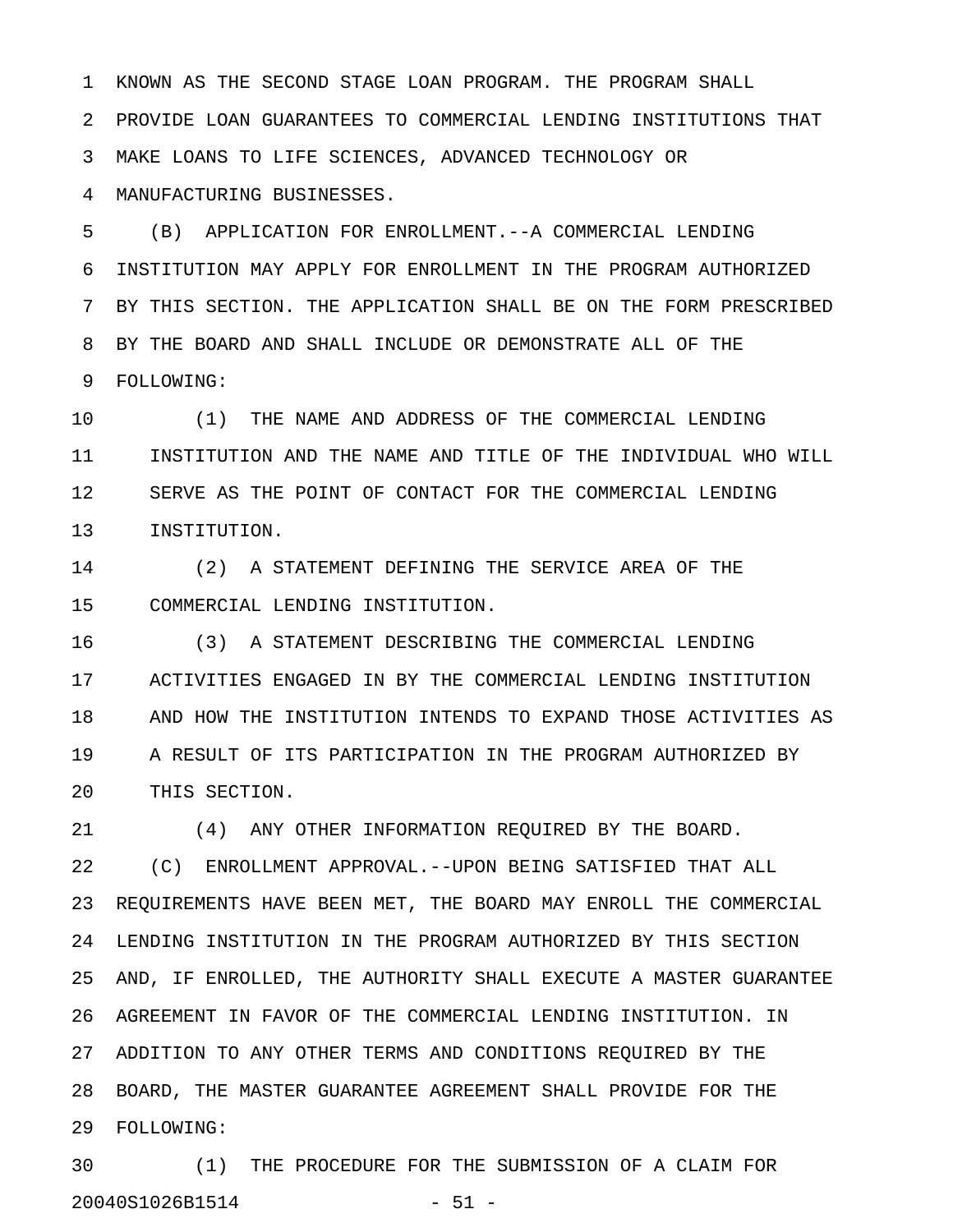1 PAYMENT BY THE COMMERCIAL LENDING INSTITUTION. THIS PROCEDURE 2 SHALL REQUIRE THAT THE COMMERCIAL LENDING INSTITUTION 3 DEMONSTRATE THAT IT HAS EXHAUSTED ALL AVAILABLE REMEDIES 4 AGAINST THE BORROWER, OTHER GUARANTORS AND COLLATERAL FOR THE 5 LOAN BEFORE SEEKING PAYMENT UNDER THE AGREEMENT.

6 (2) A REQUIREMENT THAT A PERCENTAGE OF ANY MONEYS 7 RECOVERED BY THE COMMERCIAL LENDING INSTITUTION SUBSEQUENT TO 8 ANY PAYMENT MADE UNDER THE MASTER GUARANTEE AGREEMENT BY THE 9 AUTHORITY BE REMITTED TO THE AUTHORITY.

10 (3) PERIODIC REPORTING REQUIREMENTS BY THE COMMERCIAL 11 LENDING INSTITUTION REGARDING ITSELF AND REGARDING THE LOANS 12 FOR WHICH GUARANTEE CERTIFICATES HAVE BEEN ISSUED UNDER THIS 13 SECTION.

14 (D) APPLICATION FOR GUARANTEE.--A COMMERCIAL LENDING 15 INSTITUTION ENROLLED IN THE PROGRAM AUTHORIZED BY THIS SECTION 16 MAY SUBMIT AN APPLICATION TO THE AUTHORITY FOR THE GUARANTEE OF 17 A PROPOSED LOAN. THE APPLICATION SHALL BE ON THE FORM PRESCRIBED 18 BY THE BOARD AND SHALL INCLUDE OR DEMONSTRATE ALL OF THE 19 FOLLOWING:

20 (1) THE NAME AND ADDRESS OF THE BORROWER, THE TYPE OF 21 BUSINESS THE BORROWER CONDUCTS, THE LOCATION AND AGE OF THE 22 BUSINESS AND THE NAMES AND ADDRESSES OF THE PRINCIPALS OF THE 23 BORROWER.

24 (2) THE NUMBER OF PROJECTED NEW OR RETAINED EMPLOYEES OF 25 THE BORROWER AS A RESULT OF THE LOAN.

26 (3) A COPY OF THE BORROWER'S LAST TWO YEARS OF FINANCIAL 27 STATEMENTS PREPARED OR REPORTED ON BY AN INDEPENDENT

28 CERTIFIED PUBLIC ACCOUNTANT.

29 (4) A STATEMENT DESCRIBING THE PURPOSE OF THE LOAN, THE 30 REQUESTED AMOUNT OF THE LOAN, A COPY OF THE COMMERCIAL

20040S1026B1514 - 52 -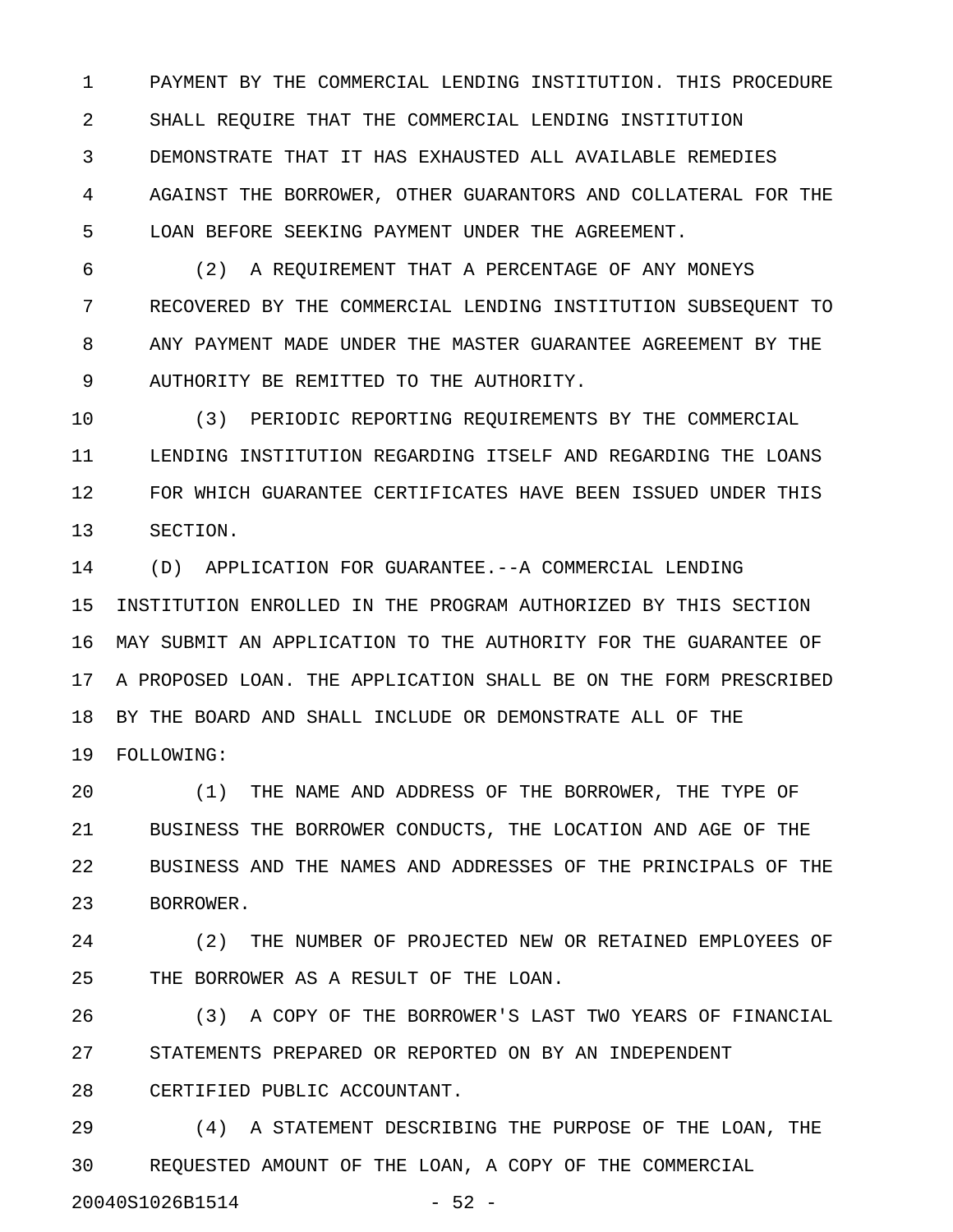1 LENDING INSTITUTION'S COMMITMENT LETTER AND APPLICABLE CREDIT 2 UNDERWRITING THAT SUPPORTS THE REPAYMENT OF THE LOAN, AS WELL 3 AS THE COLLATERAL AND OTHER GUARANTEES OFFERED BY THE 4 BORROWER TO SUPPORT THE LOAN.

5 (5) ANY OTHER INFORMATION REQUIRED BY THE BOARD. 6 (E) APPLICATION REVIEW.--

7 (1) THE BOARD SHALL REVIEW THE APPLICATION TO DETERMINE 8 ALL OF THE FOLLOWING:

9 (I) THAT THE BORROWER OWNS AND OPERATES A LIFE 10 SCIENCES, ADVANCED TECHNOLOGY OR MANUFACTURING BUSINESS.

11 (II) THAT THE BORROWER'S BUSINESS HAS BEEN IN 12 EXISTENCE FOR AT LEAST TWO YEARS BUT NO MORE THAN SEVEN 13 YEARS AT THE TIME OF APPLICATION.

14 (III) THAT THE BORROWER IS FINANCIALLY RESPONSIBLE 15 AND HAS THE ABILITY TO REPAY THE LOAN.

16 (IV) THAT THE USE OF LOAN PROCEEDS BY THE BORROWER 17 WILL RESULT IN JOBS BEING CREATED OR RETAINED WITHIN THIS 18 COMMONWEALTH.

19 (V) THAT THE BORROWER'S BUSINESS IS LOCATED WITHIN 20 THE COMMERCIAL LENDING INSTITUTION'S SERVICE AREA AND 21 WITHIN THIS COMMONWEALTH.

22 (VI) THAT THE BORROWER AND THE COMMERCIAL LENDING 23 INSTITUTION HAVE MET ALL OTHER REQUIREMENTS ESTABLISHED 24 BY THE BOARD.

25 (2) UPON BEING SATISFIED THAT ALL REQUIREMENTS HAVE BEEN 26 MET, THE BOARD MAY APPROVE THE GUARANTEE AND, IF APPROVED, 27 THE AUTHORITY SHALL ISSUE A GUARANTEE CERTIFICATE FOR THE 28 LOAN TO THE COMMERCIAL LENDING INSTITUTION STATING THE TERMS 29 AND AMOUNT OF THE GUARANTEE.

30 (3) THE BOARD MAY ESTABLISH A SUBCOMMITTEE COMPOSED OF 20040S1026B1514 - 53 -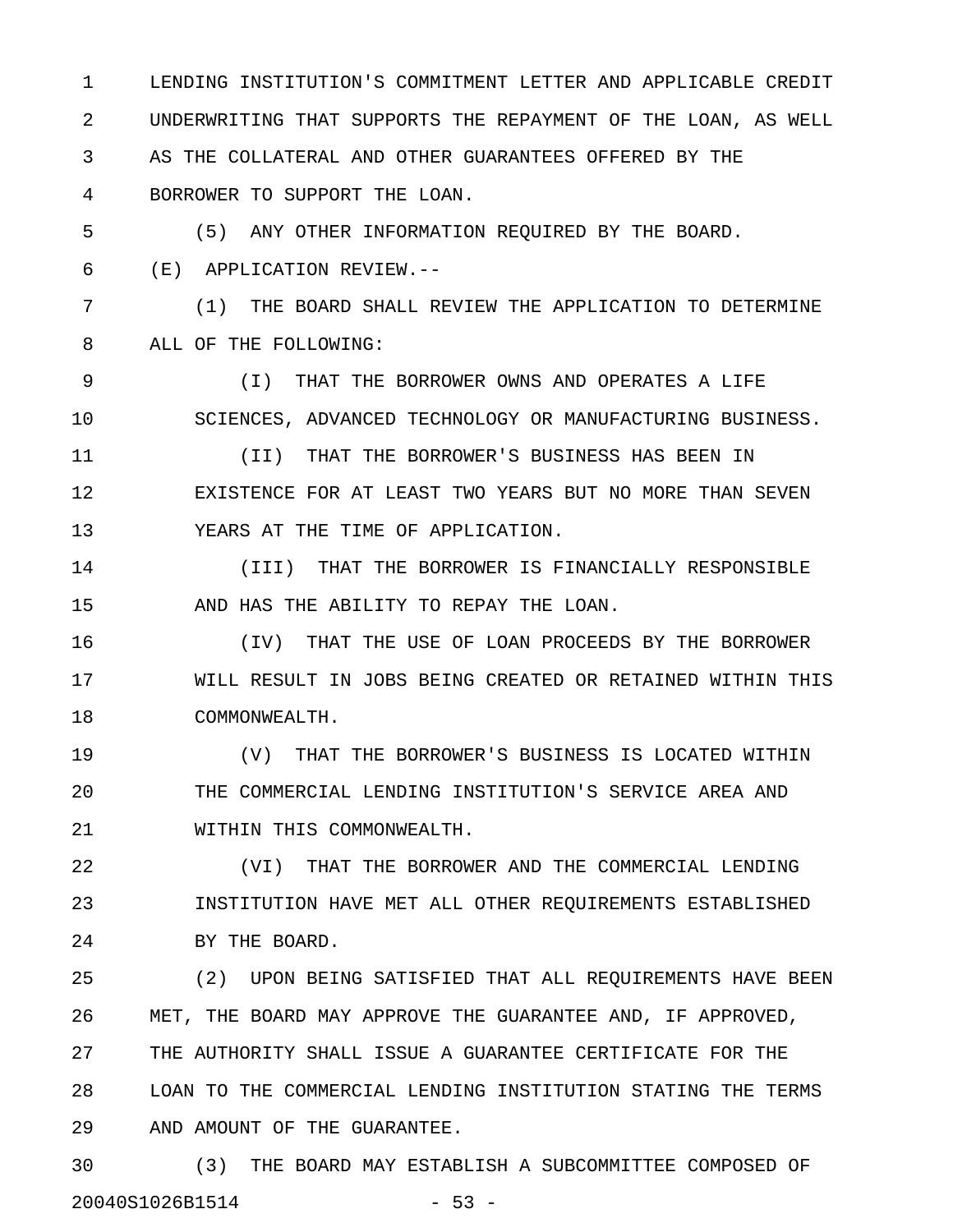1 ONE OR MORE MEMBERS OF THE BOARD AND STAFF OF THE DEPARTMENT 2 TO REVIEW AND APPROVE APPLICATIONS FOR GUARANTEES UNDER THIS 3 SECTION.

4 (F) LIMITATIONS.--

5 (1) DURING THE FIRST TWO YEARS OF THE TERM OF A LOAN FOR 6 WHICH A GUARANTEE CERTIFICATE HAS BEEN ISSUED, THE GUARANTEE 7 MAY NOT EXCEED 50% OF THE OUTSTANDING PRINCIPAL AMOUNT OF THE 8 LOAN. FROM THE END OF YEAR TWO THROUGH EITHER THE END OF YEAR 9 SEVEN OR THE END OF THE TERM OF THE LOAN, WHICHEVER OCCURS 10 FIRST, THE GUARANTEE MAY NOT EXCEED 25% OF THE OUTSTANDING 11 PRINCIPAL AMOUNT OF THE LOAN. THE GUARANTEE WILL TERMINATE AT 12 THE END OF SEVEN YEARS.

13 (2) AT NO TIME MAY A GUARANTEE EXCEED \$1,000,000 FOR ANY 14 ONE LOAN.

15 § 1554. NEW PENNSYLVANIA VENTURE GUARANTEE PROGRAM.

16 (A) ESTABLISHMENT.--THERE IS ESTABLISHED A PROGRAM TO BE 17 KNOWN AS THE NEW PENNSYLVANIA VENTURE GUARANTEE PROGRAM. THE 18 PROGRAM SHALL PROVIDE GUARANTEES TO VENTURE CAPITAL PARTNERSHIPS 19 FOR INVESTMENTS IN PENNSYLVANIA-RELATED COMPANIES WHICH ARE IN 20 THE EARLY STAGE OR MID-STAGE OF DEVELOPMENT.

21 (B) GUARANTEE APPLICATIONS.--A VENTURE CAPITAL PARTNERSHIP 22 MAY SUBMIT AN APPLICATION TO THE AUTHORITY REQUESTING A 23 GUARANTEE OF INVESTMENTS OF PRINCIPAL TO BE MADE IN 24 PENNSYLVANIA-RELATED COMPANIES. THE APPLICATION SHALL BE ON THE 25 FORM PRESCRIBED BY THE BOARD AND SHALL INCLUDE OR DEMONSTRATE 26 ALL OF THE FOLLOWING:

27 (1) THE APPLICANT'S NAME AND ADDRESS AND THE ADDRESS OF 28 ALL OF THE APPLICANT'S OFFICES LOCATED IN PENNSYLVANIA.

29 (2) THE RESUMES OF THE INDIVIDUALS RESPONSIBLE FOR THE 30 INVESTMENT DECISIONS OF THE APPLICANT.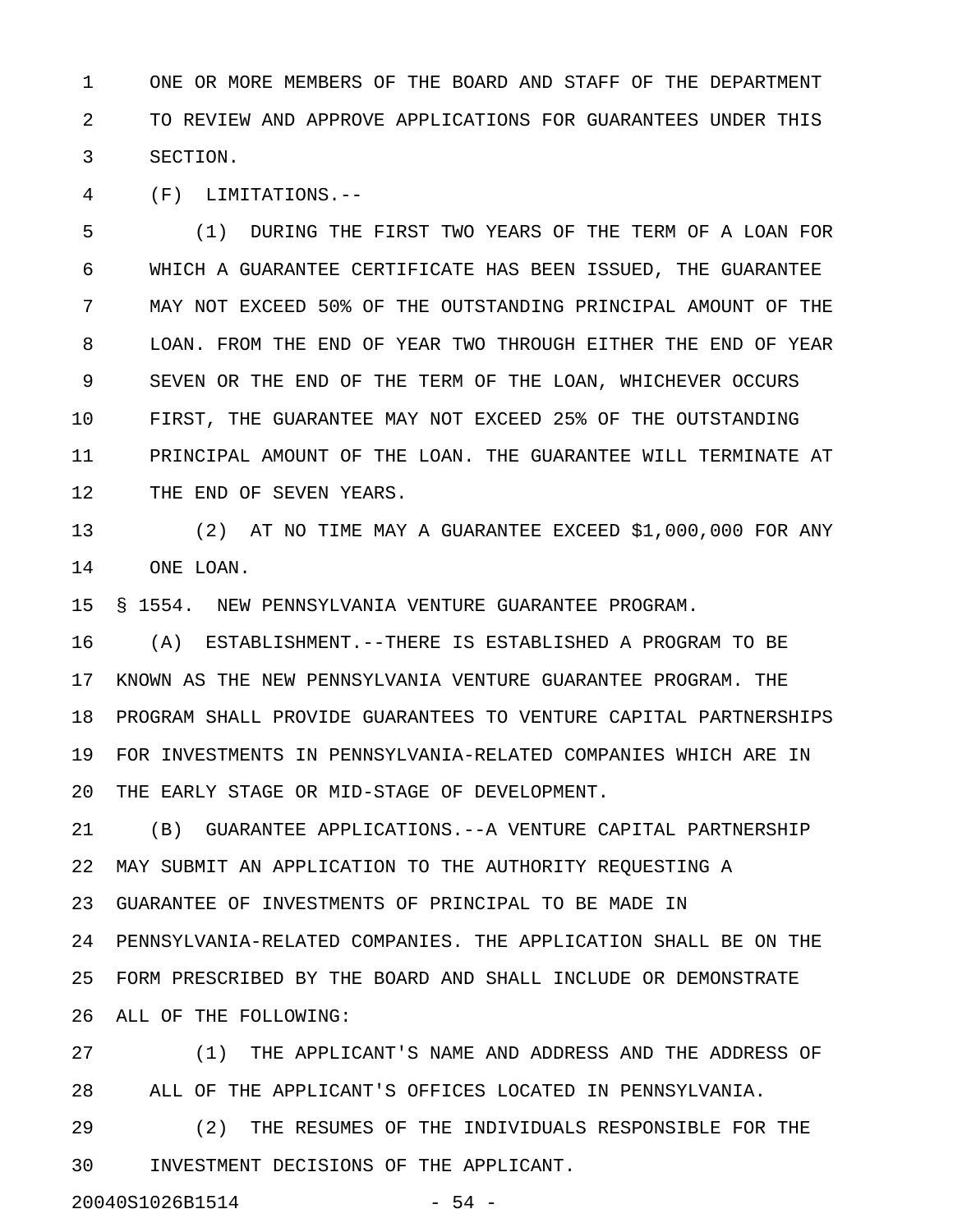1 (3) A HISTORY OF THE APPLICANT'S DEVELOPMENT, 2 OPERATIONS, ACCOMPLISHMENTS AND HISTORICAL INVESTMENT 3 RETURNS, INCLUDING PAST PERFORMANCE OF PRINCIPALS AND 4 PARTNERS AND THE APPLICANT'S HISTORY OF INVESTMENTS IN 5 PENNSYLVANIA-RELATED COMPANIES.

6 (4) THE APPLICANT'S BUSINESS PLAN, WHICH MAY BE A 7 PRIVATE PLACEMENT MEMORANDUM PURSUANT TO 17 CFR §§ 230.501 8 THROUGH 230.508 (RELATING TO REGULATION D--RULES GOVERNING 9 THE LIMITED OFFER AND SALE OF SECURITIES WITHOUT REGISTRATION 10 UNDER THE SECURITIES ACT OF 1933).

11 (5) A DESCRIPTION OF THE INTENDED INDUSTRY SECTORS AND 12 STAGE OF INVESTMENT IN WHICH THE APPLICANT WILL INVEST AND 13 THE ANTICIPATED AMOUNT OF INVESTMENT TO BE MADE IN 14 PENNSYLVANIA-RELATED COMPANIES.

15 (6) A STATEMENT OF ANY RECENT CHANGES IN THE PRINCIPALS 16 OR PARTNERS OF THE APPLICANT.

17 (7) A STATEMENT OF THE FEES OR OTHER PAYMENT PROPOSED TO 18 BE PAID TO THE AUTHORITY BY THE APPLICANT AS CONSIDERATION 19 FOR THE ISSUANCE OF A GUARANTEE.

20 (8) ANY OTHER INFORMATION REQUIRED BY THE BOARD.

21 (C) APPLICATION REVIEW.--THE BOARD SHALL REVIEW THE 22 APPLICATION TO DETERMINE ALL OF THE FOLLOWING:

23 (1) THAT THE MANAGING PARTNER OF THE APPLICANT HAS 24 MANAGED ONE OR MORE VENTURE CAPITAL PARTNERSHIPS WHICH HAVE 25 PERFORMANCE RANKINGS IN THE TOP QUARTILE NATIONWIDE WHEN 26 COMPARED TO OTHER VENTURE CAPITAL PARTNERSHIPS WITH SIMILAR 27 INVESTMENTS MADE OVER THE SAME PERIOD OF TIME.

28 (2) THAT THE APPLICANT WILL INVEST AT LEAST \$15,000,000 29 IN PENNSYLVANIA-RELATED COMPANIES.

30 (3) THAT THE APPLICANT WILL AGREE TO NOTIFY THE BOARD OF 20040S1026B1514 - 55 -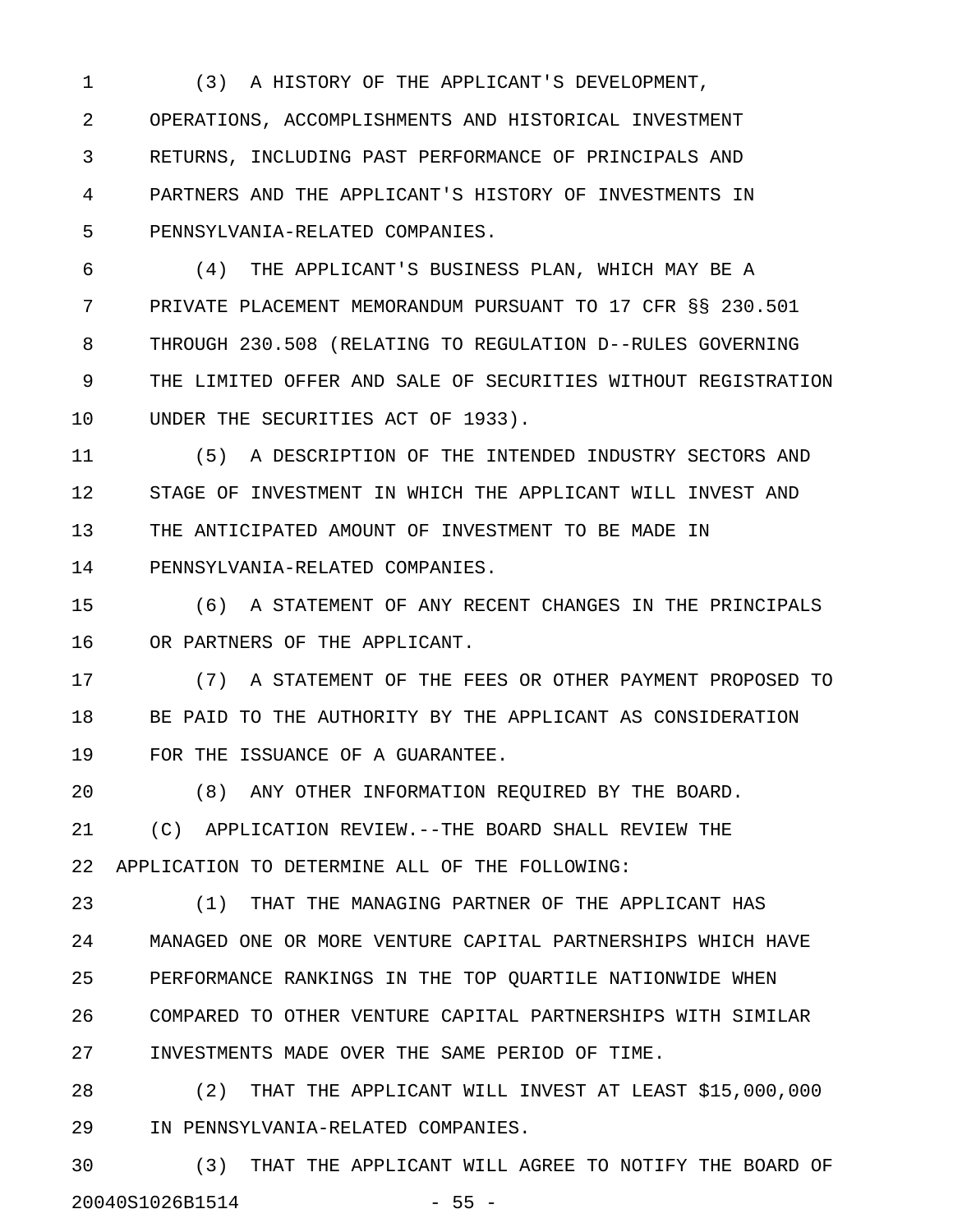1 ALL ADVISORY, VALUATION AND ANNUAL MEETINGS OF THE APPLICANT 2 FOR THE DURATION OF THE GUARANTEE, AND WILL PERMIT A 3 REPRESENTATIVE OF THE BOARD TO ATTEND SUCH MEETINGS. THE 4 BOARD MAY REQUEST THAT THE APPLICANT PROVIDE REIMBURSEMENT 5 FOR REASONABLE TRAVEL EXPENSES IF MEETINGS ARE HELD OUTSIDE 6 OF THE COMMONWEALTH OR THAT A BOARD REPRESENTATIVE BE ABLE TO 7 PARTICIPATE IN MEETINGS BY ACCEPTABLE TELECOMMUNICATION 8 MEANS.

9 (4) THAT THE APPLICANT HAS OR WILL OPEN AN OFFICE IN 10 PENNSYLVANIA, STAFFED WITH AT LEAST ONE SENIOR-LEVEL PARTNER 11 AND WILL MAINTAIN THE OFFICE FOR THE DURATION OF THE 12 GUARANTEE.

13 (5) THAT THE APPLICANT WILL PROVIDE THE BOARD WITH ITS 14 ANNUAL FINANCIAL STATEMENTS, AUDITED BY A NATIONALLY 15 RECOGNIZED INDEPENDENT CERTIFIED PUBLIC ACCOUNTANT, FOR THE 16 DURATION OF THE GUARANTEE. FINANCIAL STATEMENTS SHALL BE 17 PREPARED IN ACCORDANCE WITH GENERALLY ACCEPTED ACCOUNTING 18 PRINCIPLES.

19 (6) THAT THE BOARD WILL HAVE THE ABILITY TO DETERMINE 20 THAT THE SUBJECT OF A PROPOSED INVESTMENT TO BE COVERED BY 21 THE GUARANTEE IS A PENNSYLVANIA-RELATED COMPANY ACCEPTABLE TO 22 THE BOARD PRIOR TO THE APPLICANT MAKING AN INVESTMENT IN THE 23 COMPANY.

24 (7) THAT THE APPLICANT HAS COMPLIED WITH ALL OTHER 25 REQUIREMENTS ESTABLISHED BY THE BOARD.

26 (D) APPROVAL OF GUARANTEE.--UPON BEING SATISFIED THAT ALL 27 REQUIREMENTS HAVE BEEN MET, THE BOARD MAY APPROVE THE 28 APPLICATION AND, IF APPROVED, THE AUTHORITY SHALL EXECUTE A 29 GUARANTEE AGREEMENT IN FAVOR OF THE APPLICANT. IN ADDITION TO 30 ANY OTHER TERMS AND CONDITIONS REQUIRED BY THE BOARD, THE 20040S1026B1514 - 56 -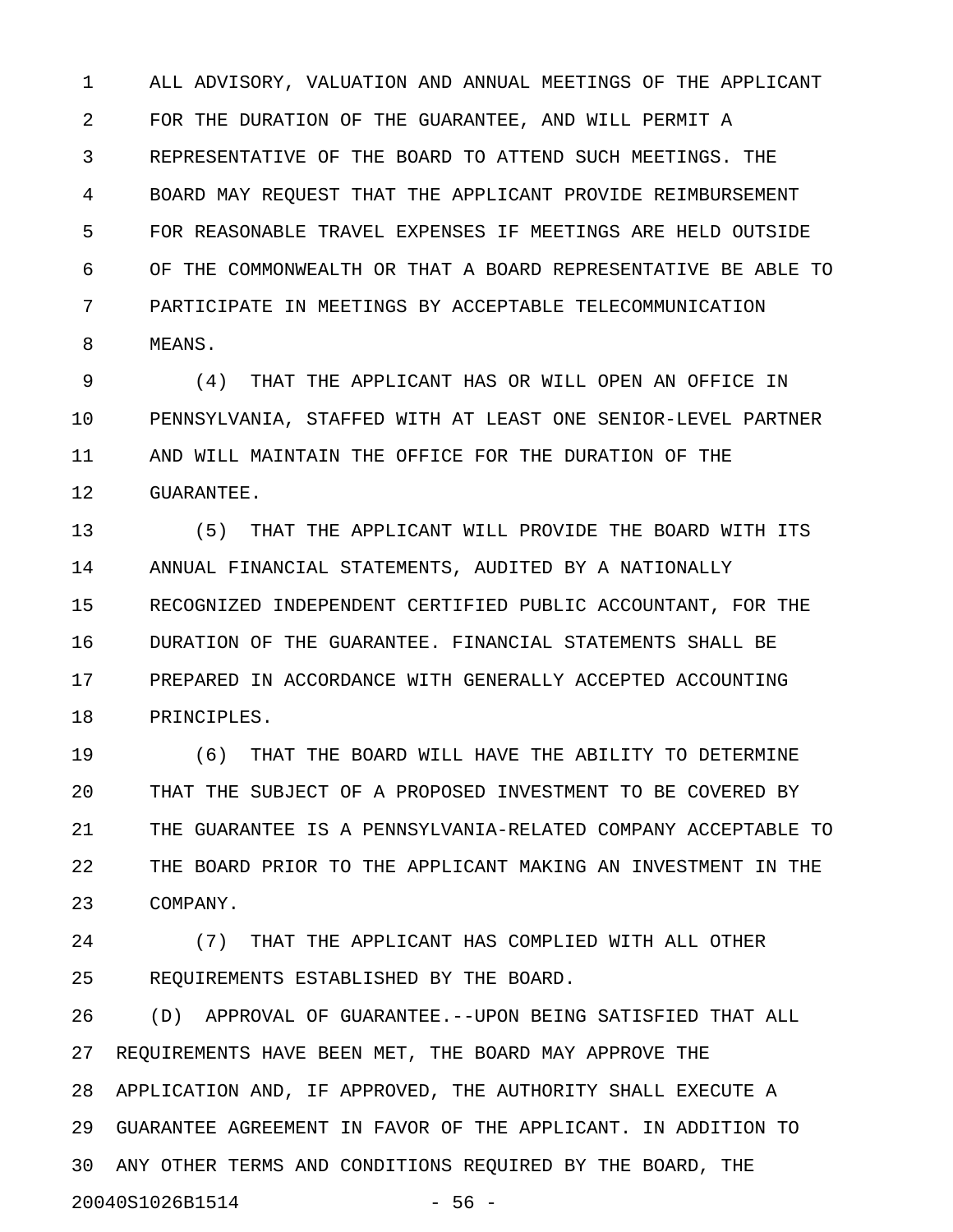1 GUARANTEE AGREEMENT SHALL PROVIDE FOR ALL OF THE FOLLOWING:

2 (1) THE PROCEDURE FOR THE SUBMISSION OF A CLAIM FOR 3 PAYMENT UNDER THE GUARANTEE AGREEMENT. A VENTURE CAPITAL 4 PARTNERSHIP WILL BE REQUIRED TO HAVE AN AUDIT PERFORMED BY A 5 NATIONALLY RECOGNIZED INDEPENDENT CERTIFIED PUBLIC ACCOUNTING 6 FIRM PRIOR TO NOTIFYING THE BOARD THAT IT IS MAKING A CLAIM 7 UNDER THE GUARANTEE. NO CLAIM MAY BE MADE PRIOR TO THE 8 COMPLETION OF THE SEVENTH YEAR FOLLOWING THE FIRST INVESTMENT 9 BY THE APPLICANT IN A PENNSYLVANIA-RELATED COMPANY WHICH IS 10 COVERED BY THE GUARANTEE.

11 (2) A PROVISION THAT THE GUARANTEE WILL COVER THE FIRST 12 LOSS OF THE AGGREGATE AMOUNT OF PRINCIPAL INVESTED IN 13 PENNSYLVANIA-RELATED COMPANIES COVERED BY THE GUARANTEE.

14 (3) A PROCEDURE AND SCHEDULE FOR THE PERIODIC 15 RECONCILIATION OF AMOUNTS PAYABLE UNDER THE GUARANTEE.

16 (4) A REQUIREMENT THAT ANY INCREASE IN THE VALUATION OF 17 INVESTMENTS IN PENNSYLVANIA-RELATED COMPANIES COVERED BY THE 18 GUARANTEE SUBSEQUENT TO THE PAYMENT OF A CLAIM BY THE 19 AUTHORITY WILL RESULT IN A PORTION OF THE PAYMENT BEING 20 RETURNED TO THE AUTHORITY.

21 (5) A PROCEDURE FOR AN EXPEDITIOUS PROCESS FOR THE BOARD 22 TO DETERMINE THAT PROPOSED INVESTMENTS TO BE COVERED BY THE 23 GUARANTEE WILL BE MADE TO PENNSYLVANIA-RELATED COMPANIES 24 ACCEPTABLE TO THE BOARD.

25 (6) A PROHIBITION AGAINST THE TRANSFER OF THE BENEFITS 26 OF THE GUARANTEE TO ANOTHER PERSON WITHOUT THE PRIOR APPROVAL 27 OF THE BOARD.

28 (E) LIMITATIONS.--

29 (1) THE LIABILITY OF THE AUTHORITY FOR ANY GUARANTEE 30 APPROVED UNDER THIS SECTION SHALL BE LIMITED TO THE APPROVED 20040S1026B1514 - 57 -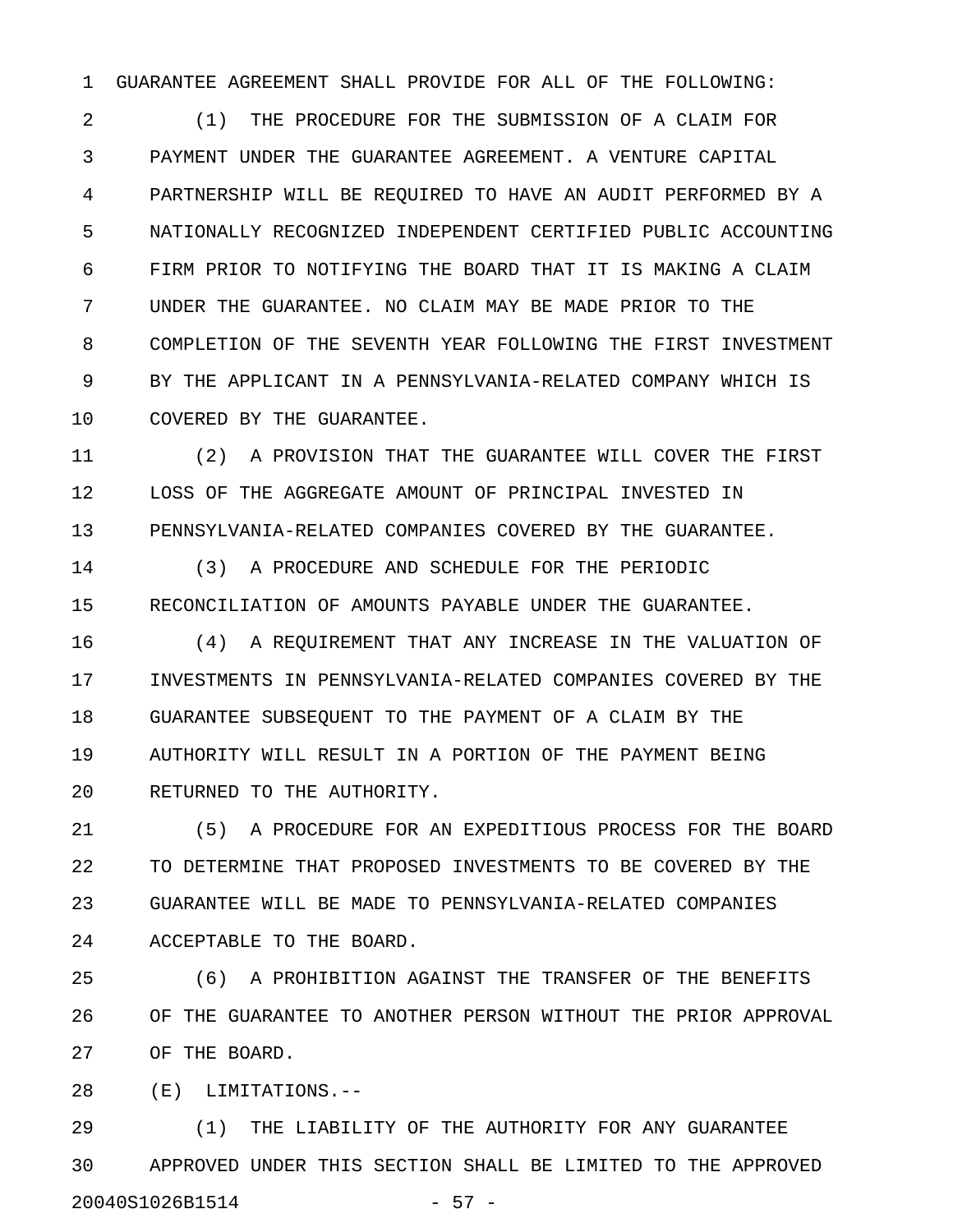1 AMOUNT OF THAT GUARANTEE.

2 (2) A GUARANTEE APPROVED BY THE BOARD SHALL NOT EXCEED 3 50% OF THE TOTAL INVESTMENTS MADE IN PENNSYLVANIA-RELATED 4 COMPANIES COVERED BY THE GUARANTEE OR \$37,500,000, WHICHEVER 5 IS LESS.

6 (3) THE BOARD MAY APPROVE ONE OR MORE GUARANTEES NOT TO 7 EXCEED \$50,000,000 IN THE AGGREGATE FOR VENTURE CAPITAL 8 PARTNERSHIPS IN WHICH THE STATE EMPLOYEES' RETIREMENT SYSTEM 9 OR THE PUBLIC SCHOOL EMPLOYEES' RETIREMENT SYSTEM IS A 10 LIMITED PARTNER.

11 (4) APPLICATIONS FOR GUARANTEES MAY BE ACCEPTED UNTIL 12 JULY 1, 2007, OR UNTIL THE AGGREGATE OF APPROVED GUARANTEES 13 EQUALS \$250,000,000, WHICHEVER OCCURS FIRST.

14 § 1555. BUILDING PENNSYLVANIA PROGRAM.

15 (A) ESTABLISHMENT.--THERE IS ESTABLISHED A PROGRAM TO BE 16 KNOWN AS THE BUILDING PENNSYLVANIA PROGRAM. THE PROGRAM SHALL 17 PROVIDE LOANS TO FUND MANAGERS FOR INVESTMENT IN REAL ESTATE 18 PROJECTS WITHIN THIS COMMONWEALTH.

19 (B) REQUESTS FOR PROPOSALS.--THE BOARD SHALL ISSUE ONE OR 20 MORE REQUESTS FOR PROPOSALS IN ACCORDANCE WITH 62 PA.C.S. § 518 21 (RELATING TO COMPETITIVE SELECTION PROCEDURES FOR CERTAIN 22 SERVICES) FOR FUND MANAGERS. EACH REQUEST FOR PROPOSALS SHALL 23 INCLUDE ALL OF THE FOLLOWING:

24 (1) A STATEMENT THAT THE SERVICE BEING REQUESTED IS THE 25 INVESTMENT IN REAL ESTATE PROJECTS LOCATED IN THIS 26 COMMONWEALTH WHICH WILL BE ACQUIRED AND DEVELOPED,

27 REDEVELOPED OR REVITALIZED.

28 (2) A REQUEST TO SUPPLY ALL OF THE FOLLOWING 29 INFORMATION:

30 (I) THE FUND MANAGER'S NAME AND ADDRESS. 20040S1026B1514 - 58 -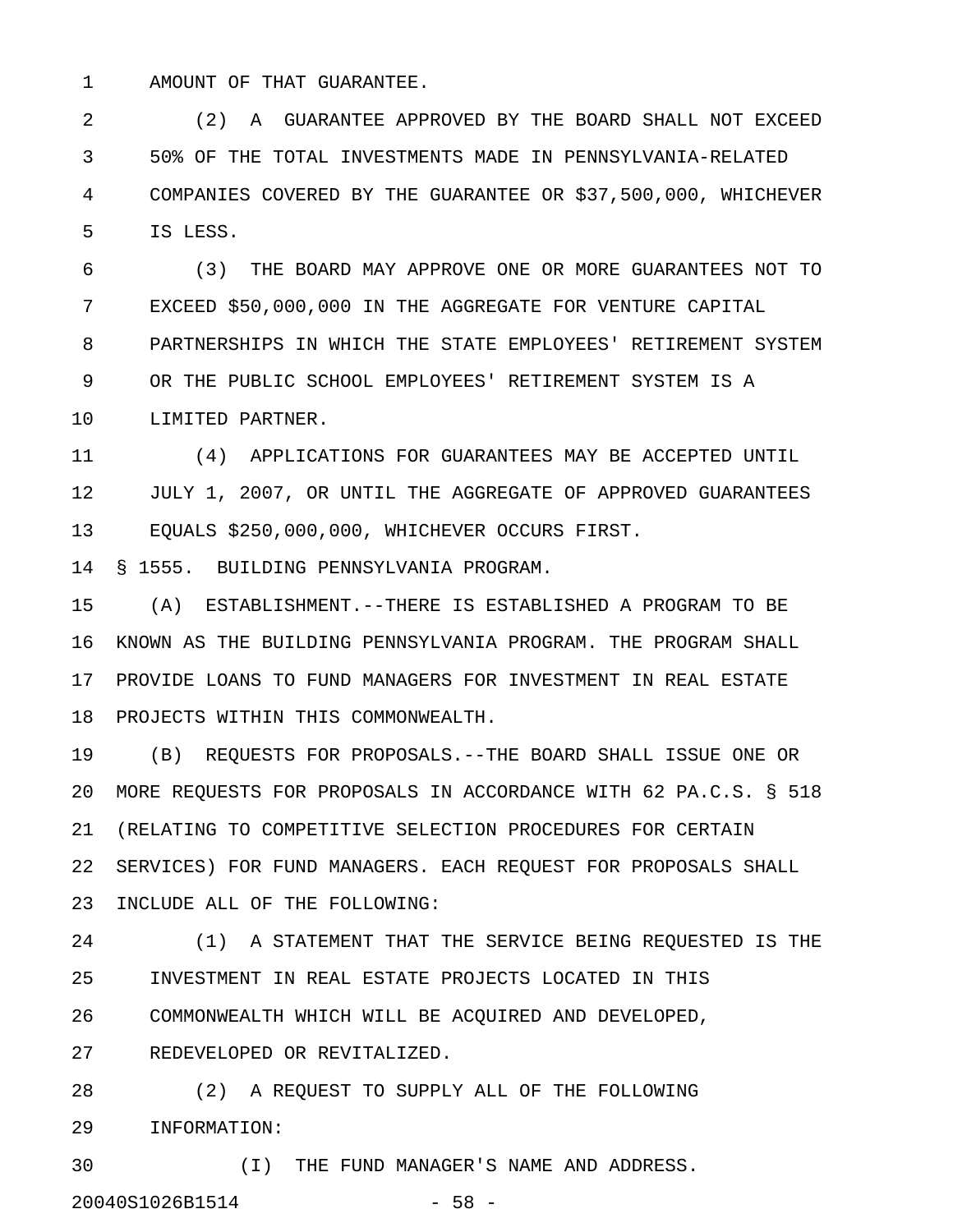1 (II) THE RESUMES OF THE INDIVIDUALS RESPONSIBLE FOR 2 THE INVESTMENT DECISIONS OF THE FUND MANAGER.

3 (III) THE FUND MANAGER'S HISTORY OF INVESTMENTS IN 4 REAL ESTATE PROJECTS, INCLUDING THE NUMBER OF PREVIOUS 5 INVESTMENTS, RATES OF RETURN AND CAPITAL RAISED.

6 (IV) A DESCRIPTION OF THE PROPOSED APPROACH BY THE 7 FUND MANAGER TO INVESTMENTS IN REAL ESTATE PROJECTS 8 LOCATED IN THIS COMMONWEALTH.

9 (V) THE FUND MANAGER'S HISTORY OF INVESTMENTS IN 10 THIS COMMONWEALTH.

11 (VI) THE FUND MANAGER'S UNDERSTANDING OF THIS 12 COMMONWEALTH'S GEOGRAPHY AND ECONOMIC CLIMATE.

13 (VII) A STATEMENT BY THE FUND MANAGER OF THE AMOUNT 14 OF THE LOAN BEING REQUESTED.

15 (3) ANY OTHER INFORMATION REQUIRED BY THE BOARD. 16 (C) REVIEW OF PROPOSALS.--THE BOARD SHALL REVIEW THE 17 PROPOSALS AND DETERMINE THE FUND MANAGER OR MANAGERS BEST 18 QUALIFIED TO PROVIDE THE SERVICES DESCRIBED IN THE REQUEST FOR 19 PROPOSALS. IF THE BOARD DETERMINES THAT NO FUND MANAGER IS 20 QUALIFIED, THE BOARD MAY RE-ISSUE REQUESTS FOR PROPOSALS IN 21 ACCORDANCE WITH THIS SECTION.

22 (D) CONTRACT NEGOTIATIONS.--THE BOARD SHALL SELECT FOR 23 CONTRACT NEGOTIATION ONE OR MORE FUND MANAGERS WHO ARE 24 DETERMINED TO BE THE BEST QUALIFIED TO PROVIDE THE SERVICES 25 DESCRIBED IN THE REQUEST FOR PROPOSALS.

26 (E) AWARD.--THE AUTHORITY MAY ENTER INTO CONTRACTS WITH ONE 27 OR MORE FUND MANAGERS. THE CONTRACTS SHALL INCLUDE ALL OF THE 28 FOLLOWING PROVISIONS:

29 (1) THE TERMS OF REPAYMENT OF PRINCIPAL AND PAYMENT OF 30 INTEREST AND OTHER RETURN TO THE AUTHORITY.

20040S1026B1514 - 59 -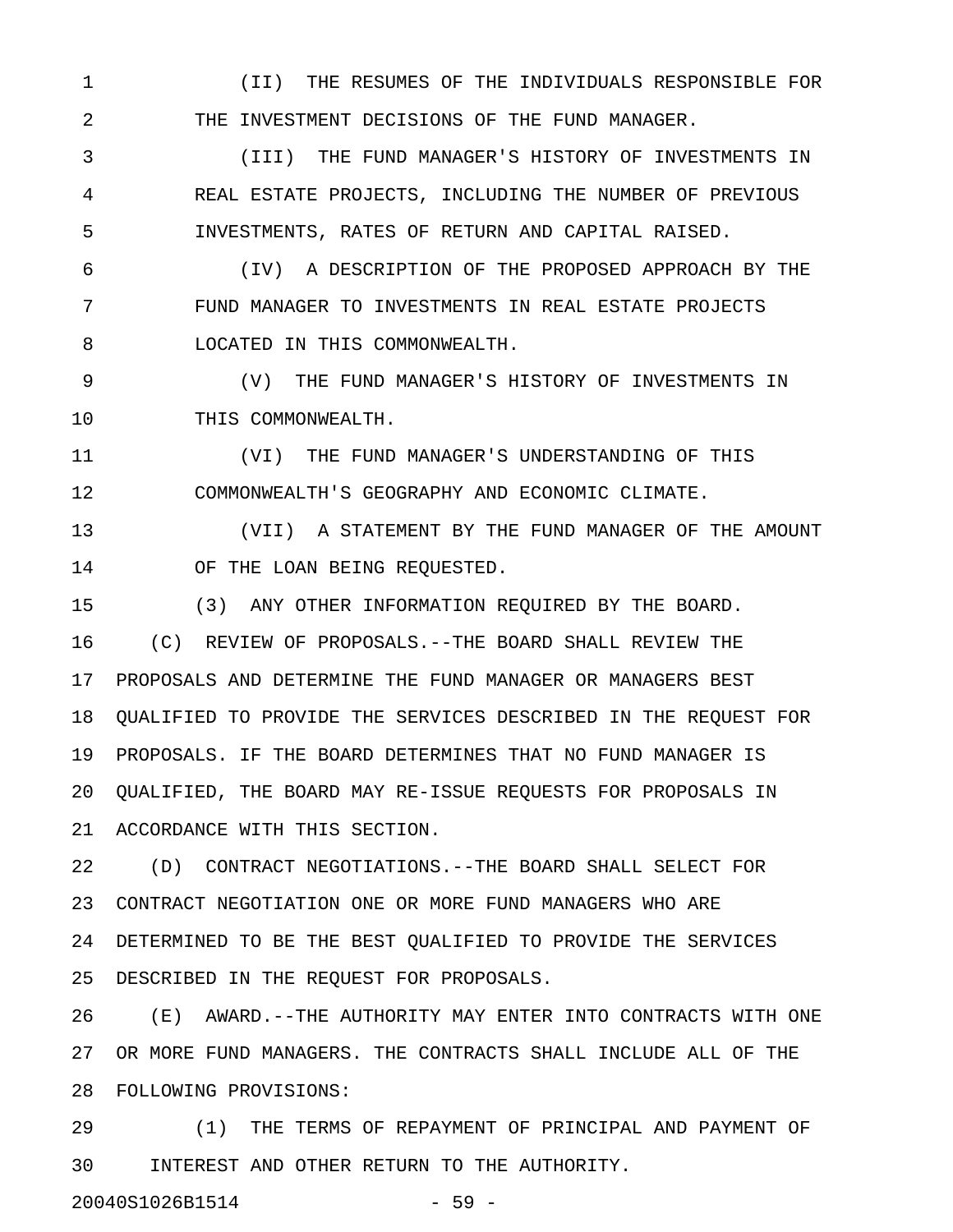1 (2) THAT THE FUND MANAGER WILL RAISE AND INVEST IN REAL 2 ESTATE PROJECTS LOCATED IN THIS COMMONWEALTH AT LEAST \$1 OF 3 NONPUBLIC EQUITY FOR EVERY \$1 OF LOAN FUNDS RECEIVED BY THE 4 FUND MANAGER UNDER THIS SECTION.

5 (3) THAT THE FUND MANAGER WILL EXERCISE THE STANDARD OF 6 CARE IN ITS RESPONSIBILITIES SET FORTH IN SUBSECTION (F).

7 (4) THAT THE FUND MANAGER WILL PROVIDE THE BOARD WITH 8 ITS ANNUAL AUDITED FINANCIAL STATEMENTS FOR THE DURATION OF 9 THE LOAN. FINANCIAL STATEMENTS SHALL BE PREPARED IN 10 ACCORDANCE WITH GENERALLY ACCEPTED ACCOUNTING PRINCIPLES.

11 (5) THAT THE FUND MANAGER WILL INVEST IN INDUSTRIAL, 12 COMMERCIAL AND MULTIUSE REAL ESTATE PROJECTS LOCATED IN THIS 13 COMMONWEALTH WHICH WILL BE ACQUIRED AND DEVELOPED, 14 REDEVELOPED OR REVITALIZED, IN ACCORDANCE WITH THE PROVISIONS

15 OF THIS SECTION.

16 (6) ANY OTHER PROVISIONS REQUIRED BY THE BOARD.

17 (F) STANDARD OF CARE.--A FUND MANAGER AWARDED A CONTRACT 18 UNDER THIS SECTION SHALL EXERCISE THAT DEGREE OF JUDGMENT, SKILL 19 AND CARE UNDER THE CIRCUMSTANCES THEN PREVAILING WHICH PERSONS 20 OF PRUDENCE, DISCRETION AND INTELLIGENCE, WHO ARE FAMILIAR WITH 21 SUCH MATTERS, EXERCISE IN THE MANAGEMENT OF THEIR OWN AFFAIRS, 22 NOT IN REGARD TO SPECULATION, BUT IN REGARD TO THE PERMANENT 23 DISPOSITION OF FUNDS, CONSIDERING THE PROBABLE INCOME TO BE 24 DERIVED THEREFROM AS WELL AS THE PROBABLE SAFETY OF THEIR 25 CAPITAL.

26 (G) LIMITATIONS.--

27 (1) AT LEAST 50% OF THE FUNDS MADE AVAILABLE FOR THE 28 PROGRAM AUTHORIZED BY THIS SECTION MUST BE UTILIZED FOR 29 PROJECTS LOCATED IN AREAS OTHER THAN CITIES OF THE FIRST OR 30 SECOND CLASS.

20040S1026B1514 - 60 -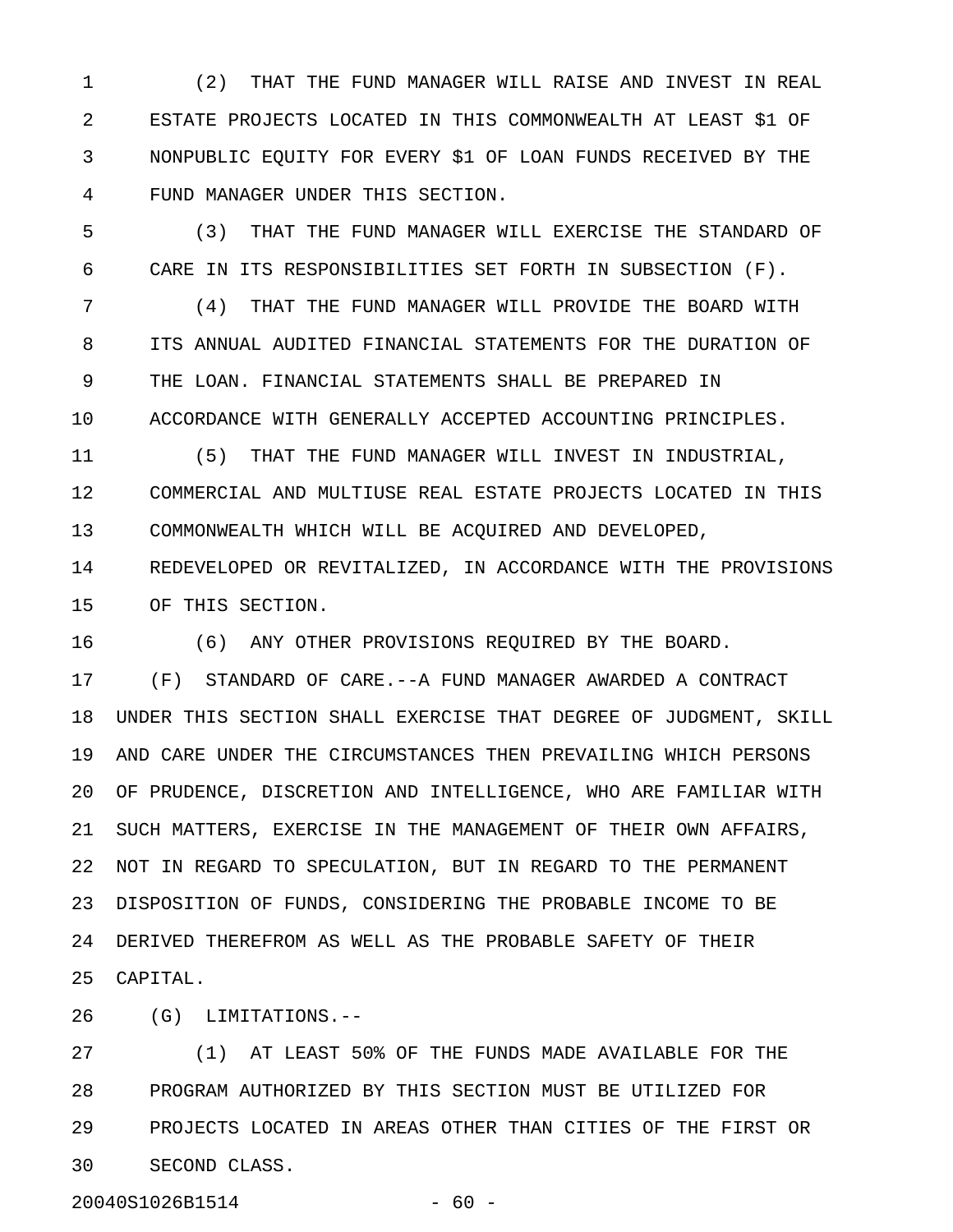1 (2) NO INVESTMENTS MAY BE MADE BY A FUND MANAGER IN REAL 2 ESTATE PROJECTS WHICH ARE PRIMARILY RESIDENTIAL OR PRIMARILY 3 RECREATIONAL.

4 § 1556. TAX INCREMENT FINANCING GUARANTEE PROGRAM.

5 (A) ESTABLISHMENT.--THERE IS ESTABLISHED A PROGRAM TO BE 6 KNOWN AS THE TAX INCREMENT FINANCING GUARANTEE PROGRAM. THE 7 PROGRAM SHALL PROVIDE GUARANTEES FOR TAX INCREMENT FINANCING 8 BONDS OR OTHER INDEBTEDNESS ISSUED IN ACCORDANCE WITH THE ACT OF 9 JULY 11, 1990 (P.L.465, NO.113), KNOWN AS THE TAX INCREMENT 10 FINANCING ACT.

11 (B) APPLICATIONS FOR GUARANTEES.--AN ISSUING AUTHORITY MAY 12 SUBMIT AN APPLICATION TO THE AUTHORITY REQUESTING A GUARANTEE OF 13 BONDS OR OTHER INDEBTEDNESS TO BE ISSUED PURSUANT TO THE TAX 14 INCREMENT FINANCING ACT. THE APPLICATION MUST BE ON THE FORM 15 REQUIRED BY THE BOARD AND MUST INCLUDE OR DEMONSTRATE ALL OF THE 16 FOLLOWING:

17 (1) THE ISSUING AUTHORITY'S NAME AND ADDRESS.

18 (2) THE LOCATION OF THE PROJECT.

19 (3) A DESCRIPTION OF THE PROJECT, WHICH INCLUDES A 20 STATEMENT THAT THE PROJECT IS FOR THE:

21 (I) REDEVELOPMENT, REUSE OR REVITALIZATION OF 22 PREVIOUSLY DEVELOPED LAND, INCLUDING PREVIOUSLY MINED 23 AREAS; OR

24 (II) DEVELOPMENT OF UNDEVELOPED LAND WHICH MAY BE 25 THE SUBJECT OF FUTURE DEVELOPMENT PURSUANT TO ANY 26 EXISTING COMPREHENSIVE MUNICIPAL PLAN AND IS ZONED FOR 27 THAT DEVELOPMENT AT THE TIME OF APPLICATION.

28 (4) THAT THE REQUIREMENTS OF THE TAX INCREMENT FINANCING 29 ACT WILL BE COMPLIED WITH PRIOR TO THE ISSUANCE OF BONDS OR 30 OTHER INDEBTEDNESS BY THE ISSUING AUTHORITY.

20040S1026B1514 - 61 -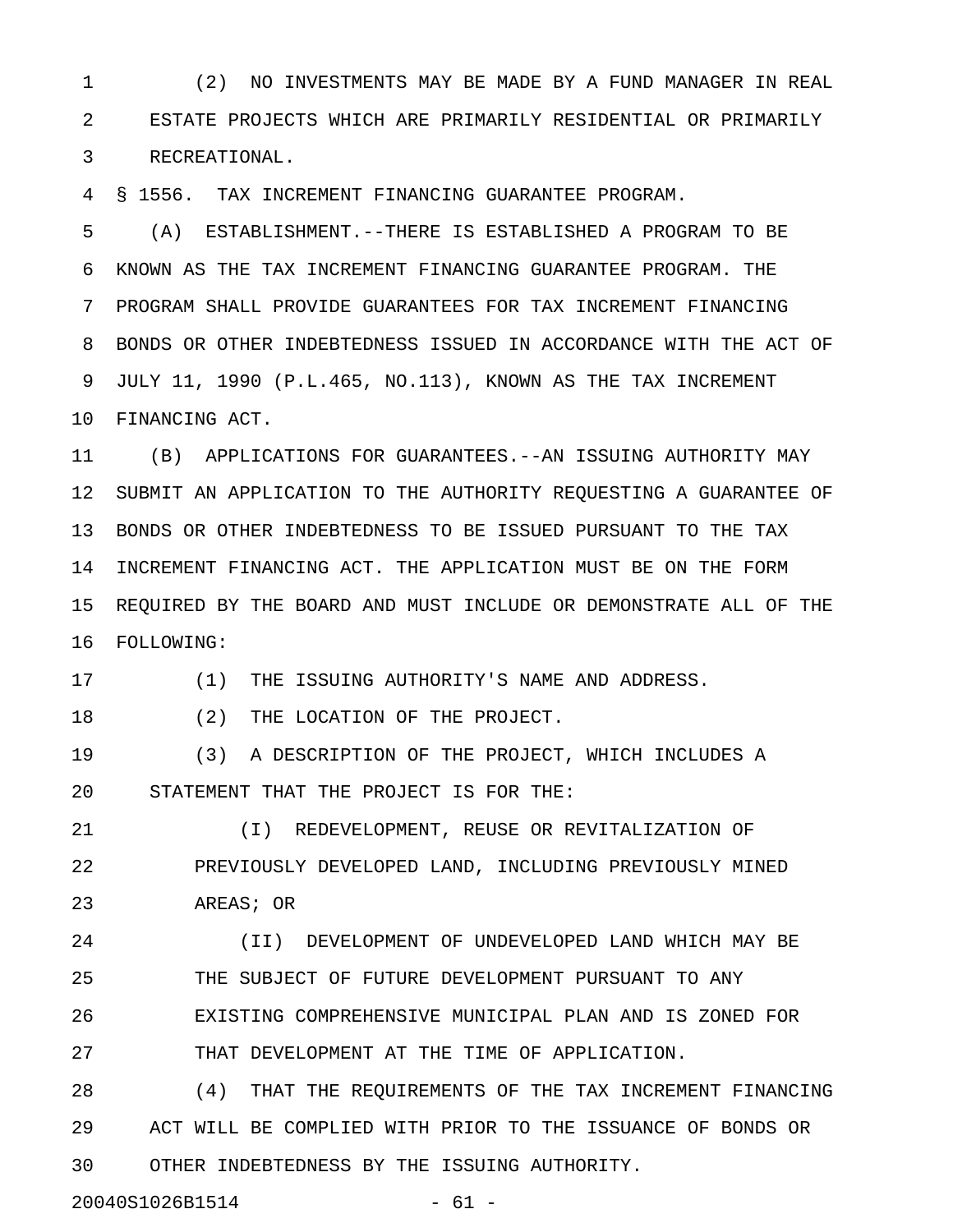1 (5) THAT THE INCREMENTAL TAX REVENUES TO BE REALIZED 2 FROM THE PROJECT WILL BE SUFFICIENT TO OFFSET THE AMOUNT OF 3 DEBT SERVICE TO BE PAID ON THE BONDS OR OTHER INDEBTEDNESS TO 4 BE ISSUED BY THE ISSUING AUTHORITY.

5 (6) THE AMOUNT OF THE GUARANTEE SOUGHT.

6 (7) ANY OTHER INFORMATION REQUIRED BY THE BOARD.

7 (C) REVIEW OF GUARANTEE APPLICATIONS.--THE BOARD SHALL 8 REVIEW THE APPLICATION TO DETERMINE ALL OF THE FOLLOWING:

9 (1) THAT THE PROJECT IS CONSISTENT WITH ANY EXISTING 10 COMPREHENSIVE COUNTY PLAN WHERE THE PROJECT IS LOCATED.

11 (2) THAT THE PROJECT IS FOR THE:

12 (I) REDEVELOPMENT, REUSE OR REVITALIZATION OF 13 PREVIOUSLY DEVELOPED LAND, INCLUDING PREVIOUSLY MINED 14 AREAS; OR

15 (II) DEVELOPMENT OF UNDEVELOPED LAND WHICH MAY BE 16 THE SUBJECT OF FUTURE DEVELOPMENT PURSUANT TO ANY 17 EXISTING COMPREHENSIVE COUNTY PLAN OR COMPREHENSIVE < 18 MUNICIPAL PLAN AND IS ZONED FOR THAT DEVELOPMENT AT THE 19 TIME OF APPLICATION.

20 (3) THAT THE INCREMENTAL TAX REVENUES TO BE REALIZED AS 21 A RESULT OF THE PROJECT ARE SUFFICIENT TO REPAY THE BONDS OR 22 OTHER INDEBTEDNESS ISSUED.

23 (4) THAT THE PROJECT AND THE PROPOSED BOND ISSUE OR 24 ISSUANCE OF DEBT COMPLIES WITH THE REQUIREMENTS OF THE TAX 25 INCREMENT FINANCING ACT.

26 (5) THAT THE ISSUING AUTHORITY COMPLIED WITH ALL OTHER 27 CRITERIA ESTABLISHED BY THE BOARD.

28 (D) APPROVAL OF GUARANTEE APPLICATIONS.--UPON BEING 29 SATISFIED THAT ALL REQUIREMENTS HAVE BEEN MET, THE BOARD MAY 30 APPROVE THE APPLICATION AND, IF APPROVED, THE AUTHORITY SHALL 20040S1026B1514 - 62 -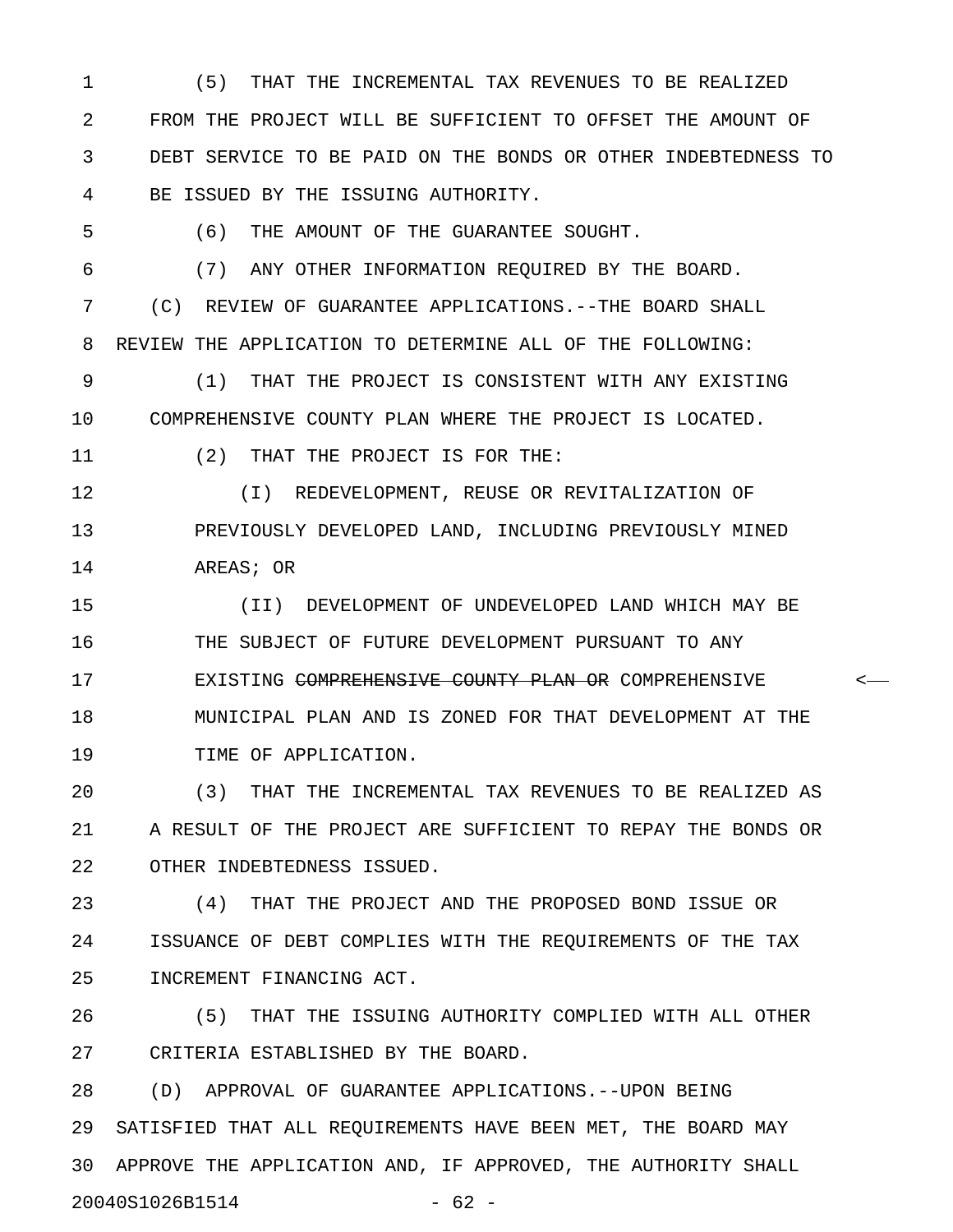1 EXECUTE A GUARANTEE AGREEMENT IN FAVOR OF THE ISSUING AUTHORITY. 2 IN ADDITION TO ANY OTHER TERMS AND CONDITIONS REQUIRED BY THE 3 BOARD, THE GUARANTEE AGREEMENT SHALL PROVIDE FOR THE FOLLOWING:

4 (1) THE PROCEDURE FOR THE SUBMISSION OF A CLAIM FOR 5 PAYMENT UNDER THE GUARANTEE AGREEMENT. IF THE AUTHORITY MAKES 6 PAYMENT ON A CLAIM FOR PAYMENT SUBMITTED UNDER THE GUARANTEE 7 AGREEMENT, THE AUTHORITY MAY ASSUME ALL RIGHTS AND PRIVILEGES 8 PREVIOUSLY BELONGING TO THE BONDHOLDERS OR THE HOLDERS OF THE 9 DEBT AND MAY RENEGOTIATE THE TERMS OF REPAYMENT OF THE DEBT 10 ASSUMED BY THE AUTHORITY UNDER TERMS AS THE AUTHORITY DEEMS 11 APPROPRIATE.

12 (2) ANNUAL REPORTING BY THE ISSUING AUTHORITY ON THE 13 STATUS OF THE PROJECT, INCLUDING THE AMOUNT OF THE ANNUAL 14 DEBT SERVICE AND THE ANNUAL VALUE OF THE INCREMENTAL TAX 15 REVENUES.

16 (E) LIMITATIONS.--NO GUARANTEE APPROVED BY THE BOARD MAY 17 EXCEED \$5,000,000.

18 § 1557. NEW PENNSYLVANIA VENTURE CAPITAL INVESTMENT PROGRAM. 19 (A) ESTABLISHMENT.--THERE IS ESTABLISHED A PROGRAM TO BE 20 KNOWN AS THE NEW PENNSYLVANIA VENTURE CAPITAL INVESTMENT 21 PROGRAM. THE PROGRAM SHALL PROVIDE LOANS TO VENTURE CAPITAL 22 PARTNERSHIPS FOR INVESTMENT IN PENNSYLVANIA-RELATED COMPANIES. < 23 WHICH IS THE NATURE OF THE INVESTMENTS SHALL BE EQUITY OR  $\leftarrow$ 24 CONVERTIBLE DEBT.

25 (B) APPLICATIONS.--A VENTURE CAPITAL PARTNERSHIP SEEKING TO 26 MAKE INVESTMENTS IN PENNSYLVANIA-RELATED COMPANIES MAY SUBMIT AN 27 APPLICATION FOR A LOAN TO THE AUTHORITY. THE APPLICATION MUST BE 28 ON THE FORM REQUIRED BY THE BOARD AND SHALL INCLUDE OR 29 DEMONSTRATE ALL OF THE FOLLOWING:

30 (1) THE APPLICANT'S NAME.

20040S1026B1514 - 63 -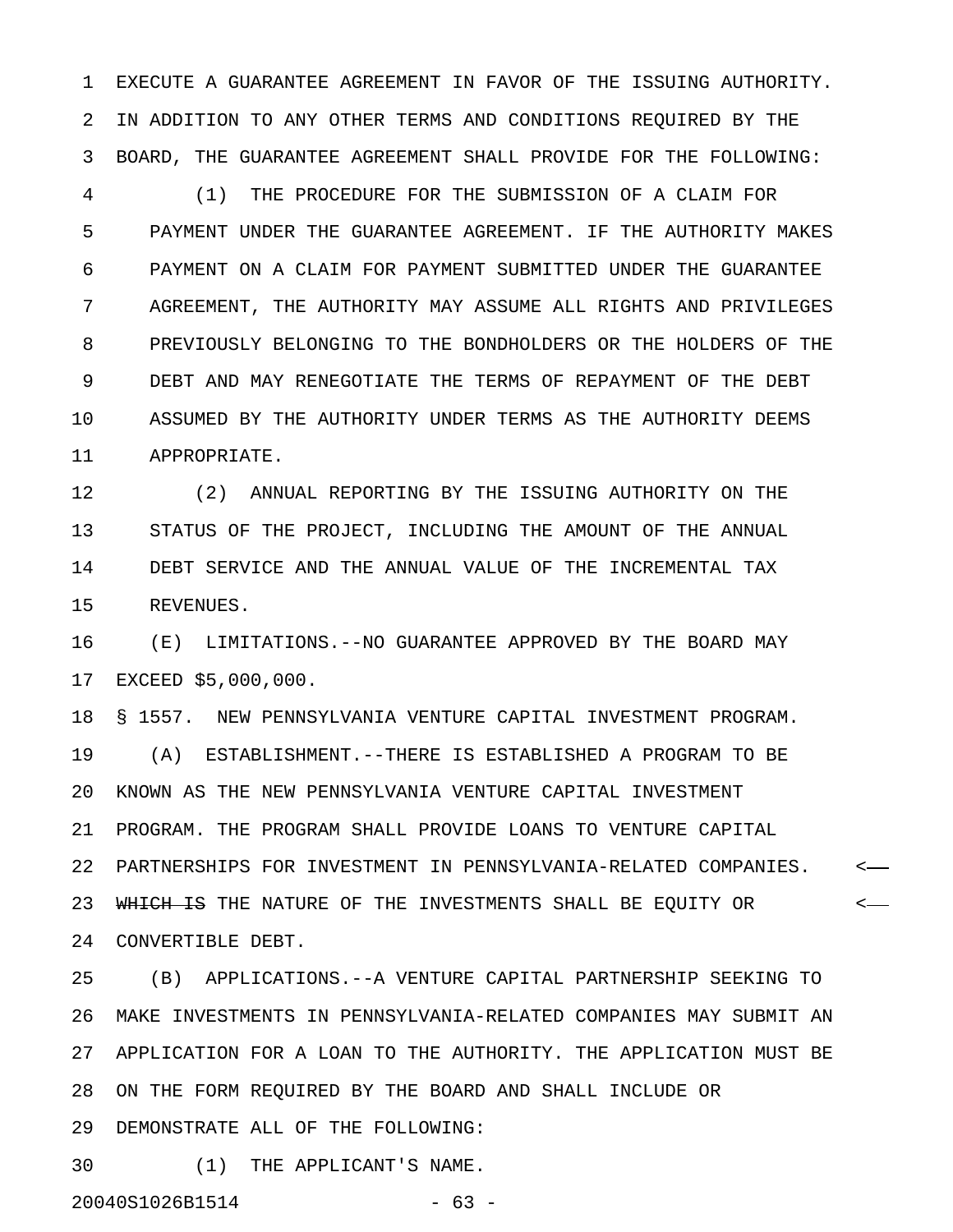1 (2) THE ADDRESS OF THE APPLICANT AND A LIST OF ALL 2 OFFICES OF THE APPLICANT LOCATED IN THIS COMMONWEALTH.

3 (3) THE APPLICANT'S BUSINESS PLAN, WHICH MAY BE A 4 PRIVATE PLACEMENT MEMORANDUM PURSUANT TO 17 CFR §§ 230.501 5 THROUGH 230.508 (RELATING TO REGULATION D--RULES GOVERNING 6 THE LIMITED OFFER AND SALE OF SECURITIES WITHOUT REGISTRATION 7 UNDER THE SECURITIES ACT OF 1933).

8 (4) A HISTORY OF THE APPLICANT'S DEVELOPMENT, 9 OPERATIONS, ACCOMPLISHMENTS AND HISTORICAL INVESTMENT 10 RETURNS, INCLUDING PAST PERFORMANCE OF PRINCIPALS AND 11 PARTNERS.

12 (5) A DESCRIPTION OF THE INTENDED INDUSTRY SECTORS AND 13 STAGE OF INVESTMENT IN WHICH THE APPLICANT WILL INVEST.

14 (6) A DESCRIPTION OF THE APPLICANT'S CURRENT AND 15 PROPOSED RELATIONSHIP WITH ORGANIZATIONS IN THIS COMMONWEALTH 16 THAT FOSTER ECONOMIC DEVELOPMENT.

17 (7) ANY OTHER INFORMATION REQUIRED BY THE BOARD.

18 (C) APPLICATION REVIEW.--THE BOARD SHALL REVIEW THE 19 APPLICATION TO DETERMINE ALL OF THE FOLLOWING:

20 (1) IF THE APPLICANT HAS INVESTED IN PENNSYLVANIA-21 RELATED COMPANIES IN THE PAST.

22 (2) IF THE APPLICANT HAS DEMONSTRATED STRONG

23 RELATIONSHIPS WITH ORGANIZATIONS IN THIS COMMONWEALTH WHICH 24 FOSTER ECONOMIC DEVELOPMENT.

25 (3) THAT THE APPLICANT HAS DEMONSTRATED A SATISFACTORY 26 INVESTMENT PERFORMANCE RECORD.

27 (4) THAT THE APPLICANT HAS DEMONSTRATED THAT IT CAN AND 28 WILL RAISE AND INVEST IN PENNSYLVANIA-RELATED COMPANIES AT 29 LEAST \$1 OF NONPUBLIC EQUITY FOR EVERY \$1 OF LOAN FUNDS 30 RECEIVED BY THE APPLICANT UNDER THIS SECTION.

20040S1026B1514 - 64 -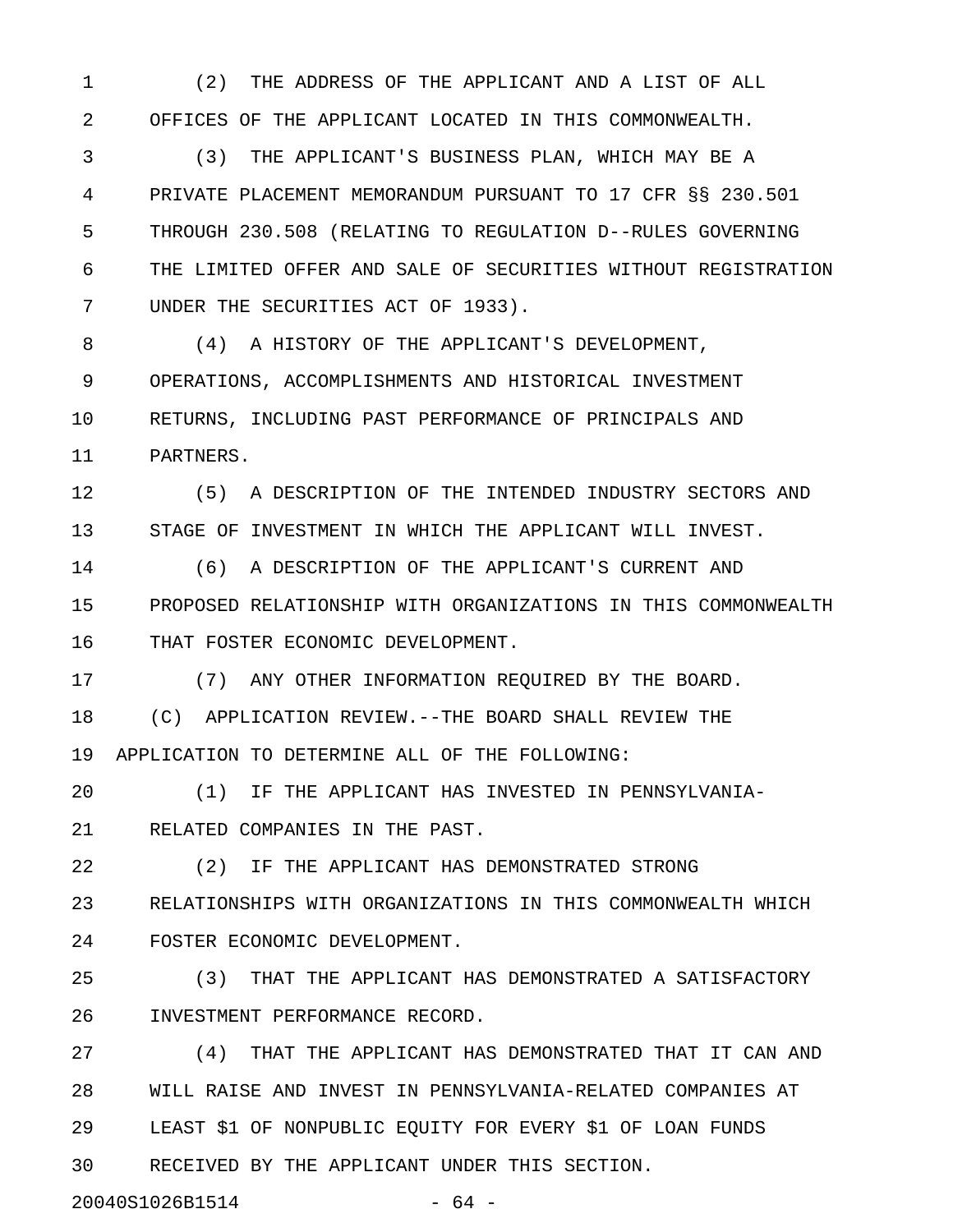1 (5) THAT THE APPLICANT HAS OR WILL OPEN AN OFFICE IN 2 PENNSYLVANIA, STAFFED WITH AT LEAST ONE SENIOR-LEVEL PARTNER 3 AND WILL MAINTAIN SUCH OFFICE FOR THE DURATION OF THE LOAN.

4 (6) THAT THE APPLICANT COMPLIED WITH ALL OTHER CRITERIA 5 ESTABLISHED BY THE BOARD.

6 (D) APPROVAL OF THE APPLICATIONS.--

7 (1) UPON BEING SATISFIED THAT ALL REQUIREMENTS HAVE BEEN 8 MET, THE BOARD MAY APPROVE THE APPLICATION AND, IF APPROVED, 9 THE AUTHORITY SHALL AWARD A LOAN. THE BOARD SHALL ESTABLISH 10 THE TERM OF REPAYMENT OF PRINCIPAL AND PAYMENT OF INTEREST 11 AND OTHER RETURN TO THE AUTHORITY AND ALL OTHER TERMS AND 12 CONDITIONS OF THE LOAN CONSISTENT WITH THE PROVISIONS OF THIS 13 SECTION.

14 (2) IN APPROVING APPLICATIONS, THE BOARD SHALL CONSIDER 15 WHETHER AN APPLICANT HAS HAD AN OFFICE IN THIS COMMONWEALTH 16 FOR AT LEAST THE 12 MONTHS IMMEDIATELY PRECEDING THE DATE OF 17 THE APPLICANT'S APPLICATION.

18 (E) LIMITATION.--

19 (1) ALL LOANS AWARDED TO VENTURE CAPITAL PARTNERSHIPS 20 UNDER THIS SECTION AND THE MATCHING NONPUBLIC EQUITY SHALL BE 21 INVESTED IN PENNSYLVANIA-RELATED COMPANIES.

22 (2) AT LEAST 50% OF THE FUNDS MADE AVAILABLE FOR THE 23 PROGRAM UNDER THIS SECTION SHALL BE USED TO MAKE LOANS TO  $\leftarrow$ 24 BUSINESSES WHICH HAVE PRIMARY OFFICES STAFFED WITH AT LEAST 25 ONE SENIOR LEVEL PARTNER FOR INVESTMENTS IN PENNSYLVANIA-  $\sim$ 26 RELATED COMPANIES LOCATED IN PENNSYLVANIA COUNTIES WHICH ARE 27 OUTSIDE THE PHILADELPHIA METROPOLITAN STATISTICAL AREA AND 28 WHICH <del>DO NOT</del> HAVE A POPULATION OF 1,000,000 OR MORE LESS,  $\leftarrow$ 29 BASED ON THE 2000 DECENNIAL CENSUS OF THE BUREAU OF THE 30 CENSUS.

20040S1026B1514 - 65 -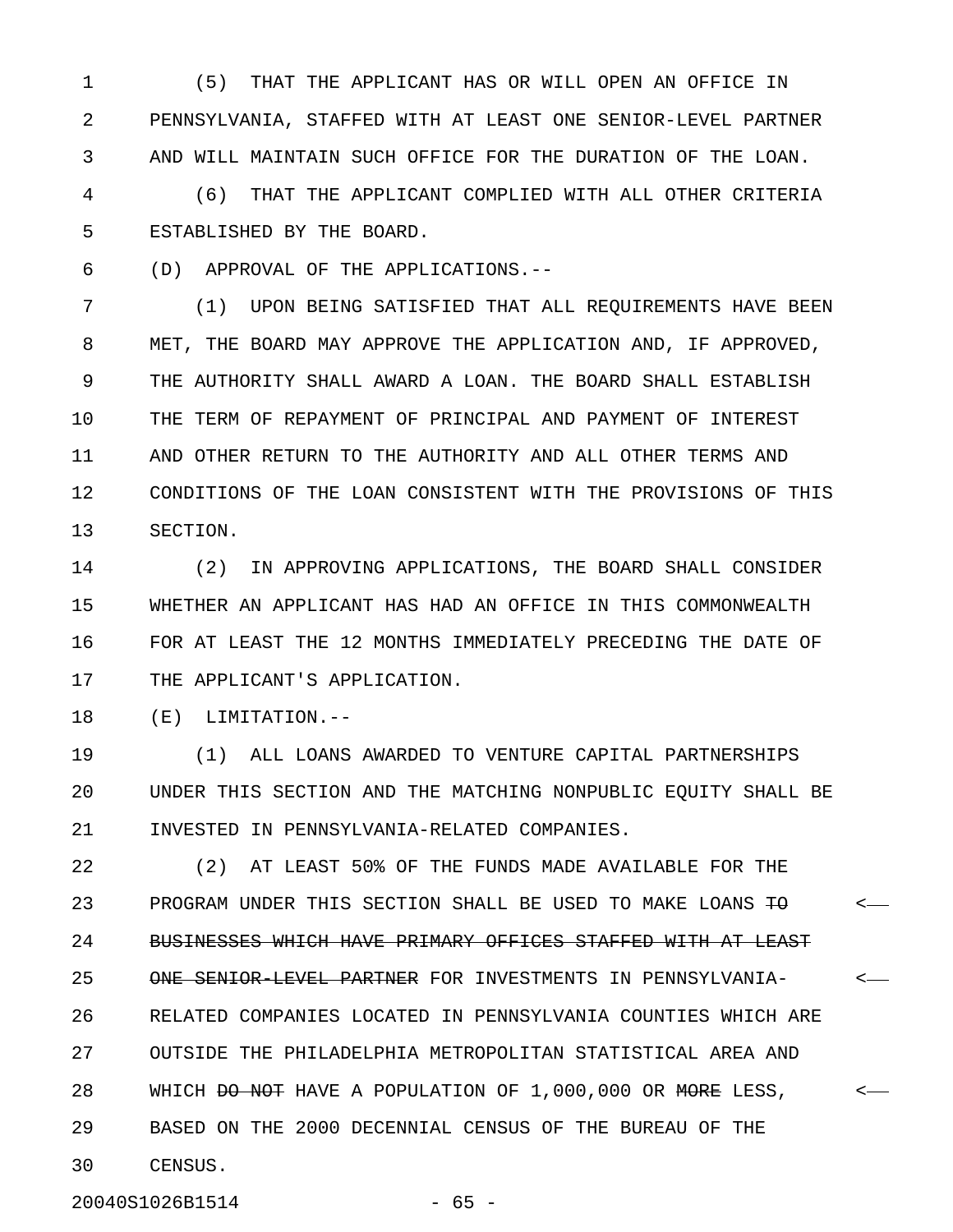1 (3) AT LEAST 50% OF THE FUNDS MADE AVAILABLE FOR THE < 2 PROGRAM UNDER THIS SECTION SHALL BE USED TO MAKE LOANS TO 3 VENTURE CAPITAL PARTNERSHIPS WHICH HAVE PRIMARY OFFICES 4 STAFFED WITH AT LEAST ONE SENIOR-LEVEL PARTNER LOCATED IN 5 PENNSYLVANIA COUNTIES WHICH ARE OUTSIDE THE PHILADELPHIA 6 METROPOLITAN STATISTICAL AREA AND WHICH HAVE A POPULATION OF 7 1,000,000 OR LESS, BASED ON THE 2000 DECENNIAL CENSUS OF THE 8 BUREAU OF THE CENSUS.

9 Section <del>1.1</del> 2. The heading of Part II of Title 64 is amended  $\leftarrow$ 10 to read:

# 11 PART [II] III

12 PUBLIC AUTHORITIES

13 Section 1.2 3. The General Assembly finds and declares that  $\leftarrow$ 14 authorized investments, loans and guarantees of the fund or the  $\sim$ 15 accounts made under this act, whereby the fund or the account 16 MADE UNDER 64 PA.C.S. CH. 15, WHEREBY THE AUTHORITY becomes a < 17 joint owner, member, limited partner or stockholder in, lender 18 to or guarantor of obligations of a company, corporation, 19 limited partnership, company, association or other lawful 20 business organization, are outside the scope of the original 21 intent of and do not violate the prohibition set forth in 22 section 8 of Article VIII of the Constitution of Pennsylvania. 23 Section 2 4. Money appropriated to the Department of < 24 Community and Economic Development for the Base Retention and 25 <del>Conversion Pennsylvania Action Committee</del> PREVENTION OF MILITARY <-26 BASE REALIGNMENT AND CLOSURE shall be used for all of the 27 following:

28 (1) The development of a Statewide strategy.

29 (2) Grants for economic impact studies, environmental 30 impact studies, encroachment studies, community and regional 20040S1026B1514 - 66 -